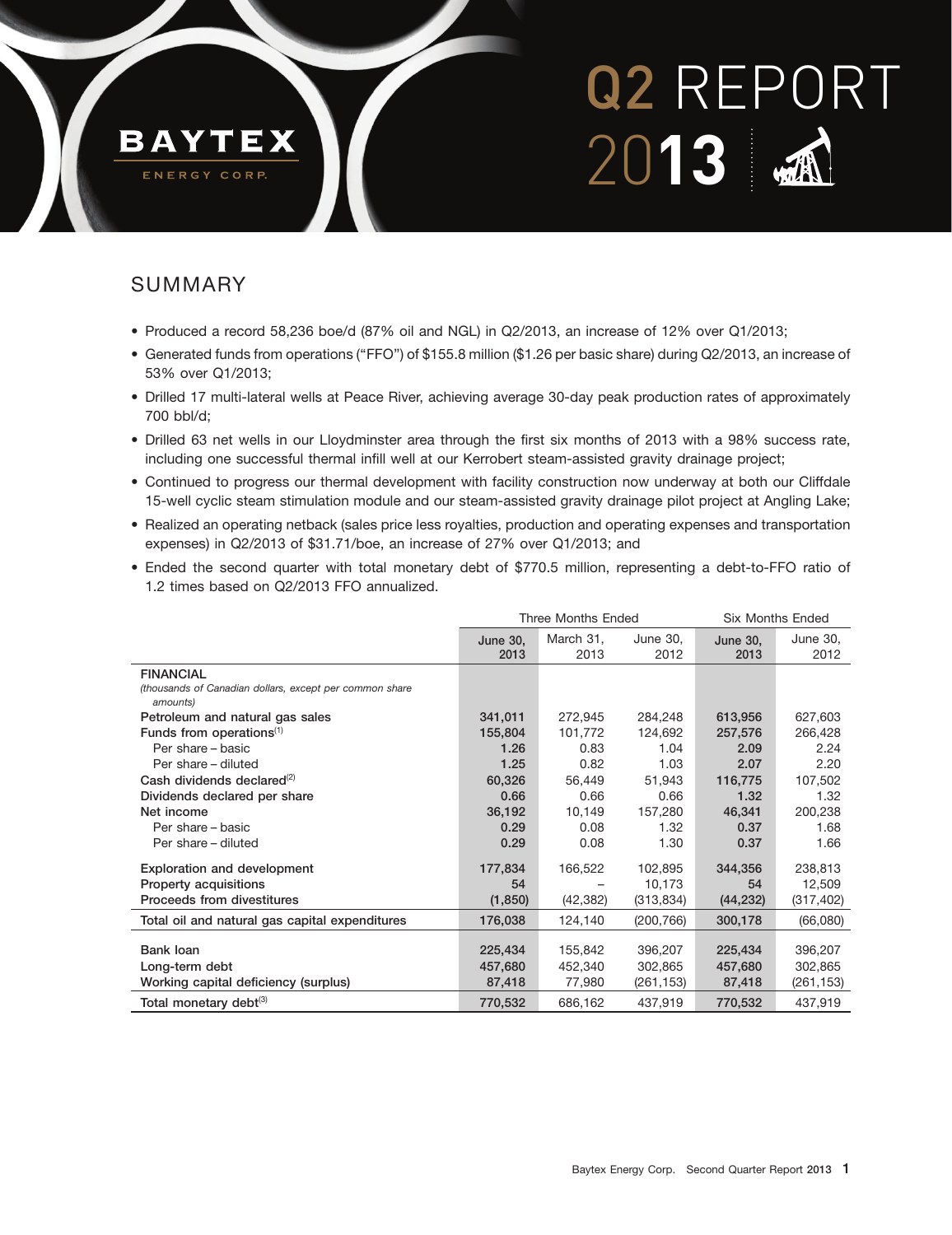|                                                                                                                                                                                                                                                                                                       | Three Months Ended                                                  |                                                                     | Six Months Ended                                                    |                                                                     |                                                                     |
|-------------------------------------------------------------------------------------------------------------------------------------------------------------------------------------------------------------------------------------------------------------------------------------------------------|---------------------------------------------------------------------|---------------------------------------------------------------------|---------------------------------------------------------------------|---------------------------------------------------------------------|---------------------------------------------------------------------|
|                                                                                                                                                                                                                                                                                                       | <b>June 30,</b><br>2013                                             | March 31,<br>2013                                                   | <b>June 30,</b><br>2012                                             | <b>June 30,</b><br>2013                                             | <b>June 30,</b><br>2012                                             |
| <b>OPERATING</b>                                                                                                                                                                                                                                                                                      |                                                                     |                                                                     |                                                                     |                                                                     |                                                                     |
| Daily production<br>Light oil and NGL (bbl/d)<br>Heavy oil (bbl/d)<br>Total oil and NGL (bbl/d)                                                                                                                                                                                                       | 8,202<br>42,510<br>50,712                                           | 7,920<br>37,486<br>45,406                                           | 7,090<br>38,579<br>45,669                                           | 8,062<br>40,012<br>48,074                                           | 7,327<br>38,467<br>45,794                                           |
| Natural gas (mcf/d)<br>Oil equivalent (boe/d $@$ 6:1) <sup>(4)</sup>                                                                                                                                                                                                                                  | 45,148<br>58,236                                                    | 39,305<br>51,957                                                    | 44,426<br>53,073                                                    | 42,243<br>55,115                                                    | 44,757<br>53,254                                                    |
| Average prices (before hedging)<br>WTI oil (US\$/bbl)<br>WCS heavy oil (US\$/bbl)<br>Edmonton par oil (\$/bbl)<br>Baytex light oil and NGL (\$/bbl)<br>Baytex heavy oil (\$/bbl) <sup>(5)</sup><br>Baytex total oil and NGL (\$/bbl)<br>Baytex natural gas (\$/mcf)<br>Baytex oil equivalent (\$/boe) | 94.22<br>75.07<br>92.94<br>77.85<br>63.92<br>66.17<br>3.59<br>60.42 | 94.37<br>62.41<br>88.65<br>76.72<br>53.47<br>58.00<br>3.46<br>52.89 | 93.49<br>70.62<br>84.42<br>71.62<br>57.42<br>59.63<br>2.00<br>52.97 | 94.30<br>68.75<br>90.77<br>77.30<br>59.07<br>62.12<br>3.53<br>56.90 | 98.20<br>76.06<br>88.55<br>76.97<br>61.65<br>64.10<br>2.23<br>57.00 |
| CAD/USD noon rate at period end<br>CAD/USD average rate for period                                                                                                                                                                                                                                    | 1.0512<br>1.0231                                                    | 1.0156<br>1.0089                                                    | 1.0191<br>1.0102                                                    | 1.0512<br>1.0159                                                    | 1.0191<br>1.0052                                                    |
| <b>COMMON SHARE INFORMATION</b>                                                                                                                                                                                                                                                                       |                                                                     |                                                                     |                                                                     |                                                                     |                                                                     |
| <b>TSX</b><br>Share price (Cdn\$)                                                                                                                                                                                                                                                                     |                                                                     |                                                                     |                                                                     |                                                                     |                                                                     |
| High<br>Low<br>Close<br>Volume traded (thousands)                                                                                                                                                                                                                                                     | 43.05<br>36.37<br>37.90<br>30,085                                   | 47.60<br>42.00<br>42.57<br>27,768                                   | 53.61<br>38.54<br>42.89<br>34,162                                   | 47.60<br>36.37<br>37.90<br>57,853                                   | 59.40<br>38.54<br>42.89<br>57,540                                   |
| <b>NYSE</b><br>Share price (US\$)                                                                                                                                                                                                                                                                     |                                                                     |                                                                     |                                                                     |                                                                     |                                                                     |
| High<br>Low<br>Close                                                                                                                                                                                                                                                                                  | 42.50<br>34.71<br>36.04                                             | 47.47<br>41.04<br>41.93                                             | 54.44<br>37.40<br>42.11                                             | 47.47<br>34.71<br>36.04                                             | 59.50<br>37.40<br>42.11                                             |
| Volume traded (thousands)<br>Common shares outstanding (thousands)                                                                                                                                                                                                                                    | 4,763<br>123,593                                                    | 3,369<br>122,874                                                    | 8,257<br>119,914                                                    | 8,132<br>123,593                                                    | 12,745<br>119,914                                                   |

Notes:

*(1) Funds from operations is not a measurement based on Generally Accepted Accounting Principles (''GAAP'') in Canada, but is a financial term commonly used in the oil and gas industry. Funds from operations represents cash generated from operating activities adjusted for finance costs, changes in non-cash operating working capital and other operating items. Baytex's determination of funds from operations may not be comparable to other issuers. Baytex considers funds from operations a key measure of performance as it demonstrates its ability to generate the cash flow necessary to fund future dividends and capital investments. For a reconciliation of funds from operations to cash flow from operating activities, see Management's Discussion and Analysis of the operating and financial results for the three and six months ended June 30, 2013.*

*(2) Cash dividends declared are net of DRIP participation.*

*(3) Total monetary debt is a non-GAAP measure which we define to be the sum of monetary working capital (which is current assets less current liabilities (excluding non-cash items such as unrealized gains or losses on financial derivatives)), the principal amount of long-term debt and long-term bank loan.*

*(4) Barrel of oil equivalent (''boe'') amounts have been calculated using a conversion rate of six thousand cubic feet of natural gas to one barrel of oil. The use of boe amounts may be misleading, particularly if used in isolation. A boe conversion ratio of six thousand cubic feet of natural gas to one barrel of oil is based on an energy equivalency conversion method primarily applicable at the burner tip and does not represent a value equivalency at the wellhead.*

*(5) Heavy oil prices are net of blending costs.*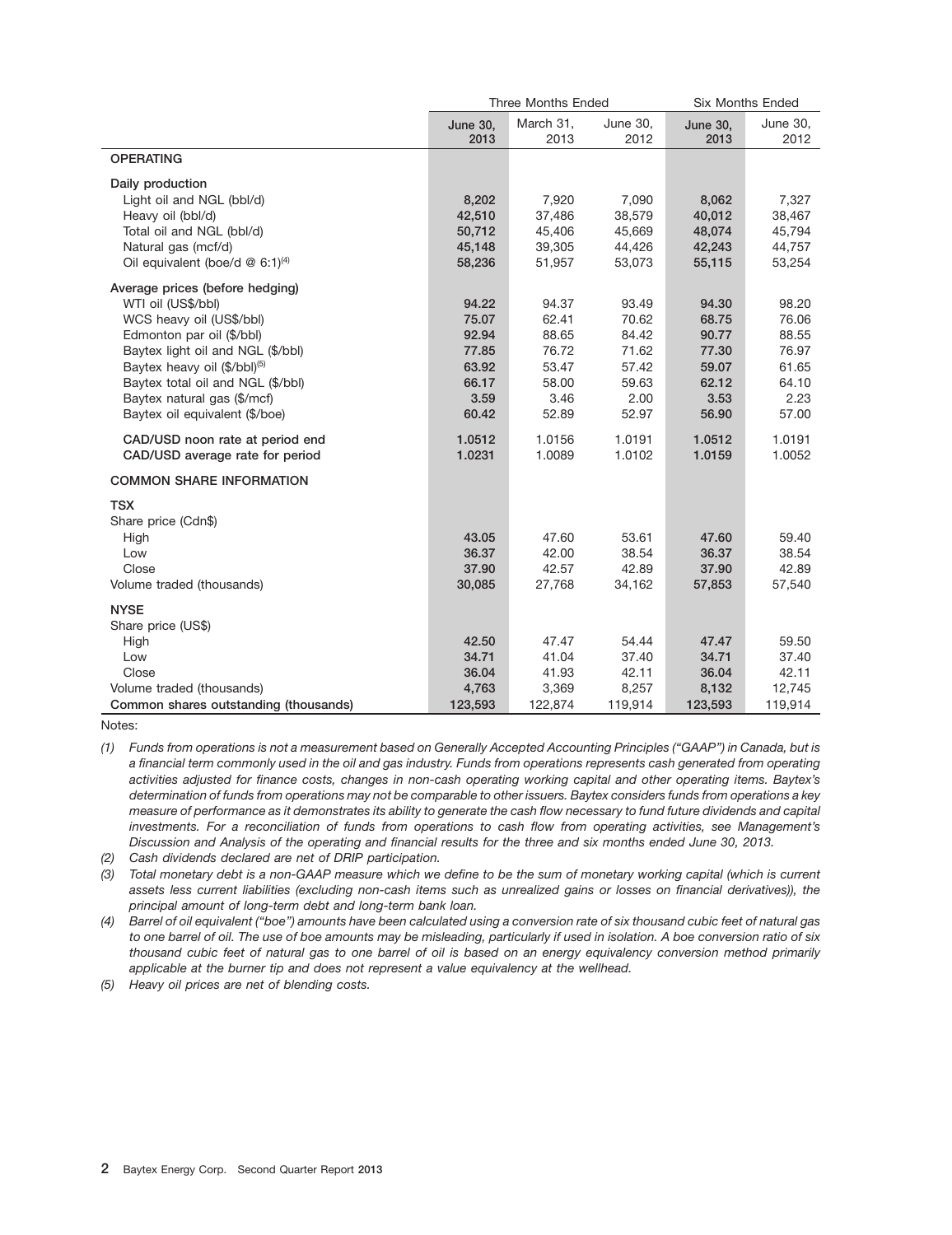#### **Advisory Regarding Forward-Looking Statements**

*This report contains forward-looking statements relating to: our operating and financial results in the second half of 2013; our average production rate for 2013; our exploration and development capital expenditures for 2013; our production mix for 2013; development plans for our properties, including the number of wells to be drilled in the remainder of 2013 and, in some cases, when such wells will commence production; initial production rates from wells drilled; our Peace River heavy oil area, including our assessment of the productivity of recently drilled horizontal wells; our Cliffdale cyclic steam stimulation project, including our assessment of the steam and flowback operations for the initial 10-well module and our plan for a second module, including the timing of drilling the wells, completing plant construction, commencing cold production and commencing steam injection; our plans for a steam-assisted gravity drainage pilot project at Angling Lake, including the timing of construction of the pilot facilities, drilling of the pilot well pair and commencing steam injection; the outlook for Canadian heavy oil prices and the pricing differential between Canadian heavy oil and West Texas Intermediate light oil; the ability to access the U.S. Gulf Coast market by transporting crude oil on rail; the existence, operation and strategy of our risk management program for commodity prices, heavy oil differentials and interest and foreign exchange rates; our ability to mitigate the volatility in heavy oil price differentials by transporting our crude oil to market by rail; the volume of heavy oil to be transported to market on rail for the third quarter of 2013; our average royalty rate for full-year 2013; our debt-to-FFO ratio; the amount of our undrawn credit facilities at June 30, 2013; our liquidity and financial capacity; and the potential to reduce total debt levels over the balance of 2013. In addition, information and statements relating to reserves are deemed to be forward-looking statements, as they involve implied assessment, based on certain estimates and assumptions, that the reserves described exist in quantities predicted or estimated, and that the reserves can be profitably produced in the future. Cash dividends on our common shares are paid at the discretion of our Board of Directors and can fluctuate. In establishing the level of cash dividends, the Board of Directors considers all factors that it deems relevant, including, without limitation, the outlook for commodity prices, our operational execution, the amount of funds from operations and capital expenditures and our prevailing financial circumstances at the time. We refer you to the end of the Management's Discussion and Analysis section of this report for our advisory on forward-looking information and statements.*

### **Non-GAAP Financial Measures**

*Funds from operations is not a measurement based on GAAP in Canada, but is a financial term commonly used in the oil and gas industry. Funds from operations represents cash generated from operating activities adjusted for financing costs, changes in non-cash operating working capital and other operating items. Baytex's determination of funds from operations may not be comparable with the calculation of similar measures for other entities. Baytex considers funds from operations a key measure of performance as it demonstrates its ability to generate the cash flow necessary to fund future dividends to shareholders and capital investments. The most directly comparable measures calculated in accordance with GAAP are cash flow from operating activities and net income.*

*Operating netback is not a measurement based on GAAP in Canada, but is a financial term commonly used in the oil and gas industry. Operating netback is equal to product sales price less royalties, production and operating expenses and transportation expenses divided by barrels of oil equivalent sales volume for the applicable period. Baytex's determination of operating netback may not be comparable with the calculation of similar measures for other entities. Baytex believes that this measure assists in characterizing our ability to generate cash margin on a unit of production basis.*

*Total monetary debt is not a measurement based on GAAP in Canada. Baytex defines total monetary debt as the sum of monetary working capital (which is current assets less current liabilities (excluding non-cash items such as unrealized gains or losses on financial derivatives)), the principal amount of long-term debt and long-term bank loans. Baytex believes that this measure assists in providing a more complete understanding of our cash liabilities.*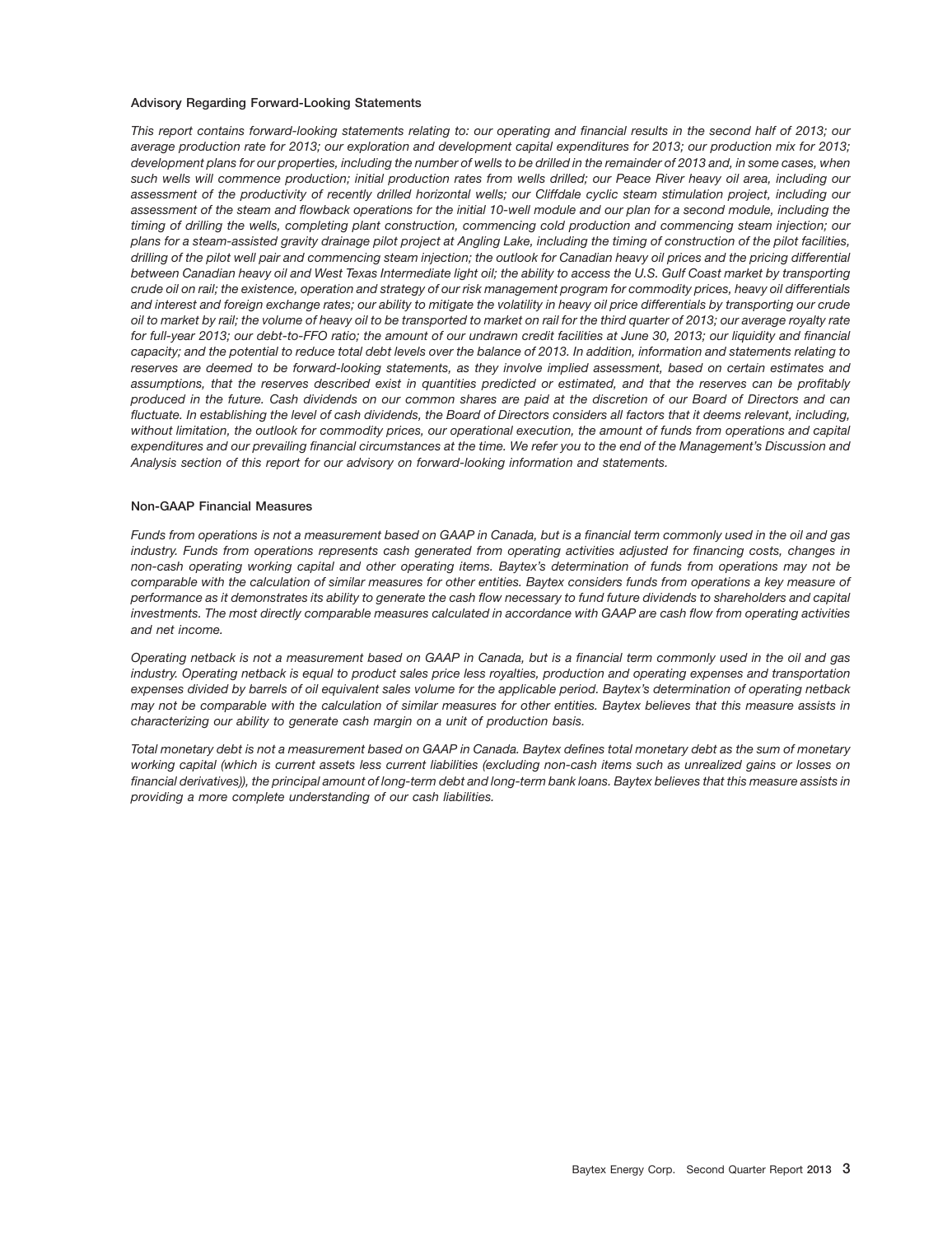# MESSAGE TO SHAREHOLDERS

### **Operations Review**

Production averaged 58,236 boe/d (87% oil and NGL) during Q2/2013, an increase of 12% over Q1/2013. Capital expenditures for exploration and development activities totaled \$177.8 million and included the drilling of 33 (25.8 net) wells with a 100% success rate. In addition, we continued to progress our thermal development with facility construction now underway at both our Cliffdale 15-well cyclic steam stimulation module and our steamassisted gravity drainage pilot project at Angling Lake.

In recognition of our strong operating results to-date, we are tightening our production guidance range for 2013 from the previously disclosed range of 56,000-58,000 boe/d to 57,000-58,000 boe/d. Consistent with previous guidance, exploration and development expenditures for 2013 are forecast to be approximately \$520 million, which includes \$90 million for long-term thermal projects. Our production mix for 2013 is forecast to be 75% heavy oil, 14% light oil and NGL and 11% natural gas.

|                                |                | Crude Oil |                          |                          |                          |                          | Stratigraphic            |                          | Dry and                  |                              |                |      |
|--------------------------------|----------------|-----------|--------------------------|--------------------------|--------------------------|--------------------------|--------------------------|--------------------------|--------------------------|------------------------------|----------------|------|
|                                | Primary        |           | Thermal                  |                          | <b>Natural Gas</b>       |                          | and Service              |                          | Abandoned                |                              | Total          |      |
|                                | Gross          | Net       | Gross                    | Net                      | Gross                    | Net                      | Gross                    | Net                      | Gross                    | Net                          | Gross          | Net  |
| Heavy oil                      |                |           |                          |                          |                          |                          |                          |                          |                          |                              |                |      |
| Lloydminster area              | 6              | 3.6       | -                        |                          |                          |                          |                          |                          |                          | -                            | 6              | 3.6  |
| Peace River area               | 17             | 17.0      | -                        | -                        |                          |                          |                          | -                        |                          | $\qquad \qquad -$            | 17             | 17.0 |
|                                | 23             | 20.6      | $\overline{\phantom{0}}$ | $\overline{\phantom{0}}$ | $\overline{\phantom{0}}$ | $\overline{\phantom{0}}$ | $\overline{\phantom{0}}$ | $\overline{\phantom{0}}$ | $\overline{\phantom{0}}$ | $\qquad \qquad \blacksquare$ | 23             | 20.6 |
| Light oil, NGL and natural gas |                |           |                          |                          |                          |                          |                          |                          |                          |                              |                |      |
| Western Canada                 | $\overline{2}$ | 0.7       | -                        |                          |                          |                          |                          |                          |                          | -                            | $\overline{2}$ | 0.7  |
| North Dakota                   | 8              | 4.5       | -                        |                          |                          |                          |                          |                          |                          | -                            | 8              | 4.5  |
|                                | 10             | 5.2       | $\overline{\phantom{0}}$ | $\overline{\phantom{0}}$ | $\overline{\phantom{0}}$ | $\overline{\phantom{0}}$ | -                        | $\overline{\phantom{0}}$ |                          | -                            | 10             | 5.2  |
| Total                          | 33             | 25.8      |                          |                          |                          |                          |                          | $\overline{\phantom{0}}$ | $\overline{\phantom{0}}$ | $\qquad \qquad$              | 33             | 25.8 |

### *Wells Drilled – Three Months Ended June 30, 2013*

### *Wells Drilled – Six Months Ended June 30, 2013*

|                                |       | Crude Oil |                          |                              |                                   |                          |                          | Stratigraphic            | Dry and |                          |       |       |
|--------------------------------|-------|-----------|--------------------------|------------------------------|-----------------------------------|--------------------------|--------------------------|--------------------------|---------|--------------------------|-------|-------|
|                                |       | Primary   | Thermal                  |                              | <b>Natural Gas</b><br>and Service |                          | Abandoned                |                          | Total   |                          |       |       |
|                                | Gross | Net       | Gross                    | Net                          | Gross                             | Net                      | Gross                    | Net                      | Gross   | Net                      | Gross | Net   |
| Heavy oil                      |       |           |                          |                              |                                   |                          |                          |                          |         |                          |       |       |
| Lloydminster area              | 73    | 61.3      |                          | 1.0                          | $\qquad \qquad$                   | -                        | $\overline{\phantom{0}}$ | $\qquad \qquad$          |         | 1.0                      | 75    | 63.3  |
| Peace River area               | 23    | 23.0      | -                        | $\overline{\phantom{0}}$     |                                   | $\overline{\phantom{0}}$ | 30                       | 30.0                     | -       | $\overline{\phantom{0}}$ | 53    | 53.0  |
|                                | 96    | 84.3      |                          | 1.0                          | $\qquad \qquad -$                 | $\qquad \qquad -$        | 30                       | 30.0                     |         | 1.0                      | 128   | 116.3 |
| Light oil, NGL and natural gas |       |           |                          |                              |                                   |                          |                          |                          |         |                          |       |       |
| Western Canada                 | 14    | 11.0      | $\qquad \qquad$          | $\qquad \qquad$              |                                   | 1.0                      | $\qquad \qquad -$        |                          |         | -                        | 15    | 12.0  |
| North Dakota                   | 15    | 7.3       | $\qquad \qquad$          | -                            |                                   |                          |                          |                          |         | -                        | 15    | 7.3   |
|                                | 29    | 18.3      | $\overline{\phantom{a}}$ | $\qquad \qquad \blacksquare$ |                                   | 1.0                      | $\overline{\phantom{0}}$ | $\overline{\phantom{0}}$ |         | -                        | 30    | 19.3  |
| <b>Total</b>                   | 125   | 102.6     |                          | 1.0                          |                                   | 1.0                      | 30                       | 30.0                     |         | 1.0                      | 158   | 135.6 |

### *Heavy Oil*

In Q2/2013, heavy oil production averaged 42,510 bbl/d, an increase of 13% over Q1/2013. During Q2/2013, we drilled 23 (20.6 net) oil wells with a success rate of 100%.

Production from our Peace River area properties averaged approximately 23,000 bbl/d in Q2/2013, an increase of 22% over Q1/2013. In the second quarter of 2013, we drilled 17 (17.0 net) cold horizontal producers in the Peace River area bringing our year-to-date drilling to 23 (23.0 net) wells. Of the 23 wells drilled during the first half of 2013, 22 wells have established average 30-day peak production rates of approximately 700 bbl/d. We plan to drill approximately 14 multi-lateral horizontal wells in the remainder of 2013.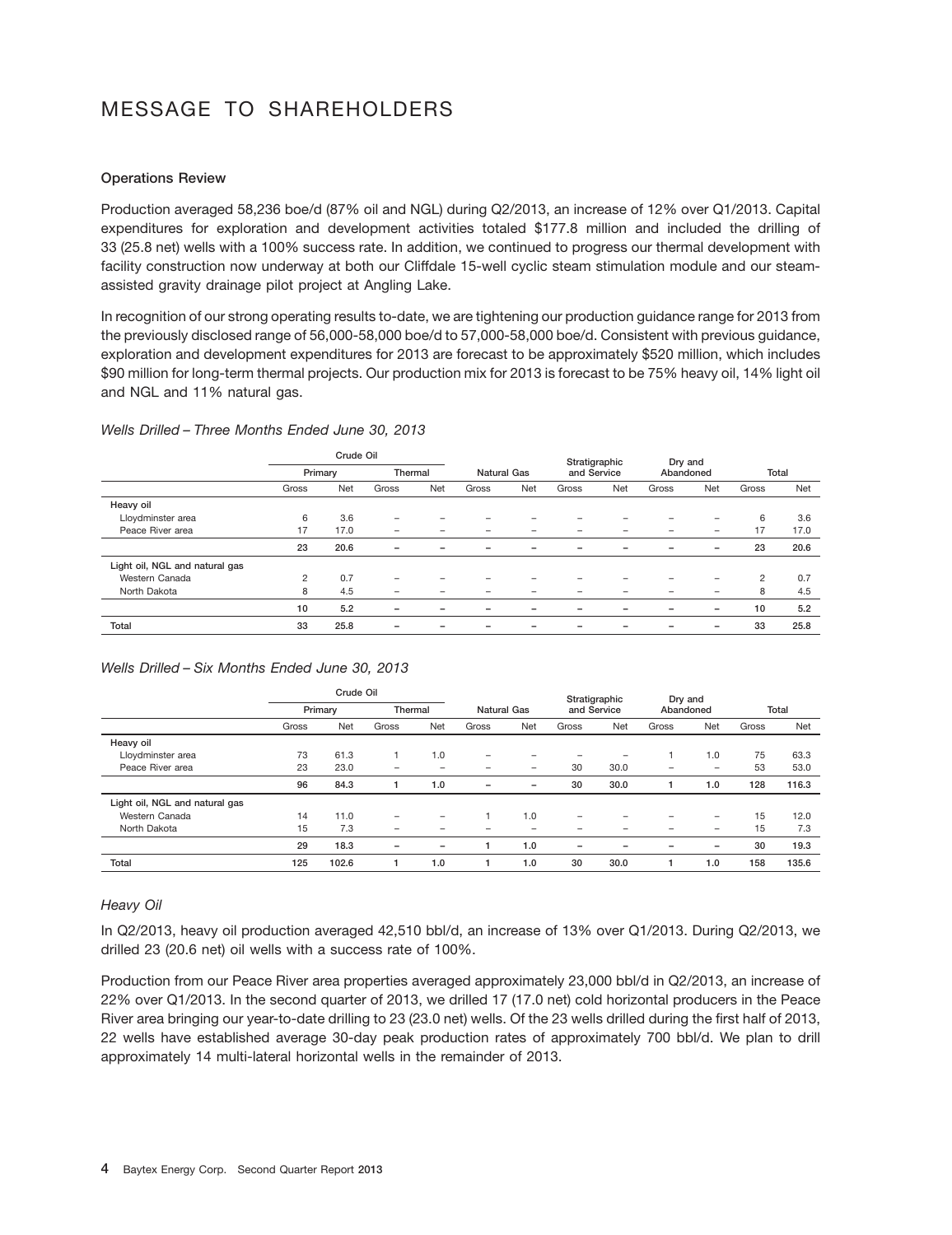Successful operations continued at our Cliffdale 10-well cyclic steam stimulation (''CSS'') module with Q2/2013 production averaging approximately 400 bbl/d. During the second quarter, fifth cycle steaming operations commenced on the initial Cliffdale pilot well with production flowback start-up in mid-June. Current production from the Cliffdale CSS project is approximately 700 bbl/d. Facility construction at our new Cliffdale 15-well CSS module is well underway with drilling operations commencing in Q2/2013. We expect to complete construction of the plant and commence cold production in Q4/2013. First cycle steaming of the wells is expected to occur in the first half of 2014.

In our Lloydminster heavy oil area, Q2/2013 drilling included four (1.6 net) horizontal oil wells and two (2.0 net) vertical oil wells. During Q1/2013, we drilled one (1.0 net) thermal infill well at our Kerrobert steam-assisted gravity drainage (''SAGD'') project. This well commenced production in Q2/2013 adding incremental production of approximately 400 bbl/d. We plan to drill approximately 50 net wells in the Lloydminster area in the remainder of 2013, including one thermal infill well and one SAGD well pair at Kerrobert.

At Angling Lake, construction of the Gemini SAGD pilot project facilities commenced late in Q2/2013. Construction of the drilling pad is complete, mechanical crews have been mobilized and major equipment is being moved onsite. We expect to drill the SAGD well pair during the third quarter and are on track for steaming late this year or early 2014.

### *Light Oil & Natural Gas*

During Q2/2013, light oil, NGL and natural gas production increased 9% over Q1/2013 to 15,726 boe/d, which was comprised of 8,202 bbl/d of light oil and NGL and 45.1 mmcf/d of natural gas.

In our Bakken/Three Forks play in North Dakota, we drilled eight (4.5 net) operated horizontal oil wells and fracturestimulated 10 (5.1 net) operated wells in Q2/2013. During Q2/2013, nine Baytex-operated wells on 1,280-acre spacing established average 30-day peak production rates of approximately 360 boe/d. We plan to drill approximately two (1.0 net) wells on our Bakken/Three Forks play in North Dakota in the remainder of 2013.

### **Financial Review**

We generated FFO of \$155.8 million (\$1.26 per basic share) in Q2/2013, which was the second highest level of quarterly FFO in company history. This represents a 53% increase from the \$101.8 million generated in Q1/2013. This increase was the result of higher sales volumes and higher realized commodity prices. During the second quarter, our operating netback (sales price less royalties, production and operating expenses and transportation expenses) of \$31.71/boe represented an improvement of 27% over Q1/2013.

The average WTI price for Q2/2013 was US\$94.22/bbl, essentially unchanged from Q1/2013. The discount for Canadian heavy oil, as measured by the Western Canadian Select (''WCS'') price differential to WTI, averaged 20% in Q2/2013, as compared to 34% in Q1/2013. Factors that caused heavy oil differentials to narrow included heavy oil supply shortfalls, declines in Canadian crude storage levels, increases in rail shipments and the return of refineries from maintenance. As a result of narrower heavy oil differentials, our realized average oil and NGL price of \$66.17/bbl in Q2/2013 (inclusive of our physical hedging gains) increased by 14% from \$58.00/bbl in Q1/2013.

We have taken advantage of the recent strength in WTI prices and the weaker Canadian dollar to add to our hedge portfolio. For the second half of 2013, we have entered into hedges on approximately 63% of our WTI exposure at a weighted average price of US\$99.33/bbl, 42% of our exposure to WCS heavy oil differentials through a combination of long term physical supply contracts and rail delivery, 54% of our natural gas price exposure, and 51% of our exposure to currency movements between the U.S. and Canadian dollars. Details of our hedging contracts are contained in the notes to our financial statements.

As part of our hedging program, we are focusing on opportunities to further mitigate the volatility in WCS price differentials by transporting crude oil to higher value markets by rail. During the second quarter, approximately 17,000 bbl/d of our heavy oil volumes were delivered to market by rail, as compared to 7,500 bbl/d for full-year 2012. For Q3/2013, we expect to deliver approximately 20,000 bbl/d of our heavy oil volumes by rail, and we continue to explore additional opportunities for rail deliveries.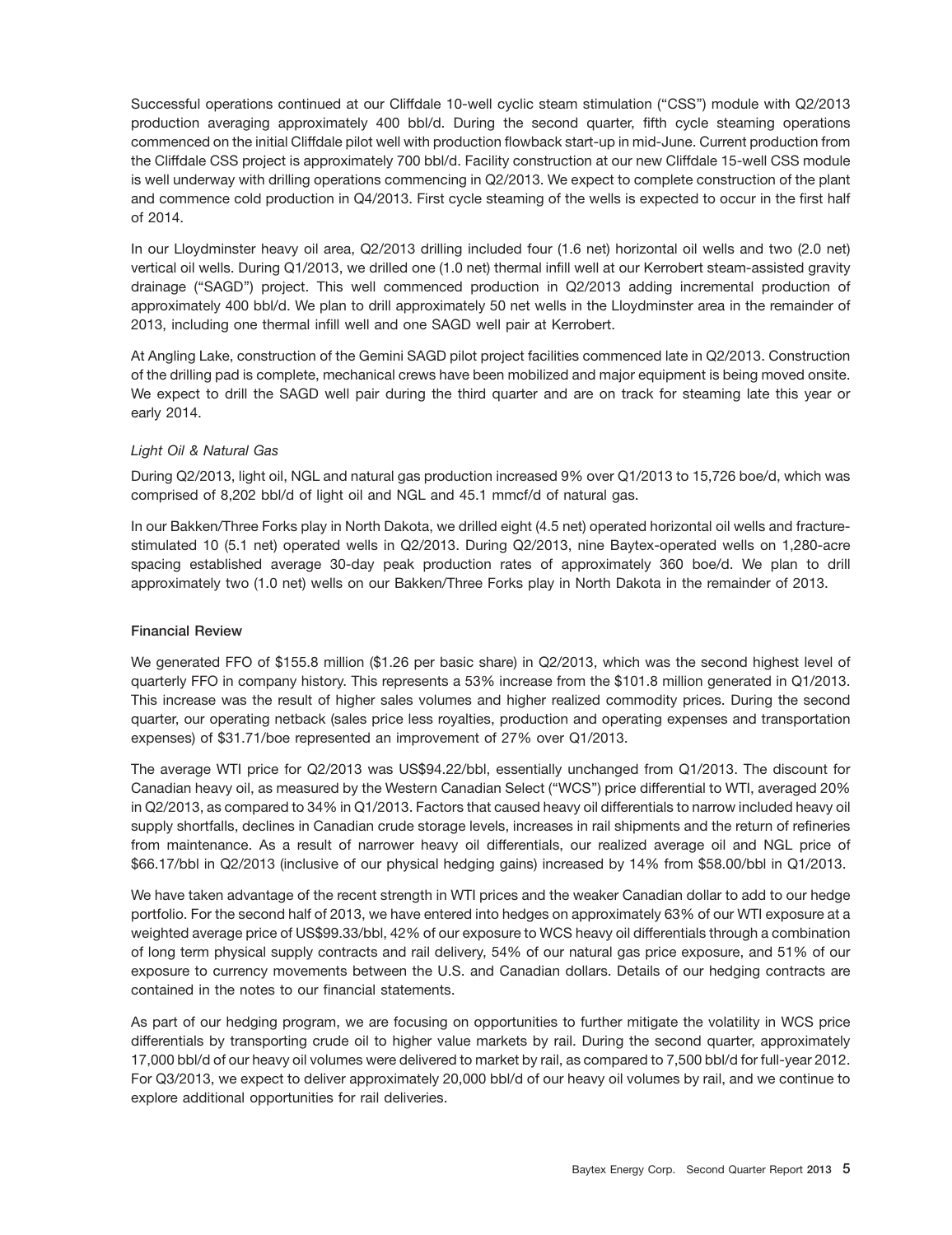Royalty rates in Q2/2013 were approximately 19.3% of sales revenues before sales of purchased condensate. We expect royalty rates to average approximately 20-21% for full-year 2013 as a result of certain oil sands projects reaching payout and farm-in agreements.

Total monetary debt at the end of Q2/2013 was \$770.5 million, representing a debt-to-FFO ratio of 1.2 times based on Q2/2013 FFO annualized. At the end of the second quarter, Baytex had \$624.6 million in undrawn credit facilities and no long-term debt maturities until 2021. During the second quarter, we increased the amount of our credit facilities by \$150 million to \$850 million and extended the maximum term of the facilities by one year to four years. With our capital spending program weighted toward the first half of the year, and assuming continued strength in production levels and commodity prices, we expect that total debt levels will reduce over the balance of 2013.

### **Conclusion**

Baytex's operational execution remains on track with capital spending progressing as planned in our key development areas. We grew production in the second quarter by 12% to over 58,000 boe/d, which represents the highest quarterly production rate in company history. Our FFO of \$155.8 million represents the second highest level of quarterly FFO. We expect continued strong operating and financial results in the second half of this year and in recognition of this, we are tightening our production guidance range for 2013 from the previously disclosed range of 56,000-58,000 boe/d to 57,000-58,000 boe/d. Our balance sheet remains in excellent shape with significant undrawn credit facilities. Utilizing our substantial resource base, we will continue to execute our growth-and-income business model.

We want to express our appreciation for your continued support as we move forward in executing our plan for long-term value creation.

On behalf of the Board of Directors,

James L. Bowzer President and Chief Executive Officer August 14, 2013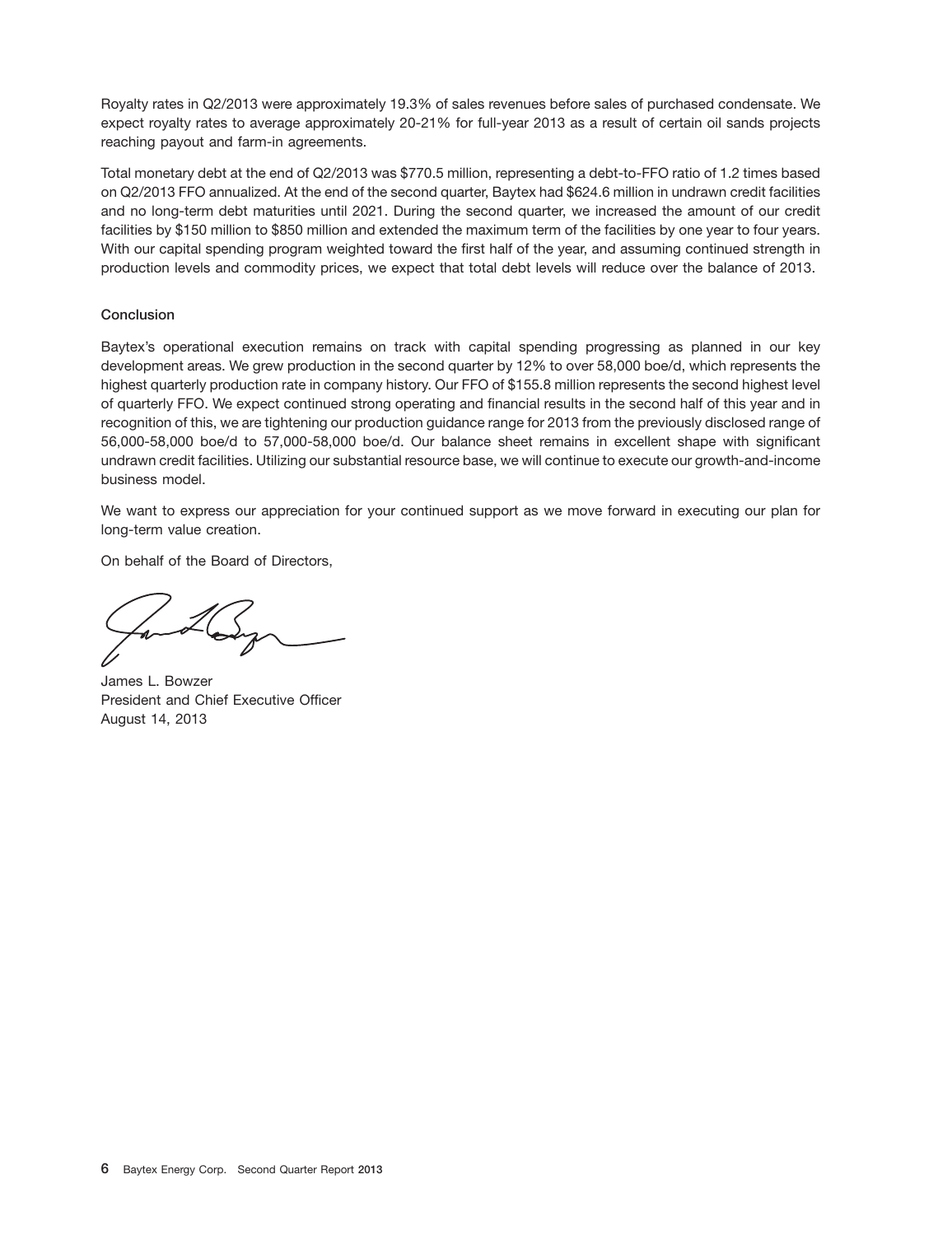# MANAGEMENT'S DISCUSSION AND ANALYSIS

The following is management's discussion and analysis (''MD&A'') of the operating and financial results of Baytex Energy Corp. for the three and six months ended June 30, 2013. This information is provided as of August 13, 2013. In this MD&A, references to "Baytex", the "Company", "we", "us" and "our" and similar terms refer to Baytex Energy Corp. and its subsidiaries on a consolidated basis, except where the context requires otherwise. The second quarter results have been compared with the corresponding period in 2012. This MD&A should be read in conjunction with the Company's condensed interim unaudited consolidated financial statements (''consolidated financial statements'') for the three and six months ended June 30, 2013, its audited consolidated financial statements for the years ended December 31, 2012 and 2011, together with accompanying notes, and its Annual Information Form for the year ended December 31, 2012. These documents and additional information about Baytex are accessible on the SEDAR website at www.sedar.com. All amounts are in Canadian dollars, unless otherwise stated, and all tabular amounts are in thousands of Canadian dollars, except for percentages and per common share amounts or as otherwise noted.

In this MD&A, barrel of oil equivalent (''boe'') amounts have been calculated using a conversion rate of six thousand cubic feet of natural gas to one barrel of oil, which represents an energy equivalency conversion method applicable at the burner tip and does not represent a value equivalency at the wellhead. While it is useful for comparative measures, it may not accurately reflect individual product values and may be misleading if used in isolation.

This MD&A contains forward-looking information and statements. We refer you to the end of the MD&A for our advisory on forward-looking information and statements.

### **NON-GAAP FINANCIAL MEASURES**

In this MD&A, we refer to certain financial measures (such as funds from operations, payout ratio, total monetary debt and operating netback) which do not have any standardized meaning prescribed by generally accepted accounting principles in Canada (''GAAP''). While funds from operations, payout ratio and operating netback are commonly used in the oil and natural gas industry, our determination of these measures may not be comparable with calculations of similar measures by other issuers.

### **Funds from Operations**

We define funds from operations as cash flow from operating activities adjusted for financing costs, changes in non-cash operating working capital and other operating items. We believe that this measure assists in providing a more complete understanding of certain aspects of our results of operations and financial performance, including our ability to generate the cash flow necessary to fund future dividends to shareholders and capital investments. However, funds from operations should not be construed as an alternative to traditional performance measures determined in accordance with GAAP, such as cash flow from operating activities and net income. For a reconciliation of funds from operations to cash flow from operating activities, see ''Funds from Operations, Payout Ratio and Dividends''.

### **Payout Ratio**

We define payout ratio as cash dividends (net of participation in our dividend reinvestment plan) divided by funds from operations. We believe that this measure assists in providing a more complete understanding of certain aspects of our results of operations and financial performance, including our ability to generate the cash flow necessary to fund future dividends to shareholders and capital investments.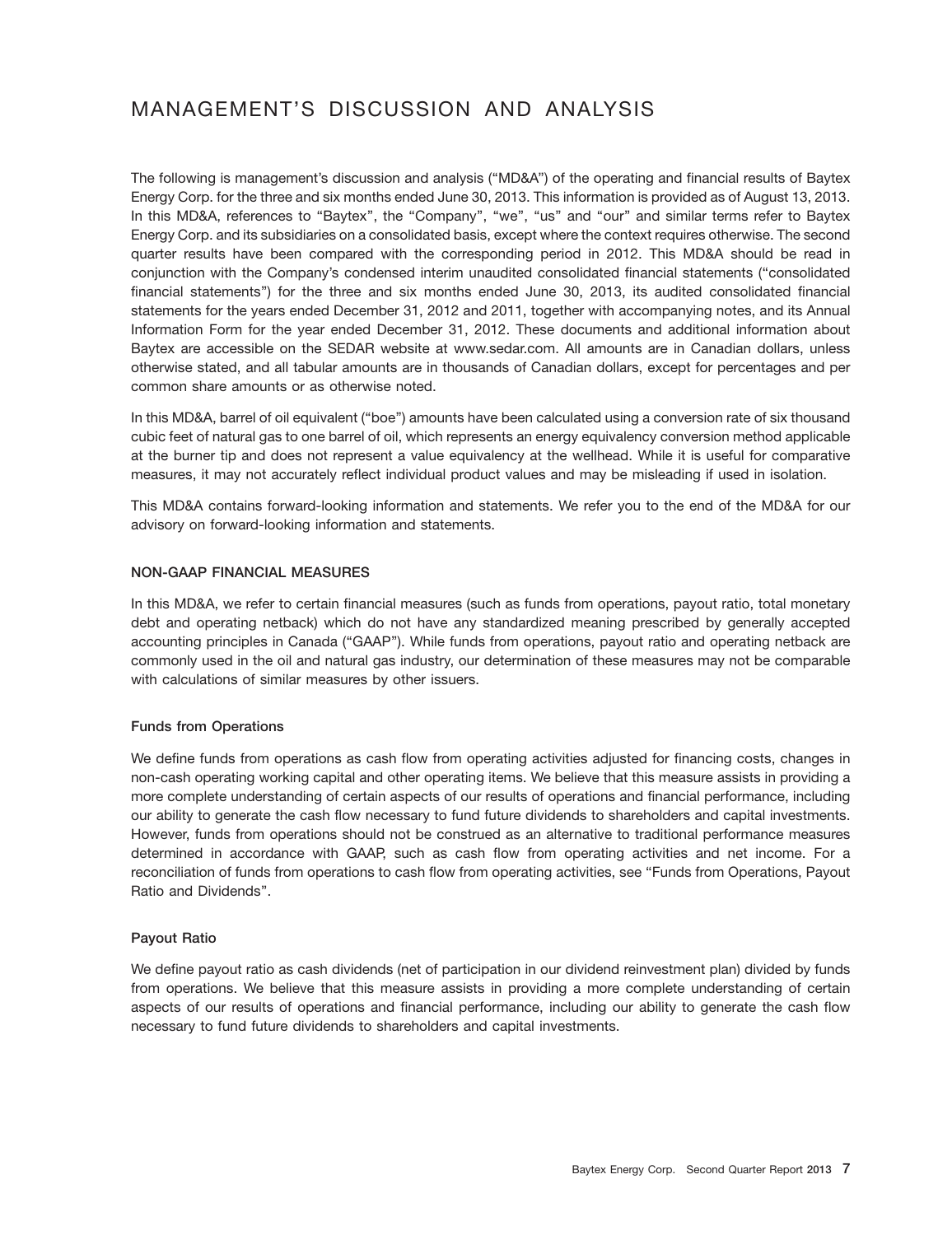### **Total Monetary Debt**

We define total monetary debt as the sum of monetary working capital (which is current assets less current liabilities (excluding non-cash items such as unrealized gains or losses on financial derivatives)), the principal amount of long-term debt and long-term bank loan. We believe that this measure assists in providing a more complete understanding of our cash liabilities.

### **Operating Netback**

We define operating netback as product revenue less royalties, production and operating expenses and transportation expenses divided by barrels of oil equivalent sales volume for the applicable period. As sales volumes are not materially different than production volumes, we believe that this measure assists in characterizing our ability to generate cash margin on a unit of production basis.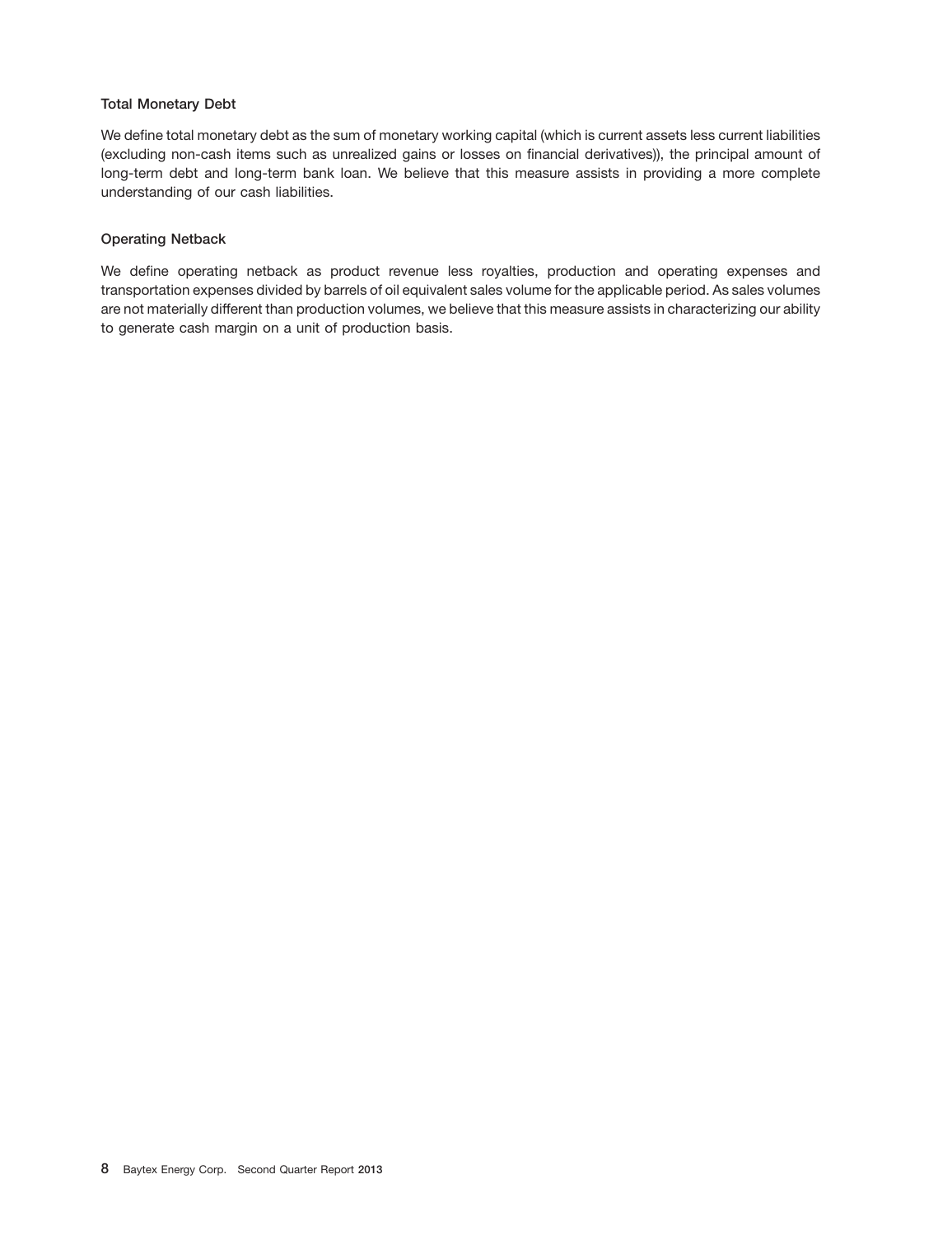# RESULTS OF OPERATIONS

### **Production**

|                           |        | Three Months Ended June 30 |        | Six Months Ended June 30 |        |        |  |  |
|---------------------------|--------|----------------------------|--------|--------------------------|--------|--------|--|--|
|                           | 2013   | 2012                       | Change | 2013                     | 2012   | Change |  |  |
| Daily Production          |        |                            |        |                          |        |        |  |  |
| Light oil and NGL (bbl/d) | 8,202  | 7.090                      | 16%    | 8.062                    | 7.327  | 10%    |  |  |
| Heavy oil $(bbI/d)^{(1)}$ | 42,510 | 38,579                     | 10%    | 40,012                   | 38,467 | 4%     |  |  |
| Natural gas (mcf/d)       | 45,148 | 44,426                     | 2%     | 42,243                   | 44,757 | (6%)   |  |  |
| Total production (boe/d)  | 58,236 | 53.073                     | 10%    | 55.115                   | 53.254 | 3%     |  |  |
| <b>Production Mix</b>     |        |                            |        |                          |        |        |  |  |
| Light oil and NGL         | 14%    | 13%                        | -      | 14%                      | 14%    |        |  |  |
| Heavy oil                 | 73%    | 73%                        | -      | 73%                      | 72%    |        |  |  |
| Natural gas               | 13%    | 14%                        | -      | 13%                      | 14%    |        |  |  |

(1) *Heavy oil sales volumes may differ from reported production volumes due to changes to Baytex's heavy oil inventory. For the three months ended June 30, 2013, heavy oil sales volumes were 204 bbl/d higher than production volumes (three months ended June 30, 2012 – 88 bbl/d lower). For the six months ended June 30, 2013, heavy oil sales volumes were 97 bbl/d higher than production volumes (six months ended June 30, 2012 – 1 bbl/d higher).*

Production for the three months ended June 30, 2013 averaged 58,236 boe/d, compared to 53,073 boe/d for the same period in 2012, a 10% increase. Light oil and natural gas liquids ("NGL") production in the second quarter of 2013 increased by 16% to 8,202 bbl/d, as compared to 7,090 bbl/d in the second quarter of 2012, primarily due to successful development activities in the U.S., partially offset by the sale of 950 bbl/d associated with our non-operated position in North Dakota in the second quarter of 2012. Heavy oil production for the second quarter of 2013 increased by 10% to 42,510 bbl/d from 38,579 bbl/d in the second quarter of 2012 primarily due to successful development in the Peace River area. Natural gas production increased by 2% to 45.1 mmcf/d for the second quarter of 2013, as compared to 44.4 mmcf/d for the same period in 2012, primarily due to successful drilling results in the Pembina region of Alberta.

Production for the six months ended June 30, 2013 averaged 55,115 boe/d, compared to 53,254 boe/d for the same period in 2012, a 3% increase. Light oil and NGL production in the first six months of 2013 increased by 10% to 8,062 bbl/d, as compared to 7,327 bbl/d in the first six months of 2012, primarily due to successful development activities in the U.S., partially offset by the sale of 950 bbl/d associated with our non-operated position in North Dakota in the second quarter of 2012. Heavy oil production for the six months ended June 30, 2013 increased by 4% to 40,012 bbl/d from 38,467 bbl/d for the same period in 2012 primarily due to the successful development in the Peace River area. Natural gas production decreased by 6% to 42.2 mmcf/d for the first six months of 2013, as compared to 44.8 mmcf/d for the same period in 2012, primarily due to natural declines as we focused our capital spending on our oil projects.

### **Commodity Prices**

### *Crude Oil*

For the six months ended June 30, 2013, the West Texas Intermediate (''WTI'') oil prompt price averaged US\$94.30/bbl and has remained fairly constant. The stability in pricing over this period was supported by generally constant supply and demand fundamentals. Late in the quarter, the WTI prompt price hit a high of \$98.44/bbl. The strong price rally was driven by significant crude oil storage draws in the U.S., exceptionally strong refinery utilization rates and to a lesser extent unexpected global supply disruptions. For the three months ended June 30, 2013, the WTI oil prompt price averaged US\$94.22/bbl.

The discount for Canadian heavy oil, as measured by the Western Canadian Select (''WCS'') price differential to WTI, averaged 27% for the six months ended June 30, 2013 and 20% for the three months ended June 30, 2013, as compared to 22% and 24%, respectively, for the same periods in 2012. Factors driving a stronger WCS differential in the second quarter of 2013 were a steady demand for heavy oil, declines in Canadian crude storage levels, increased rail shipments of heavy oil and the return of refineries from maintenance.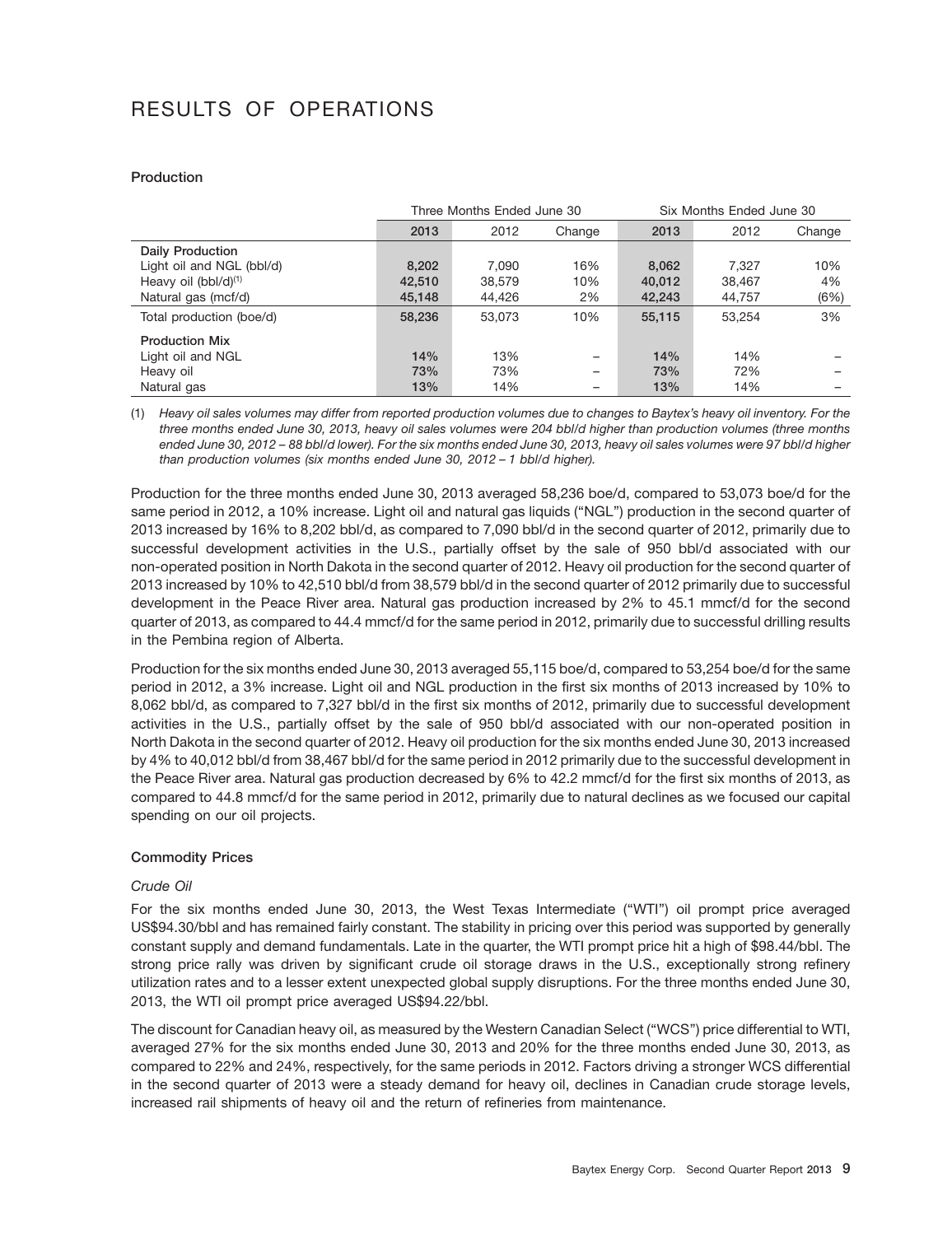### *Natural Gas*

For the six months ended June 30, 2013, the AECO natural gas price averaged \$3.08/mcf, as compared to \$2.18/mcf in the same period of 2012. Demand for natural gas increased due to colder than normal weather in February 2013 for most of the continent resulting in larger than normal natural gas storage withdrawals, which caused natural gas prices to rally in line with stronger fundamentals. U.S. natural gas inventories normalized in April 2013 and moved below the five year average for the first time since 2011. During the shoulder and summer cooling seasons, prices have softened due to moderate weather conditions and continued U.S. production growth. For the three months ended June 30, 2013, the AECO natural gas price averaged \$3.07/mcf, as compared to \$1.84/mcf in the same period of 2012, and \$3.08/mcf in the first quarter of 2013.

|                                                | Three Months Ended June 30<br>Six Months Ended June 30 |        |    |        |        |    |        |             |        |
|------------------------------------------------|--------------------------------------------------------|--------|----|--------|--------|----|--------|-------------|--------|
|                                                |                                                        | 2013   |    | 2012   | Change |    | 2013   | 2012        | Change |
| <b>Benchmark Averages</b>                      |                                                        |        |    |        |        |    |        |             |        |
| WTI oil (US\$/bbl) <sup>(1)</sup>              | \$                                                     | 94.22  | \$ | 93.49  | 1%     | \$ | 94.30  | \$<br>98.20 | (4% )  |
| WCS heavy oil (US\$/bbl) <sup>(2)</sup>        | \$                                                     | 75.07  | \$ | 70.62  | 6%     | \$ | 68.75  | \$<br>76.06 | (10%)  |
| Heavy oil differential <sup>(3)</sup>          |                                                        | (20%)  |    | (24%)  |        |    | (27%)  | (22%)       |        |
| CAD/USD average exchange rate                  |                                                        | 1.0231 |    | 1.0102 | 1%     |    | 1.0159 | 1.0052      | 1%     |
| Edmonton par oil (\$/bbl)                      | \$                                                     | 92.94  | \$ | 84.42  | 10%    | S  | 90.77  | \$<br>88.55 | 3%     |
| AECO natural gas price $(\frac{5}{mcf})^{(4)}$ | \$                                                     | 3.07   | \$ | 1.84   | 67%    | \$ | 3.08   | \$<br>2.18  | 41%    |
| <b>Baytex Average Sales Prices</b>             |                                                        |        |    |        |        |    |        |             |        |
| Light oil and NGL $(\frac{6}{6})^{(6)}$        | \$                                                     | 77.85  | \$ | 71.62  | 9%     | \$ | 77.30  | \$<br>76.97 | $-$ %  |
| Heavy oil (\$/bbl) <sup>(5)</sup>              | \$                                                     | 63.92  | \$ | 56.31  | 14%    | \$ | 57.82  | \$<br>60.38 | (4% )  |
| Physical forward sales contracts               |                                                        |        |    |        |        |    |        |             |        |
| gain (\$/bbl)                                  |                                                        |        |    | 1.11   |        |    | 1.25   | 1.27        |        |
| Heavy oil, net (\$/bbl)                        | \$                                                     | 63.92  | \$ | 57.42  | 11%    | \$ | 59.07  | \$<br>61.65 | (4%)   |
| Total oil and NGL, net (\$/bbl)                | \$                                                     | 66.17  | \$ | 59.63  | 11%    | \$ | 62.12  | \$<br>64.10 | (3%)   |
| Natural gas $(\frac{5}{mc} \text{f})^{(6)}$    | \$                                                     | 3.59   | \$ | 2.00   | 80%    | \$ | 3.53   | \$<br>2.23  | 58%    |
|                                                |                                                        |        |    |        |        |    |        |             |        |
| Summary                                        | \$                                                     | 60.42  | \$ | 52.04  | 16%    | \$ | 55.99  | \$<br>55.94 | $-$ %  |
| Weighted average (\$/boe) <sup>(6)</sup>       |                                                        |        |    |        |        |    |        |             |        |
| Physical forward sales contracts               |                                                        |        |    | 0.93   |        |    | 0.91   | 1.06        |        |
| gain (\$/boe)                                  |                                                        |        |    |        |        |    |        |             |        |
| Weighted average, net (\$/boe)                 | \$                                                     | 60.42  | \$ | 52.97  | 14%    | \$ | 56.90  | \$<br>57.00 | $-$ %  |

*(1) WTI refers to the arithmetic average based on NYMEX prompt month WTI.*

*(2) WCS refers to the average posting price for the benchmark WCS heavy oil.*

*(3) Heavy oil differential refers to the WCS discount to WTI.*

*(4) AECO refers to the AECO arithmetic average month-ahead index price published by the Canadian Gas Price Reporter.*

*(5) Baytex's realized heavy oil prices are calculated based on sales volumes, net of blending costs.*

*(6) Baytex's risk management strategy employs both oil and natural gas financial and physical forward contracts (fixed price forward sales and collars) and heavy oil differential physical delivery contracts (fixed price and percentage of WTI). The above pricing information in the table excludes the impact of financial derivatives.*

During the second quarter of 2013, Baytex's average sales price for light oil and NGL was \$77.85/bbl, up 9% from \$71.62/bbl in the second quarter of 2012. Baytex's realized heavy oil price during the second quarter of 2013, prior to physical forward sales contracts, was \$63.92/bbl, or 83% of WCS. This compares to a realized heavy oil price in the second quarter of 2012, prior to physical forward sales contracts, of \$56.31/bbl, or 79% of WCS. The discount to WCS largely reflects the cost of blending Baytex's heavy oil with diluent to meet pipeline specifications. Net of physical forward sales contracts, Baytex's realized heavy oil price during the second quarter of 2013 was \$63.92/bbl, up from \$57.42/bbl in the second quarter of 2012. Baytex's realized natural gas price for the three months ended June 30, 2013 was \$3.59/mcf, up from \$2.00/mcf in the second quarter of 2012. Baytex's realized natural gas price for the three months ended June 30, 2013 was greater than the benchmark price by \$0.52/mcf as the Company benefited from the AECO spot market prices being significantly higher than the near-term contract price since March 2013.

During the first six months of 2013, Baytex's average sales price for light oil and NGL was \$77.30/bbl, comparable to \$76.97/bbl in the same period as 2012. Baytex's realized heavy oil price during the first six months of 2013, prior to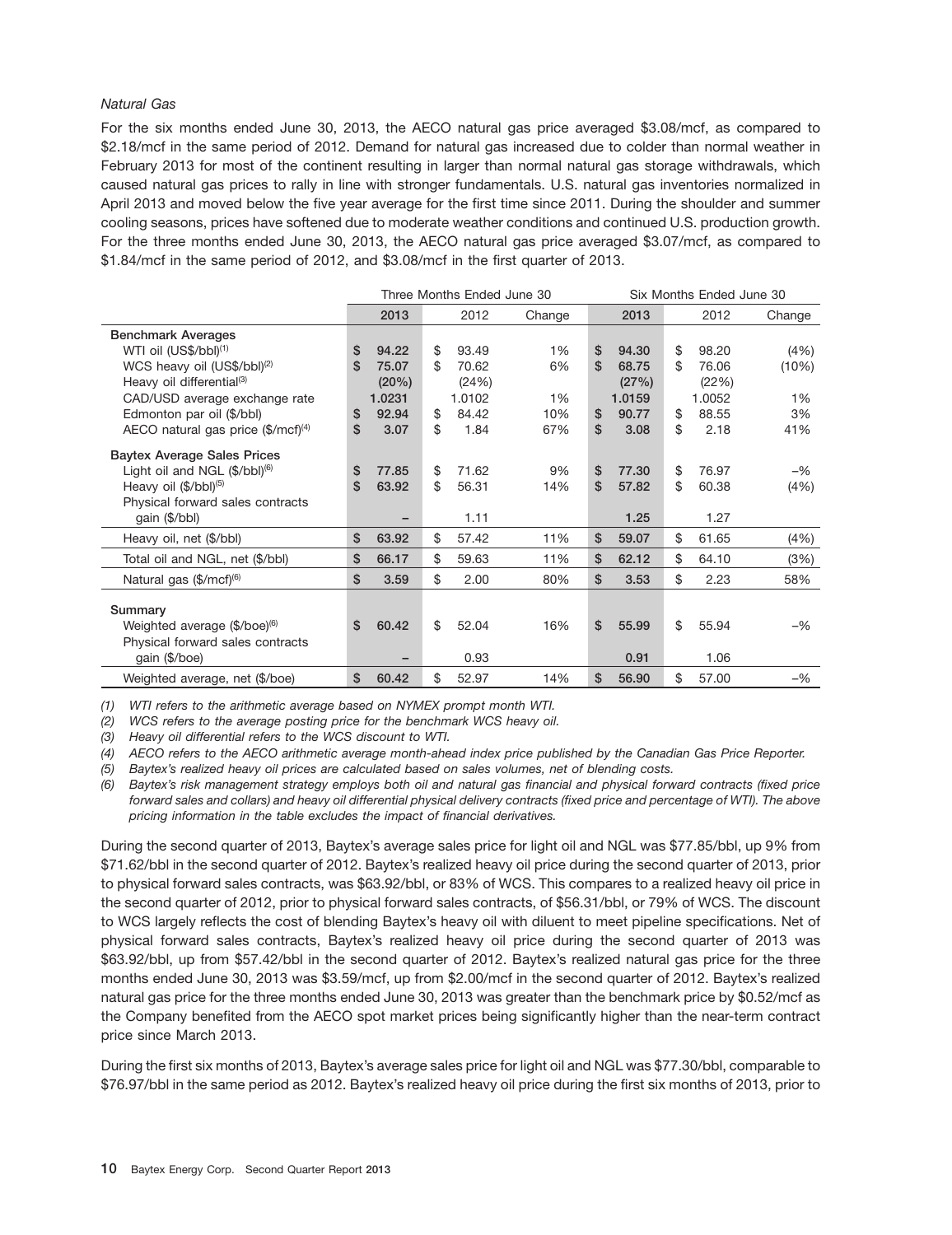physical forward sales contracts, was \$57.82/bbl, or 83% of WCS. This compares to a realized heavy oil price in the first six months of 2012, prior to physical forward sales contracts, of \$60.38/bbl, or 79% of WCS. The discount to WCS largely reflects the cost of blending Baytex's heavy oil with diluent to meet pipeline specifications. Net of physical forward sales contracts, Baytex's realized heavy oil price during the six months ended June 30, 2013 was \$59.07/bbl, down from \$61.65/bbl in the first six months of 2012 mainly due to pipeline apportionments, and wider quality discounts in the first quarter of 2013. Baytex's realized natural gas price for the six months ended June 30, 2013 was \$3.53/mcf, up from \$2.23/mcf in the same period in 2012.

### **Gross Revenues**

|                                   |           | Three Months Ended June 30 | Six Months Ended June 30 |           |           |        |
|-----------------------------------|-----------|----------------------------|--------------------------|-----------|-----------|--------|
| (\$ thousands except for %)       | 2013      | 2012                       | Change                   | 2013      | 2012      | Change |
| Oil revenue                       |           |                            |                          |           |           |        |
| Light oil and NGL                 | \$58.106  | \$46.206                   | 26%                      | \$112,794 | \$102,649 | 10%    |
| Heavy oil                         | 248,458   | 201,130                    | 24%                      | 428,818   | 431,635   | (1%)   |
| Total oil revenue                 | 306,564   | 247.336                    | 24%                      | 541.612   | 534.284   | 1%     |
| Natural gas revenue               | 14,730    | 8,086                      | 82%                      | 26,962    | 18,162    | 48%    |
| Total oil and natural gas revenue | 321,294   | 255,422                    | 26%                      | 568,574   | 552.446   | 3%     |
| Heavy oil blending revenue        | 19,717    | 28,826                     | (32%)                    | 45,382    | 75,157    | (40%)  |
| Total petroleum and natural gas   |           |                            |                          |           |           |        |
| revenues                          | \$341.011 | \$284.248                  | 20%                      | \$613,956 | \$627,603 | (2%)   |

Petroleum and natural gas revenues increased 20% to \$341.0 million for the three months ended June 30, 2013 from \$284.2 million for the same period in 2012. The growth in revenues for the three months ended June 30, 2013 was driven by a 24% increase in heavy oil revenues due to higher heavy oil volumes in the Peace River area and stronger WCS differentials, a 26% increase in light oil and NGL revenues due to success in our U.S. drilling program and higher realized light oil and NGL pricing and an 82% increase in natural gas revenues due to an 80% increase in realized natural gas pricing, as compared to the second quarter of 2012. Revenue for the three months ended June 30, 2013 was slightly offset by the decrease in heavy oil blending revenue, which was down 32% from the same period last year due to an increase in contracted volumes of heavy oil being transported by rail. Unlike transportation through oil pipelines, transportation of heavy oil by rail does not require condensate blending. The decrease in heavy oil blending revenue is offset by a decrease in heavy oil blending costs.

Petroleum and natural gas revenues decreased 2% to \$614.0 million for the six months ended June 30, 2013 from \$627.6 million for the same period in 2012. The reduction in revenues was driven by lower heavy oil blending revenue for the six months ended June 30, 2013, which was down 40% from the same period last year due to an increase in contracted volumes of heavy oil being transported by rail. These reductions to revenues were partially offset in the period by a 10% increase in light oil and NGL revenues due to success in our U.S. drilling program and a 48% increase in natural gas revenues due to significant increases to realized natural gas pricing, as compared to the same period in 2012.

### **Royalties**

|                                         |            | Three Months Ended June 30 |        | Six Months Ended June 30 |          |        |  |  |
|-----------------------------------------|------------|----------------------------|--------|--------------------------|----------|--------|--|--|
| (\$ thousands except for % and per boe) | 2013       | 2012                       | Change | 2013                     | 2012     | Change |  |  |
| Royalties                               | \$62,010   | 46.020<br>\$               | 35%    | \$107.288                | \$99.014 | 8%     |  |  |
| Royalty rates:                          |            |                            |        |                          |          |        |  |  |
| Light oil, NGL and natural gas          | 18.3%      | 18.3%                      |        | 21.7%                    | 18.4%    |        |  |  |
| Heavy oil                               | 19.6%      | 17.9%                      |        | 18.0%                    | 17.8%    |        |  |  |
| Average royalty rates <sup>(1)</sup>    | 19.3%      | 18.0%                      |        | 18.9%                    | 17.9%    |        |  |  |
| Royalty expenses per boe                | 11.66<br>S | 9.54                       | 22%    | 10.74                    | 10.22    | 5%     |  |  |

(1) *Average royalty rate excludes sales of heavy oil blending diluents and the effects of financial derivatives.*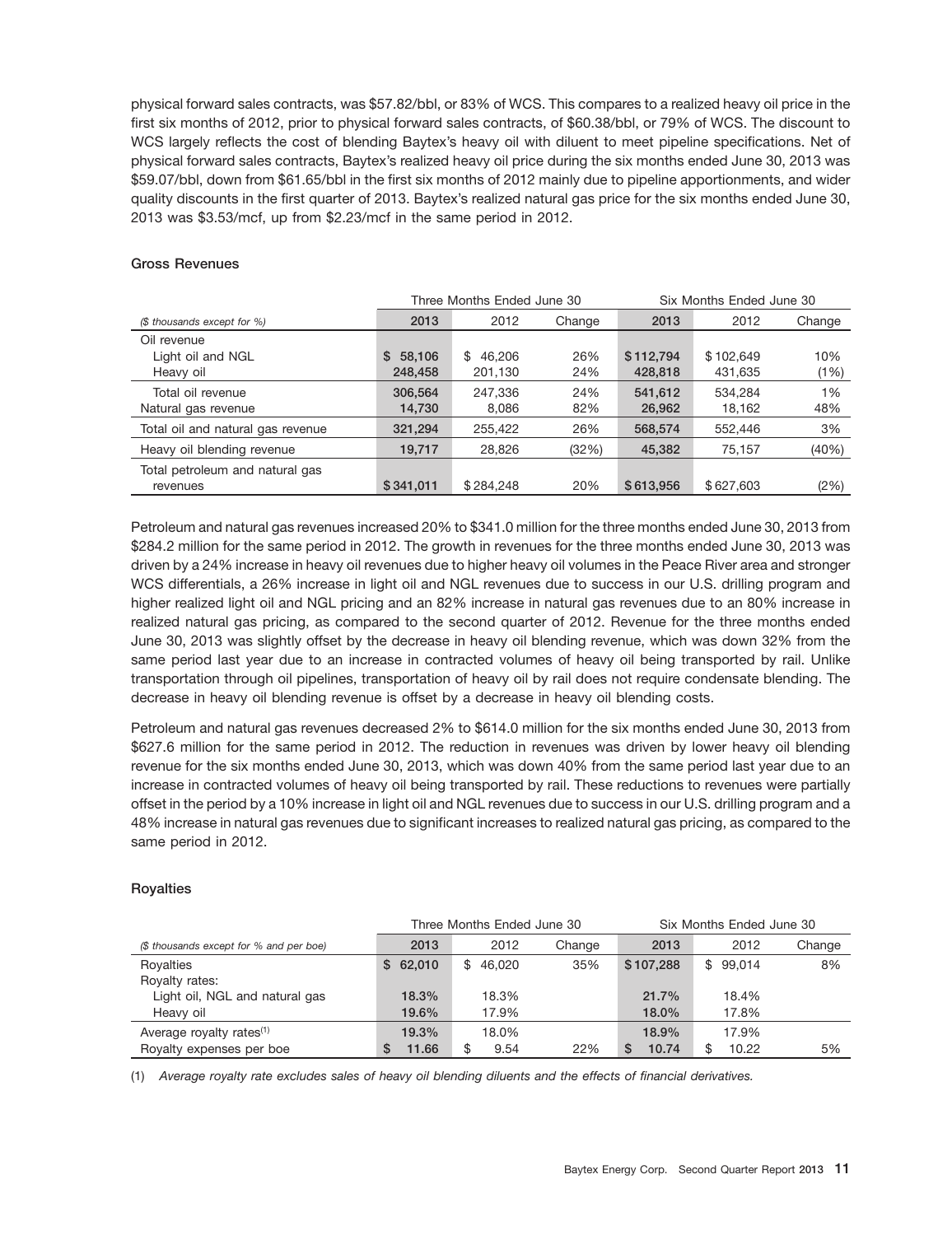Total royalties for the second quarter of 2013 increased to \$62.0 million from \$46.0 million in the second quarter of 2012. Total royalties for the second quarter of 2013 were 19.3% of petroleum and natural gas revenue (excluding sales of heavy oil blending diluent), as compared to 18.0% for the same period in 2012. Total royalties for the six months ended June 30, 2013 increased to \$107.3 million from \$99.0 million in the six months ended June 30, 2012. Total royalties for the first six months of 2013 were 18.9% of petroleum and natural gas revenue (excluding sales of heavy oil blending diluent), as compared to 17.9% for the same period in 2012.

Royalty rates in the three months ended June 30, 2013 and 2012 for light oil, NGL and natural gas were unchanged at 18.3%. Royalty rates for heavy oil increased from 17.9% in the three months ended June 30, 2012 to 19.6% in the three months ended June 30, 2013 due to higher realized pricing in the second quarter of 2013, and the resulting impact on price sensitive royalties.

Royalty rates for light oil, NGL and natural gas increased from 18.4% in the six months ended June 30, 2012 to 21.7% in the six months ended June 30, 2013 primarily due to higher royalties on U.S. properties resulting from a carry obligation and higher realized pricing in the first six months of 2013, partially offset by a higher number of wells qualifying under lower royalty rates and a gas cost allowance credit related to prior years. Royalty rates for heavy oil were essentially unchanged from 17.8% in the six months ended June 30, 2012, compared to 18.0% in the six months ended June 30, 2013. We expect royalty rates to average approximately 20-21% for full-year 2013 as a result of certain oil sands projects reaching payout and farm-in agreements.

|                                                                   |              | Three Months Ended June 30 |                |               |              | Six Months Ended June 30 |  |  |
|-------------------------------------------------------------------|--------------|----------------------------|----------------|---------------|--------------|--------------------------|--|--|
| (\$ thousands)                                                    | 2013         | 2012                       | Change         | 2013          | 2012         | Change                   |  |  |
| Realized gain (loss) on financial<br>derivatives <sup>(1)</sup>   |              |                            |                |               |              |                          |  |  |
| Crude oil                                                         | \$<br>8,748  | \$<br>7,688                | \$<br>1,060    | \$<br>15,609  | \$<br>(865)  | \$<br>16,474             |  |  |
| Natural gas                                                       | (264)        | 1,763                      | (2,027)        | 79            | 2,988        | (2,909)                  |  |  |
| Foreign currency                                                  | 147          | 917                        | (770)          | 813           | 2,798        | (1,985)                  |  |  |
| Interest rate                                                     | 137          | 112                        | 25             | (3,605)       | (1,581)      | (2,024)                  |  |  |
| Total                                                             | \$<br>8,768  | 10,480<br>\$               | (1, 712)<br>\$ | 12,896<br>\$  | \$<br>3,340  | \$<br>9,556              |  |  |
| Unrealized gain (loss) on financial<br>derivatives <sup>(2)</sup> |              |                            |                |               |              |                          |  |  |
| Crude oil                                                         | \$<br>5,226  | \$<br>53,309               | \$ (48,083)    | \$<br>(5,074) | \$<br>44,391 | \$ (49, 465)             |  |  |
| Natural gas                                                       | 3,037        | (1,976)                    | 5,013          | 650           | (1,608)      | 2,258                    |  |  |
| Foreign currency                                                  | (8,539)      | (2,893)                    | (5,646)        | (11, 476)     | 419          | (11, 895)                |  |  |
| Interest rate                                                     | (175)        | (1,056)                    | 881            | 3,554         | (20)         | 3,574                    |  |  |
| Total                                                             | \$<br>(451)  | \$<br>47,384               | \$ (47,835)    | \$ (12, 346)  | \$<br>43,182 | \$ (55,528)              |  |  |
| Total gain (loss) on financial<br>derivatives                     |              |                            |                |               |              |                          |  |  |
| Crude oil                                                         | 13,974<br>\$ | \$<br>60,997               | \$ (47,023)    | \$<br>10,535  | \$<br>43,526 | \$ (32,991)              |  |  |
| Natural gas                                                       | 2,773        | (213)                      | 2,986          | 729           | 1,380        | (651)                    |  |  |
| Foreign currency                                                  | (8, 392)     | (1,976)                    | (6, 416)       | (10, 663)     | 3,217        | (13, 880)                |  |  |
| Interest rate                                                     | (38)         | (944)                      | 906            | (51)          | (1,601)      | 1,550                    |  |  |
| Total                                                             | \$<br>8,317  | \$<br>57,864               | \$ (49, 547)   | \$<br>550     | \$<br>46,522 | \$ (45,972)              |  |  |

### **Financial Derivatives**

*(1) Realized gain (loss) on financial derivatives represents actual cash settlement or receipts for the financial derivatives.*

*(2) Unrealized gain (loss) on financial derivatives represents the change in fair value of the financial derivatives during the period.*

The realized gain of \$8.8 million for the three months ended June 30, 2013 on derivative contracts relates to favorable contracts entered into when crude oil prices were high. The unrealized mark-to-market loss of \$0.5 million for the three months ended June 30, 2013 relates to a weakening Canadian dollar against the U.S. dollar at June 30, 2013, as compared to March 31, 2013. This was partially offset by favourable crude oil contracts entered into during the quarter and lower forecasted natural gas prices at June 30, 2013 as compared to March 31, 2013.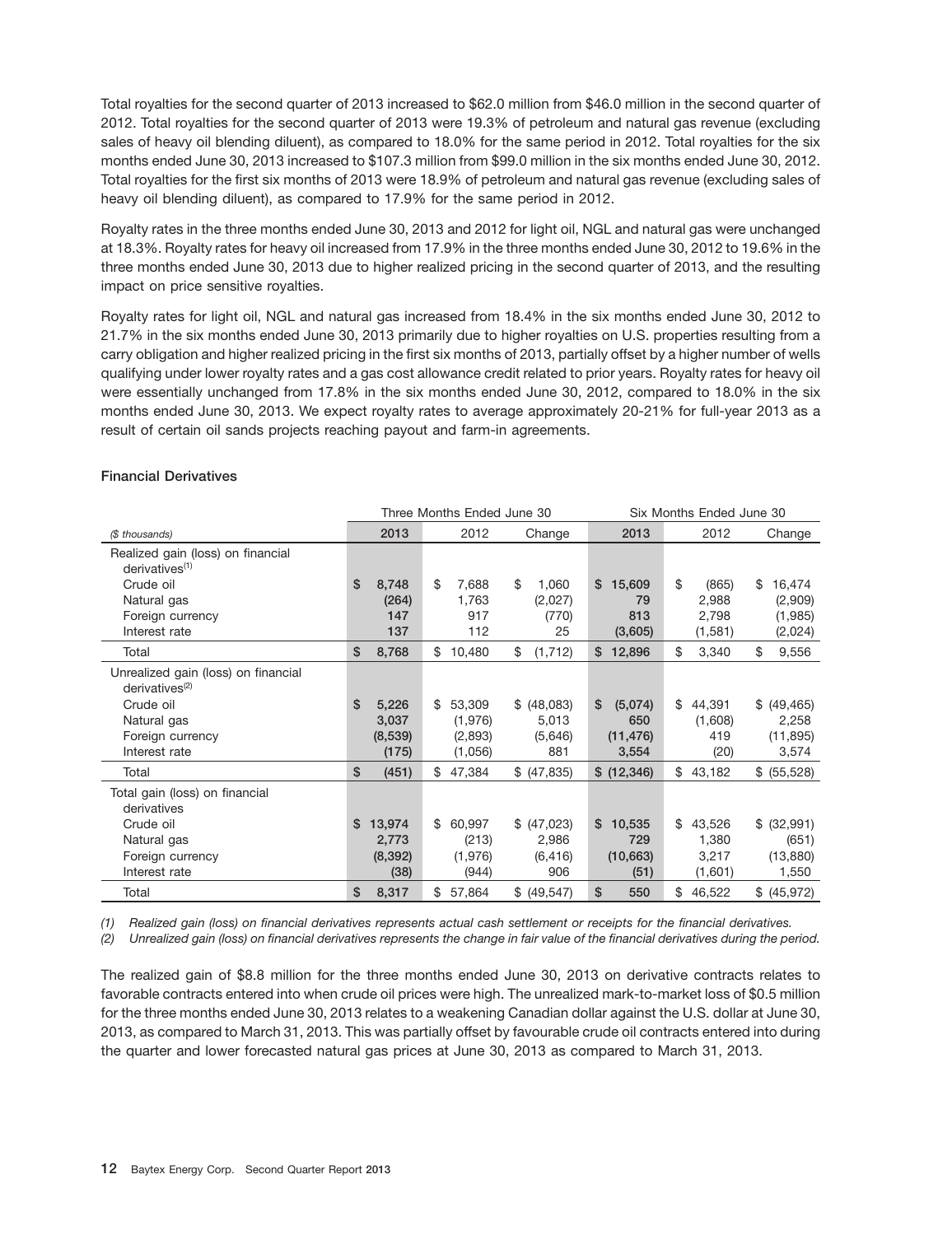The realized gain of \$12.9 million for the six months ended June 30, 2013 on derivative contracts relates to favorable contracts entered when crude oil prices were high, partially offset by losses on interest rate swaps as London Interbank Offer Rates (''LIBOR'') remained low. The unrealized mark-to-market loss of \$12.3 million for the six months ended June 30, 2013 relates to a weakening Canadian dollar against the U.S. dollar at June 30, 2013, as compared to December 31, 2012, and the reversal of previously recorded unrealized gains on crude oil contracts as they settled upon maturity. This was partially offset by settlement of previously recorded unrealized losses on interest rate contracts.

A summary of the risk management contracts in place as at June 30, 2013 and the accounting treatment of the Company's financial instruments are disclosed in note 15 to the consolidated financial statements.

|                                                                                    |                                   | Three Months Ended June 30           |                     | Six Months Ended June 30           |                                            |                    |  |  |
|------------------------------------------------------------------------------------|-----------------------------------|--------------------------------------|---------------------|------------------------------------|--------------------------------------------|--------------------|--|--|
| (\$ thousands except for % and per boe)                                            | 2013                              | 2012                                 | Change              | 2013                               | 2012                                       | Change             |  |  |
| Production and operating expenses<br>Production and operating expenses<br>per boe: | 68.999<br>S.                      | \$ 56,967                            | 21%                 | \$134,215                          | \$115.254                                  | 16%                |  |  |
| Heavy oil<br>Light oil, NGL and natural gas<br>Total                               | 12.74<br>S<br>13.61<br>S<br>12.97 | 10.62<br>\$.<br>14.99<br>\$<br>11.81 | 20%<br>(9% )<br>10% | 13.30<br>S.<br>S<br>13.78<br>13.43 | \$.<br>10.84<br>\$<br>14.63<br>11.89<br>\$ | 23%<br>(6%)<br>13% |  |  |

### **Production and Operating Expenses**

Production and operating expenses for the three months ended June 30, 2013 increased to \$69.0 million from \$57.0 million for the same period in 2012. This increase is primarily due to higher production volumes, along with wet and snowy spring conditions in Saskatchewan and North Dakota, and increases in the costs of fluid handling, labour, and energy and chemical inputs. This resulted in production and operating expenses of \$12.97/boe for the three months ended June 30, 2013, as compared to \$11.81/boe for the same period in 2012.

Production and operating expenses for the six months ended June 30, 2013 increased to \$134.2 million from \$115.3 million for the same period in 2012. This increase is primarily due to higher production volumes, along with harsh winter and wet and snowy spring conditions in Saskatchewan and North Dakota, and increases in the costs of fluid handling, labour, and energy and chemical inputs. This resulted in production and operating expenses of \$13.43/boe for the six months ended June 30, 2013, as compared to \$11.89/boe for the same period in 2012.

|                                                  |              | Three Months Ended June 30 |        |              | Six Months Ended June 30 |        |
|--------------------------------------------------|--------------|----------------------------|--------|--------------|--------------------------|--------|
| (\$ thousands except for % and per boe)          | 2013         | 2012                       | Change | 2013         | 2012                     | Change |
| <b>Blending expenses</b>                         | 19,717<br>S. | 28,826<br>S.               | (32%)  | \$<br>45,382 | \$75.157                 | (40%)  |
| Transportation expenses                          | 21,723       | 18.964                     | 15%    | 42.194       | 34.370                   | 23%    |
| Total transportation and blending                |              |                            |        |              |                          |        |
| expenses                                         | 41.440<br>S. | \$47.790                   | (13%)  | \$87,576     | \$109,527                | (20%)  |
| Transportation expenses per boe <sup>(1)</sup> : |              |                            |        |              |                          |        |
| Heavy oil                                        | S<br>5.32    | 5.18<br>\$                 | 3%     | \$<br>5.56   | \$<br>4.66               | 19%    |
| Light oil, NGL and natural gas                   | \$<br>0.74   | \$<br>0.61                 | 21%    | \$<br>0.68   | \$<br>0.66               | 3%     |
| Total                                            | S<br>4.08    | 3.93                       | 4%     | S<br>4.22    | \$<br>3.55               | 19%    |

### **Transportation and Blending Expenses**

*(1) Transportation expenses per boe are before the purchase of blending diluent.*

Transportation and blending expenses for the second quarter of 2013 were \$41.4 million, as compared to \$47.8 million for the second quarter of 2012. Transportation and blending expenses for the first six months of 2013 were \$87.6 million, as compared to \$109.5 million for the same period in 2012.

The heavy oil produced by Baytex requires blending to reduce its viscosity in order to meet pipeline specifications and to facilitate the marketing of its heavy oil. The cost of blending diluent is effectively recovered in the sale price of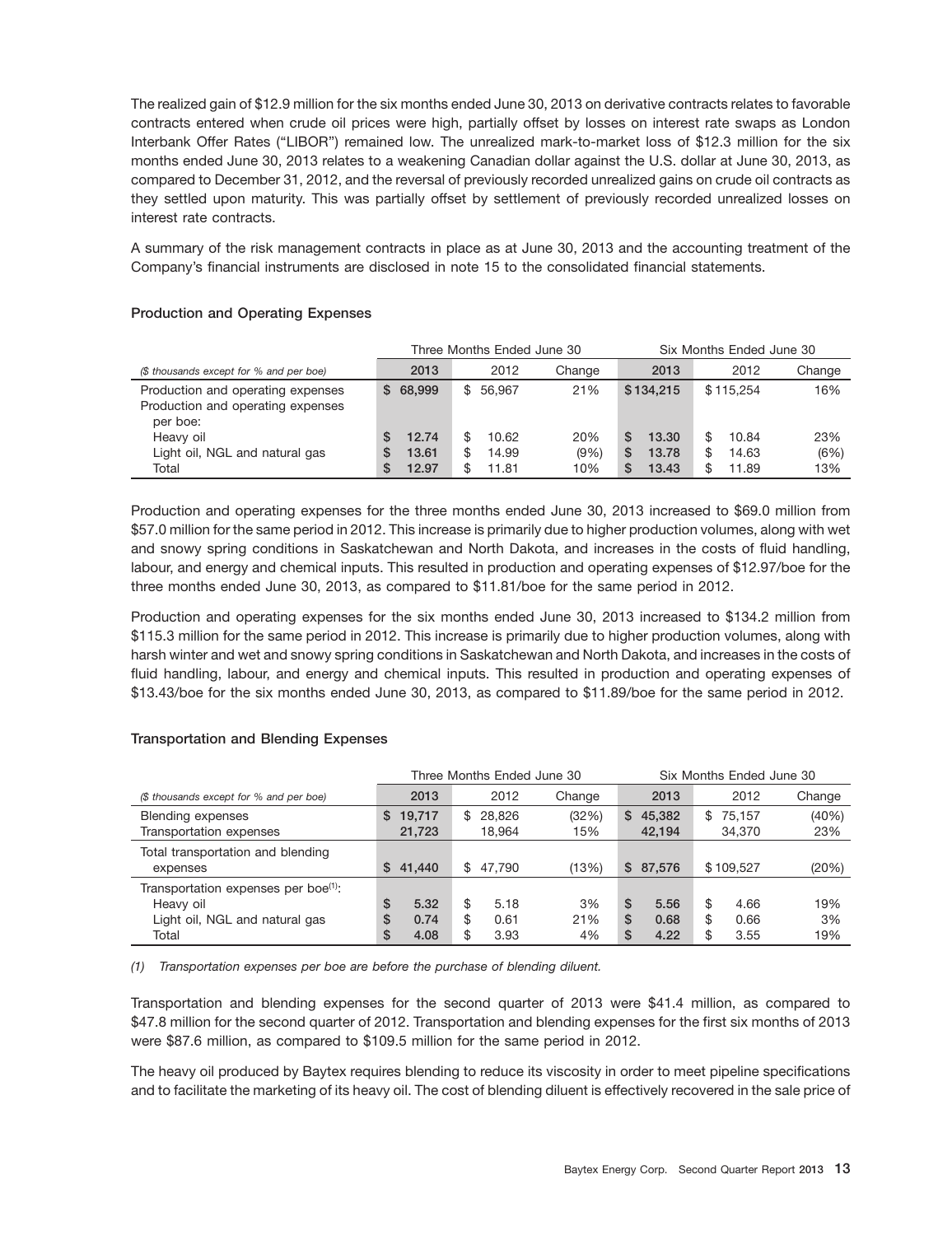the blended product. In the second quarter of 2013, blending expenses were \$19.7 million for the purchase of 2,128 bbl/d of condensate at \$101.82/bbl, as compared to \$28.8 million for the purchase of 3,114 bbl/d at \$101.73/bbl for the same period last year. For the six months ended June 30, 2012, blending expenses were \$45.4 million for the purchase of 2,403 bbl/d of condensate at \$104.34/bbl, as compared to \$75.2 million for the purchase of 3,867 bbl/d at \$106.79/bbl for the same period last year. This decrease in blending for the three and six months ended June 30, 2013, as compared to the comparable periods of 2012, is due to higher contracted volumes of heavy oil transported by rail which does not require blending diluent.

Transportation expenses were \$4.08/boe for the three months ended June 30, 2013, as compared to \$3.93/boe for the same period of 2012. The increase in transportation expenses per barrel of heavy oil for the three months ended June 30, 2013 is primarily driven by increased use of long-haul trucking to deliver a larger percentage of our heavy oil production at Peace River to market. Transportation expenses were \$4.22/boe for the six months ended June 30, 2013, as compared to \$3.55/boe for the same period of 2012. The increase in transportation expenses per barrel of heavy oil for the six months ended June 30, 2013 is primarily driven by increased use of long-haul trucking to deliver a larger percentage of our heavy oil production at Peace River to market and harsh winter conditions which caused delays and re-routings.

### **Operating Netback**

|                                           |             | Three Months Ended June 30 |        |    |        | Six Months Ended June 30 |        |  |
|-------------------------------------------|-------------|----------------------------|--------|----|--------|--------------------------|--------|--|
| (\$ per boe except for % and volume)      | 2013        | 2012                       | Change |    | 2013   | 2012                     | Change |  |
| Sales volume (boe/d)                      | 58,440      | 52.985                     | 10%    |    | 55,212 | 53.255                   | 4%     |  |
| Operating netback <sup>(1)</sup> :        |             |                            |        |    |        |                          |        |  |
| Sales price <sup>(2)</sup>                | \$<br>60.42 | \$<br>52.97                | 14%    | \$ | 56.90  | \$<br>57.00              | $-$ %  |  |
| Less:                                     |             |                            |        |    |        |                          |        |  |
| Royalties                                 | 11.66       | 9.54                       | 22%    |    | 10.74  | 10.22                    | 5%     |  |
| Production and operating expenses         | 12.97       | 11.81                      | 10%    |    | 13.43  | 11.89                    | 13%    |  |
| Transportation expenses                   | 4.08        | 3.93                       | 4%     |    | 4.22   | 3.55                     | 19%    |  |
| Operating netback before financial        |             |                            |        |    |        |                          |        |  |
| derivatives                               | \$<br>31.71 | \$<br>27.69                | 15%    | \$ | 28.51  | \$<br>31.34              | (9%)   |  |
| Financial derivatives gain <sup>(3)</sup> | 1.65        | 2.17                       |        |    | 1.29   | 0.34                     |        |  |
| Operating netback after financial         |             |                            |        |    |        |                          |        |  |
| derivatives gain                          | \$<br>33.36 | \$<br>29.86                | 12%    | S  | 29.80  | \$<br>31.68              | (6%)   |  |

*(1) Operating netback table includes revenues and costs associated with sulphur production.*

*(2) Sales price is shown net of blending costs and gains (losses) on physical delivery contracts.*

*(3) Financial derivatives reflect realized gains (losses) only.*

### **Evaluation and Exploration Expense**

Evaluation and exploration expense for the three months ended June 30, 2013 decreased to \$2.0 million from \$4.5 million for the same period in 2012 due to a decrease in both the expiration of undeveloped land leases and the impairment of evaluation and exploration assets that will not be developed.

Evaluation and exploration expense for the six months ended June 30, 2013 decreased to \$5.6 million from \$6.9 million for the same period in 2012 due to a decrease in the expiration of undeveloped land leases partially offset by an increase in the impairment of evaluation and exploration assets that will not be developed.

### **Depletion and Depreciation**

Depletion and depreciation for the three months ended June 30, 2013 increased to \$86.5 million from \$70.6 million for the same period in 2012. On a sales-unit basis, the provision for the current quarter was \$16.29/boe, as compared to \$14.64/boe for the same quarter in 2012. The increase is the result of both increased production and growing production in areas with high depletable cost bases.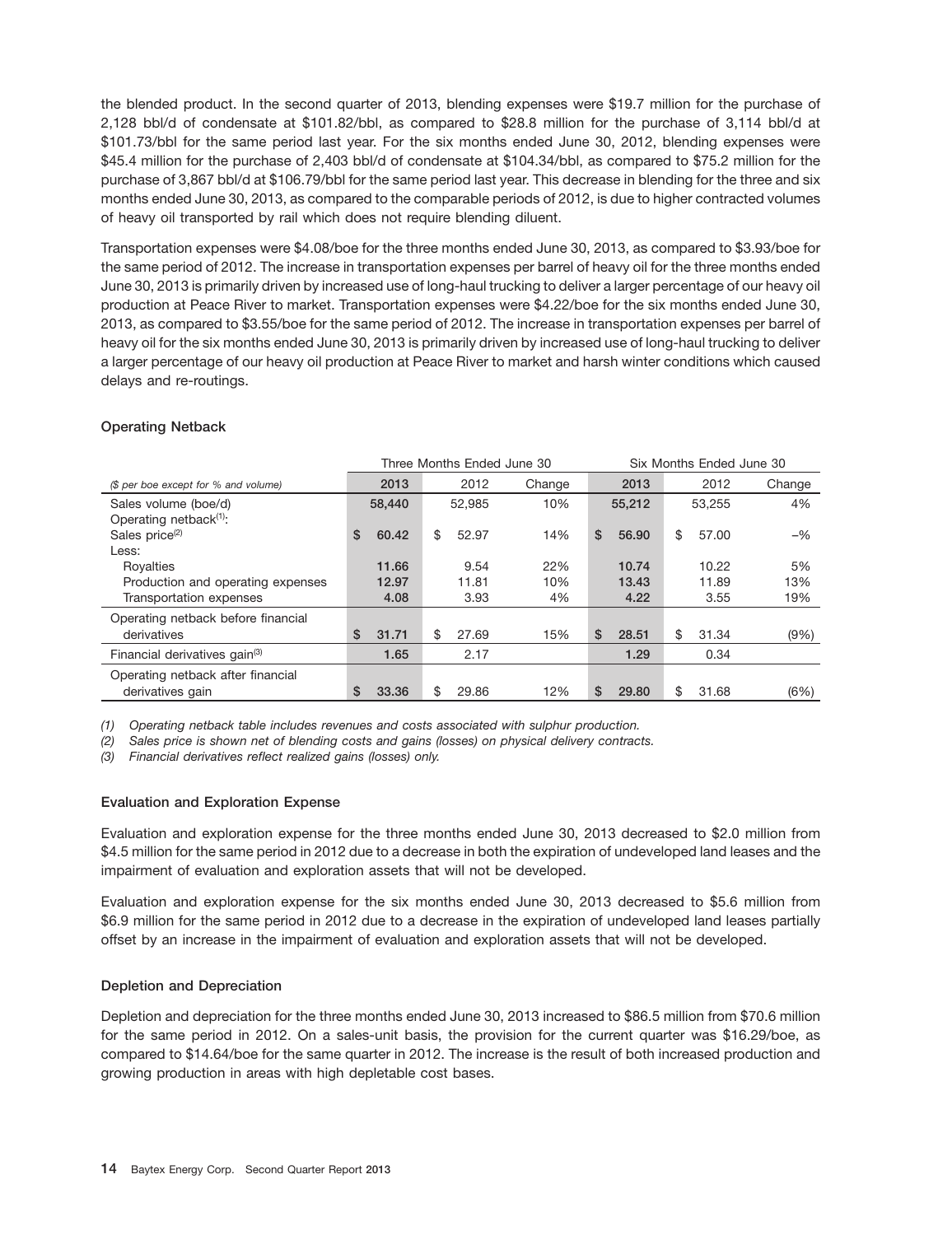Depletion and depreciation for the six months ended June 30, 2013 increased to \$165.1 million from \$142.9 million for the same period in 2012. On a sales-unit basis, the provision for the first half of 2013 was \$16.52/boe, as compared to \$14.74/boe for the same period in 2012. The increase is the result of both increased production and growing production in areas with high depletable cost bases.

### **General and Administrative Expenses**

|                                         |           | Three Months Ended June 30 |        | Six Months Ended June 30 |           |        |  |
|-----------------------------------------|-----------|----------------------------|--------|--------------------------|-----------|--------|--|
| (\$ thousands except for % and per boe) | 2013      | 2012                       | Change | 2013                     | 2012      | Change |  |
| General and administrative expenses     | \$10,540  | \$11.137                   | (5%)   | \$22,090                 | \$ 22,325 | (1%)   |  |
| General and administrative expenses     |           |                            |        |                          |           |        |  |
| per boe                                 | 1.98<br>S | 2.31                       | (14%)  | 2.21                     | 2.30      | (4% )  |  |

General and administrative expenses for the three months ended June 30, 2013 decreased to \$10.5 million from \$11.1 million for the same period in 2012 due to higher capital overhead recoveries from Baytex's capital spending program, partially offset by higher salary, technical and professional service costs. On a per boe basis, general and administrative expenses decreased from \$2.31 in the second quarter of 2012 to \$1.98 in the second quarter of 2013 primarily due to increased production.

General and administrative expenses for the six months ended June 30, 2013 decreased to \$22.1 million from \$22.3 million for the same period in 2012 due to higher capital overhead recoveries from Baytex's capital spending program, partially offset by higher salary, technical and professional service costs. On a per boe basis, general and administrative expenses decreased from \$2.30 in the first half of 2012 to \$2.21 in the first half of 2013 primarily due to increased production.

### **Share-based Compensation Expense**

On January 1, 2011, Baytex adopted a full-value award plan (the ''Share Award Incentive Plan'') pursuant to which restricted awards and performance awards may be granted to directors, officers and employees of the Company and its subsidiaries. Concurrent with the adoption of the Share Award Incentive Plan, Baytex ceased making grants under the Common Share Rights Incentive Plan (the ''Share Rights Plan'').

Compensation expense related to the Share Award Incentive Plan decreased to \$9.8 million for the three months ended June 30, 2013 from \$11.6 million for the three months ended June 30, 2012 due a one-time charge in 2012, offset by additional grants and the continued vesting of awards outstanding. Compensation expense related to the Share Rights Plan decreased to \$0.1 million for the three months ended June 30, 2013, as compared to \$0.7 million for the three months ended June 30, 2012.

Compensation expense related to the Share Award Incentive Plan increased to \$18.6 million for the six months ended June 30, 2013, as compared to \$18.0 million for the six months ended June 30, 2012 related to additional grants and the continued vesting of awards outstanding. Compensation expense related to the Share Rights Plan decreased to \$0.3 million for the six months ended June 30, 2013, as compared to \$1.2 million for the six months ended June 30, 2012. Compensation expense attributable to the Share Rights Plan decreased as outstanding rights continue to be exercised while no new grants have been made under this plan since January 1, 2011.

Compensation expense associated with the Share Award Incentive Plan and the Share Rights Plan is recognized in income over the vesting period of the share awards or share rights with a corresponding increase in contributed surplus. The issuance of common shares upon the conversion of share awards or exercise of share rights is recorded as an increase in shareholders' capital with a corresponding reduction in contributed surplus.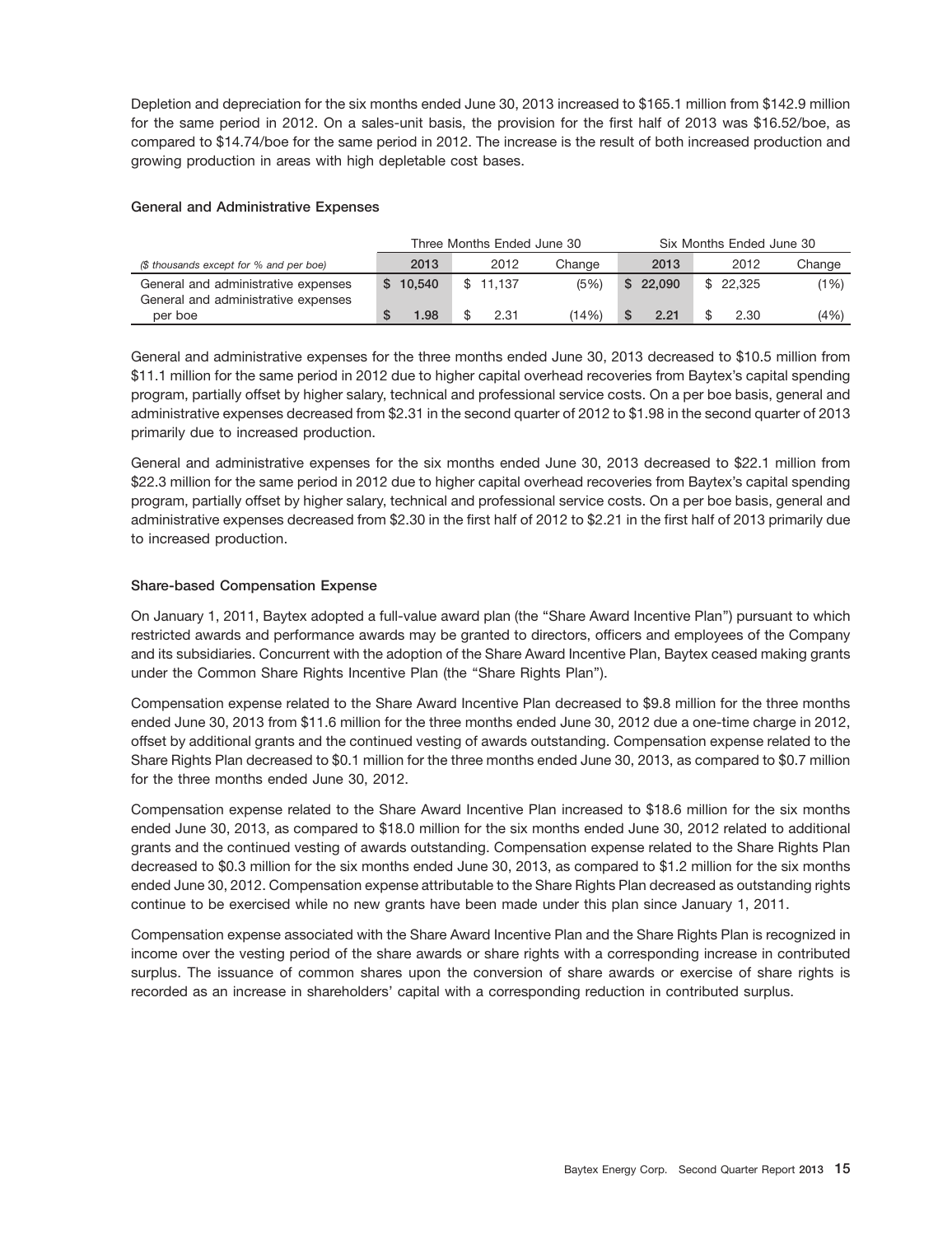### **Financing Costs**

|                               |             | Three Months Ended June 30 |        | Six Months Ended June 30 |            |        |  |
|-------------------------------|-------------|----------------------------|--------|--------------------------|------------|--------|--|
| (\$ thousands except for %)   | 2013        | 2012                       | Change | 2013                     | 2012       | Change |  |
| Bank loan and other           | S<br>2.865  | 3.144<br>S.                | (9% )  | 4.480<br>S               | 5.684<br>S | (21%)  |  |
| Long-term debt                | 7,732       | 6.168                      | 25%    | 15.394                   | 12.281     | 25%    |  |
| Accretion on asset retirement |             |                            |        |                          |            |        |  |
| obligations                   | 1.690       | 1.652                      | 2%     | 3.350                    | 3.279      | 2%     |  |
| Debt financing costs          | 2.117       | 830                        | 155%   | 2.156                    | 849        | 154%   |  |
| Financing costs               | 14.404<br>S | \$11.794                   | 22%    | 25,380<br>S              | \$22.093   | 15%    |  |

Financing costs for the three months ended June 30, 2013 increased to \$14.4 million, as compared to \$11.8 million in the second quarter of 2012. Financing costs for the six months ended June 30, 2013 increased to \$25.4 million, as compared to \$22.1 million in the first six months of 2012. The increase for the three and six months ended June 30, 2013 was primarily attributable to interest on the \$300 million principal amount of 6.625% Series C senior unsecured debentures issued on July 19, 2012, and higher credit facility amendment fees, partially offset by the elimination of interest on the \$150 million principal amount of 9.15% Series A senior unsecured debentures that were redeemed on August 26, 2012, and lower bank borrowing.

### **Foreign Exchange**

|                                                |            | Three Months Ended June 30 |            | Six Months Ended June 30 |        |  |  |
|------------------------------------------------|------------|----------------------------|------------|--------------------------|--------|--|--|
| (\$ thousands except for % and exchange rates) | 2013       | 2012<br>Change             | 2013       | 2012                     | Change |  |  |
| Unrealized foreign exchange loss               | 4,919<br>S | (39%)<br>8.105<br>\$       | 8.736<br>S | 2.112<br>\$              | 314%   |  |  |
| Realized foreign exchange gain                 | (1, 565)   | 28%<br>(1,225)             | (3,601)    | (100)                    | 3,501% |  |  |
| Foreign exchange loss                          | 3.354<br>S | 6.880<br>(51%)<br>\$       | 5.135<br>S | 2.012<br>S               | 155%   |  |  |
| CAD/USD exchange rates:                        |            |                            |            |                          |        |  |  |
| At beginning of period                         | 1.0156     | 0.9991                     | 0.9949     | 1.0170                   |        |  |  |
| At end of period                               | 1.0512     | 1.0191                     | 1.0512     | 1.0191                   |        |  |  |

The unrealized loss for the three and six months ended June 30, 2013 and 2012 is mainly due to foreign exchange translation of the U.S. dollar denominated debt outstanding and the movement of the Canadian dollar against the U.S. dollar in the period. The U.S. dollar denominated debt is comprised of the US\$150 million Series B senior unsecured debentures and the US\$180 million portion of the bank loan; the latter being repaid in July 2012.

The unrealized loss of \$4.9 million for the second quarter of 2013, as compared to an unrealized loss of \$8.1 million for the second quarter of 2012, was mainly the result of the weakened Canadian dollar against the U.S. dollar at both June 30, 2013 (as compared to March 31, 2013) and at June 30, 2012 (as compared to March 31, 2012). The realized gains for the three months ended June 30, 2013 and 2012 were mainly due to day-to-day U.S. dollar denominated transactions as the U.S. dollar strengthened relative to the Canadian dollar.

The unrealized loss of \$8.7 million for the first six months of 2013, as compared to an unrealized loss of \$2.1 million for the first six months of 2012, was mainly the result of the weakened Canadian dollar against the U.S. dollar at both June 30, 2013 (as compared to December 31, 2012) and at June 30, 2012 (as compared to December 31, 2011). The realized gain in the six months ended June 30, 2013 was mainly due to day-to-day U.S. dollar denominated transactions as the U.S. dollar strengthened relative to the Canadian dollar.

### **Income Taxes**

For the six months ended June 30, 2013, income tax expense was \$17.8 million, as compared to \$110.0 million for the six months ended June 30, 2012. When compared to the prior year, the decrease in income tax expense is primarily the result of a decrease in the amount of gain on divestiture of oil and gas properties and a decrease in unrealized gains on financial derivatives.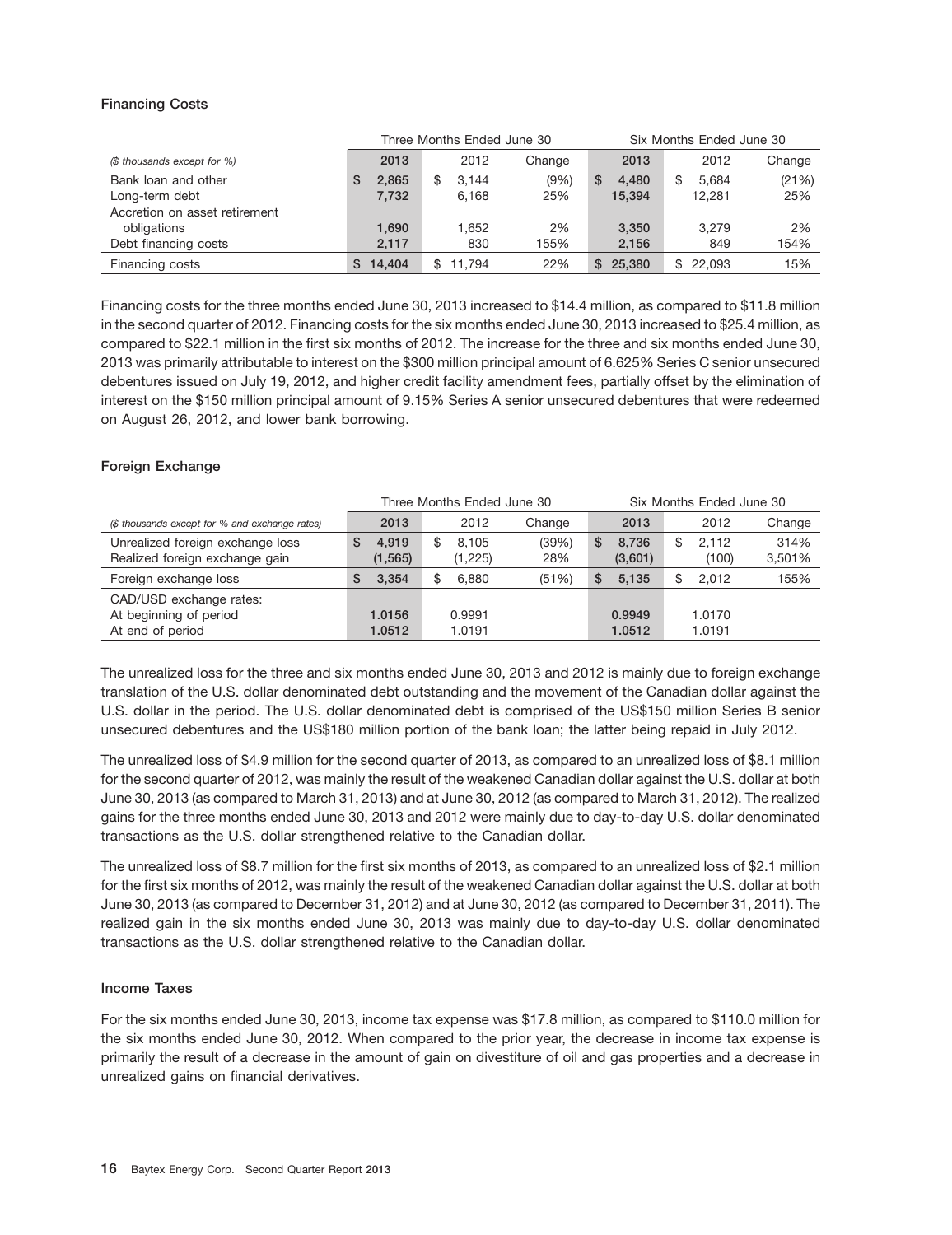### **Net Income**

Net income for the three months ended June 30, 2013 was \$36.2 million, as compared to net income of \$157.3 million for the same period in 2012. The decrease in net income was due to a gain on disposition of U.S. properties of \$175.4 million in 2012 which was not repeated in 2013, lower financial instrument gains, higher depletion and depreciation, offset by lower deferred income tax expenses.

Net income for the six months ended June 30, 2013 was \$46.3 million, as compared to \$200.2 million for the same period in 2012. The decrease in net income was due to a gain on disposition of U.S. properties of \$175.4 million in 2012 which was not repeated in 2013, lower financial instrument gains, lower operating netbacks, higher depletion and depreciation, offset by lower deferred income tax expenses.

### **Other Comprehensive Income**

Revenues and expenses of foreign operations are translated to Canadian dollars using average foreign currency exchange rates for the period. Monetary assets and liabilities that form part of the net investment in the foreign operation are translated at the period-end foreign currency exchange rate. Gains or losses resulting from the translation are included in accumulated other comprehensive income (loss) in shareholders' equity and are recognized in net income when there has been a disposal or partial disposal of the foreign operation.

The \$1.1 million balance of accumulated other comprehensive loss at June 30, 2013 is the sum of a \$12.4 million foreign currency translation loss incurred as at December 31, 2012 and an \$11.3 million foreign currency translation gain related to the six months ended June 30, 2013.

### **FUNDS FROM OPERATIONS, PAYOUT RATIO AND DIVIDENDS**

Funds from operations and payout ratio are non-GAAP measures. Funds from operations represents cash flow from operating activities adjusted for financing costs, changes in non-cash operating working capital and other operating items. Payout ratio is calculated as cash dividends (net of participation in the Dividend Reinvestment Plan (''DRIP'')) divided by funds from operations. Baytex considers these to be key measures of performance as they demonstrate its ability to generate the cash flow necessary to fund dividends and capital investments.

The following table reconciles cash flow from operating activities (a GAAP measure) to funds from operations (a non-GAAP measure):

|                                            |    |                         | <b>Three Months Ended</b> | <b>Six Months Ended</b> |    |                         |                  |
|--------------------------------------------|----|-------------------------|---------------------------|-------------------------|----|-------------------------|------------------|
| (\$ thousands except for %)                |    | <b>June 30.</b><br>2013 | March 31.<br>2013         | June 30.<br>2012        |    | <b>June 30.</b><br>2013 | June 30,<br>2012 |
| Cash flow from operating activities        | \$ | 160,306                 | \$95,174                  | \$122,701               | \$ | 255,480                 | \$274,062        |
| Change in non-cash working capital         |    | 6,776                   | 12,782                    | 11,594                  |    | 19,558                  | 9,713            |
| Asset retirement expenditures              |    | 1,273                   | 2,973                     | 377                     |    | 4,246                   | 1,148            |
| Financing costs                            |    | (14, 404)               | (10, 976)                 | (11, 794)               |    | (25, 380)               | (22,093)         |
| Accretion on asset retirement obligations  |    | 1,690                   | 1,660                     | 1,652                   |    | 3,350                   | 3,279            |
| Accretion on debentures and long-term debt |    | 163                     | 159                       | 162                     |    | 322                     | 319              |
| Funds from operations                      | S. | 155,804                 | \$101,772                 | \$124,692               | S. | 257,576                 | \$266,428        |
| Dividends declared                         | \$ | 81.432                  | \$80,959                  | \$78.908                | \$ | 162,391                 | \$157,273        |
| Reinvested dividends                       |    | 21,106                  | 24,510                    | 26,965                  |    | 45,616                  | 49,771           |
| Cash dividends declared (net of DRIP)      | \$ | 60,326                  | \$<br>56,449              | 51,943<br>\$            | S. | 116,775                 | \$107,502        |
| Payout ratio                               |    | 52%                     | 80%                       | 63%                     |    | 63%                     | 59%              |
| Payout ratio (net of DRIP)                 |    | 39%                     | 55%                       | 42%                     |    | 45%                     | 40%              |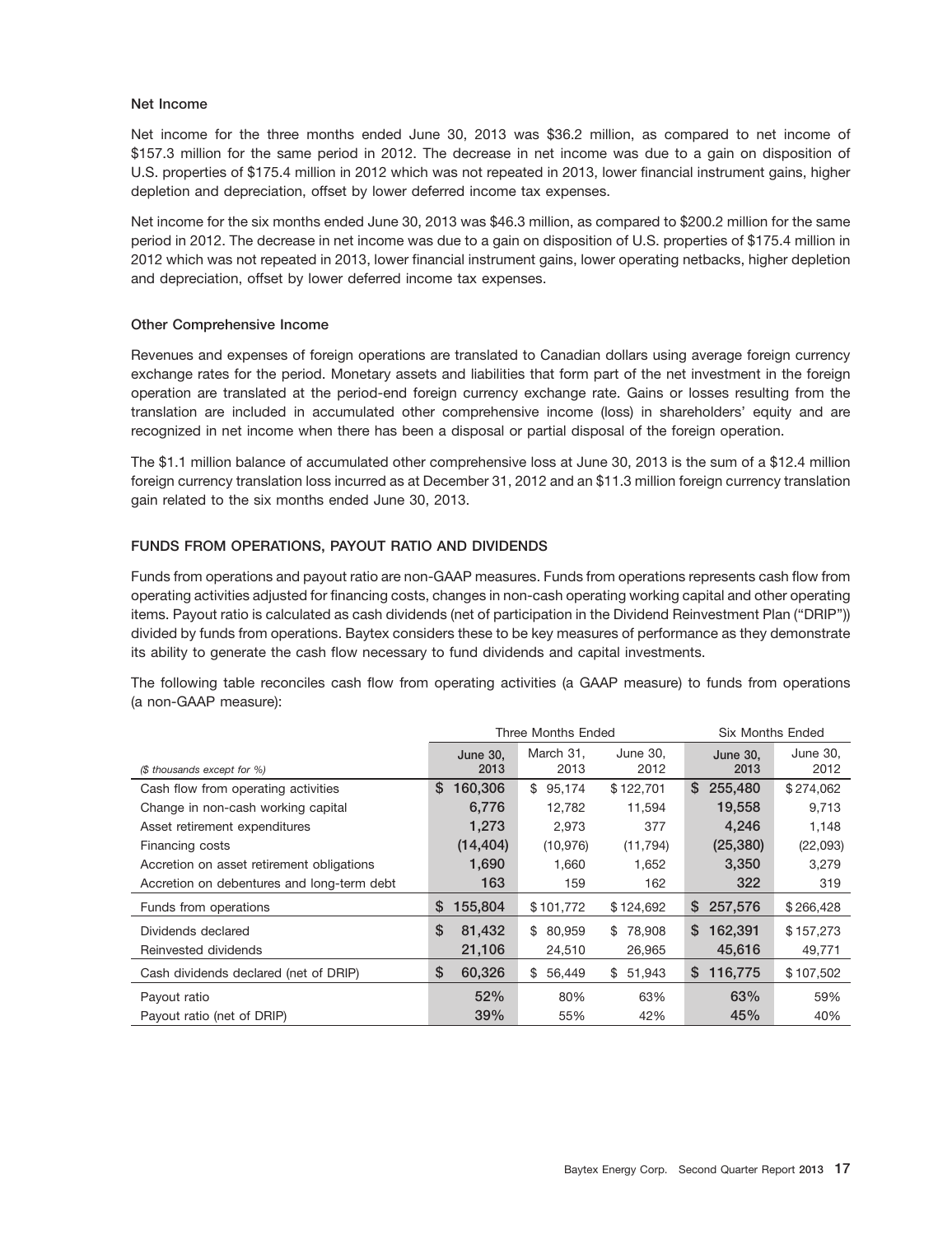Baytex does not deduct capital expenditures when calculating the payout ratio. Due to the depleting nature of petroleum and natural gas assets, certain levels of capital expenditures are required to minimize production declines. In the petroleum and natural gas industry, due to the nature of reserve reporting, natural production declines and the risks involved in capital investment, it is not possible to distinguish between capital spent on maintaining productive capacity and capital spent on growth opportunities. Should the costs to explore for, develop or acquire petroleum and natural gas assets increase significantly, it is possible that Baytex would be required to reduce or eliminate its dividends in order to fund capital expenditures. There can be no certainty that Baytex will be able to maintain current production levels in future periods. Cash dividends declared, net of DRIP participation, of \$60.3 million for the second quarter of 2013 were funded by funds from operations of \$155.8 million. Cash dividends declared, net of DRIP participation, of \$116.8 million for the first six months of 2013 were funded by funds from operations of \$257.6 million.

### **LIQUIDITY AND CAPITAL RESOURCES**

We regularly review our liquidity sources as well as our exposure to counterparties and have concluded that our capital resources are sufficient to meet our on-going short, medium and long-term commitments. Specifically, we believe that our internally generated funds from operations, augmented by our hedging program and existing credit facilities, will provide sufficient liquidity to sustain our operations in the short, medium and long-term. Further, we believe that our counterparties currently have the financial capacities to honor outstanding obligations to us in the normal course of business. We periodically review the financial capacity of our counterparties and, in certain circumstances, we will seek enhanced credit protection from a counterparty.

| (\$ thousands)             |   | <b>June 30.</b><br>2013 |   | December 31,<br>2012 |
|----------------------------|---|-------------------------|---|----------------------|
| Bank loan                  | Œ | 225.434                 | ጦ | 116,394              |
| Long-term debt $(1)$       |   | 457.680                 |   | 449.235              |
| Working capital deficiency |   | 87.418                  |   | 34,197               |
| Total monetary debt        | S | 770,532                 |   | 599,826              |

*(1) Principal amount of instruments.*

At June 30, 2013 total monetary debt was \$770.5 million, as compared to \$599.8 million at December 31, 2012. Bank borrowings at June 30, 2013 were \$225.4 million. Total credit facilities in place are \$850.0 million.

Our wholly-owned subsidiary, Baytex Energy Ltd. (''Baytex Energy''), has established a \$40.0 million extendible operating loan facility with a chartered bank and a \$810.0 million extendible syndicated loan facility with a syndicate of chartered banks, each of which constitute a revolving credit facility that is extendible annually for a 1, 2, 3 or 4 year period (subject to a maximum four-year term at any time). On June 4, 2013, Baytex Energy reached an agreement with its lending syndicate to amend the credit facilities to (i) increase the amount available under the extendible syndicated loan facility to \$810.0 million (from \$660.0 million), (ii) extend the maximum term of the revolving period for both the operating and syndicated loan facilities to four years (from three years) and, (iii) extend the maturity date of both the operating and syndicated loan facilities to June 14, 2017 (from June 14, 2015). The credit facilities contain standard commercial covenants for facilities of this nature. Baytex Energy is in compliance with all such covenants. The credit facilities do not require any mandatory principal payments prior to maturity. Advances (including letters of credit) under the credit facilities can be drawn in either Canadian or U.S. funds and bear interest at the agent bank's prime lending rate, bankers' acceptance discount rates or LIBOR, plus applicable margins. The credit facilities are secured by a floating charge over all of Baytex Energy's assets and are guaranteed by us and certain of our material subsidiaries. The credit facilities do not include a term-out feature or a borrowing base restriction. In the event that Baytex Energy does not comply with the covenants under the credit facilities, our ability to pay dividends to shareholders may be restricted. A copy of the amended and restated credit agreement (and related amendments) which establishes the credit facilities is accessible on the SEDAR website at www.sedar.com (filed under the category ''Material Document'' on July 22, 2011, July 10, 2012, January 14, 2013 and August 9, 2013).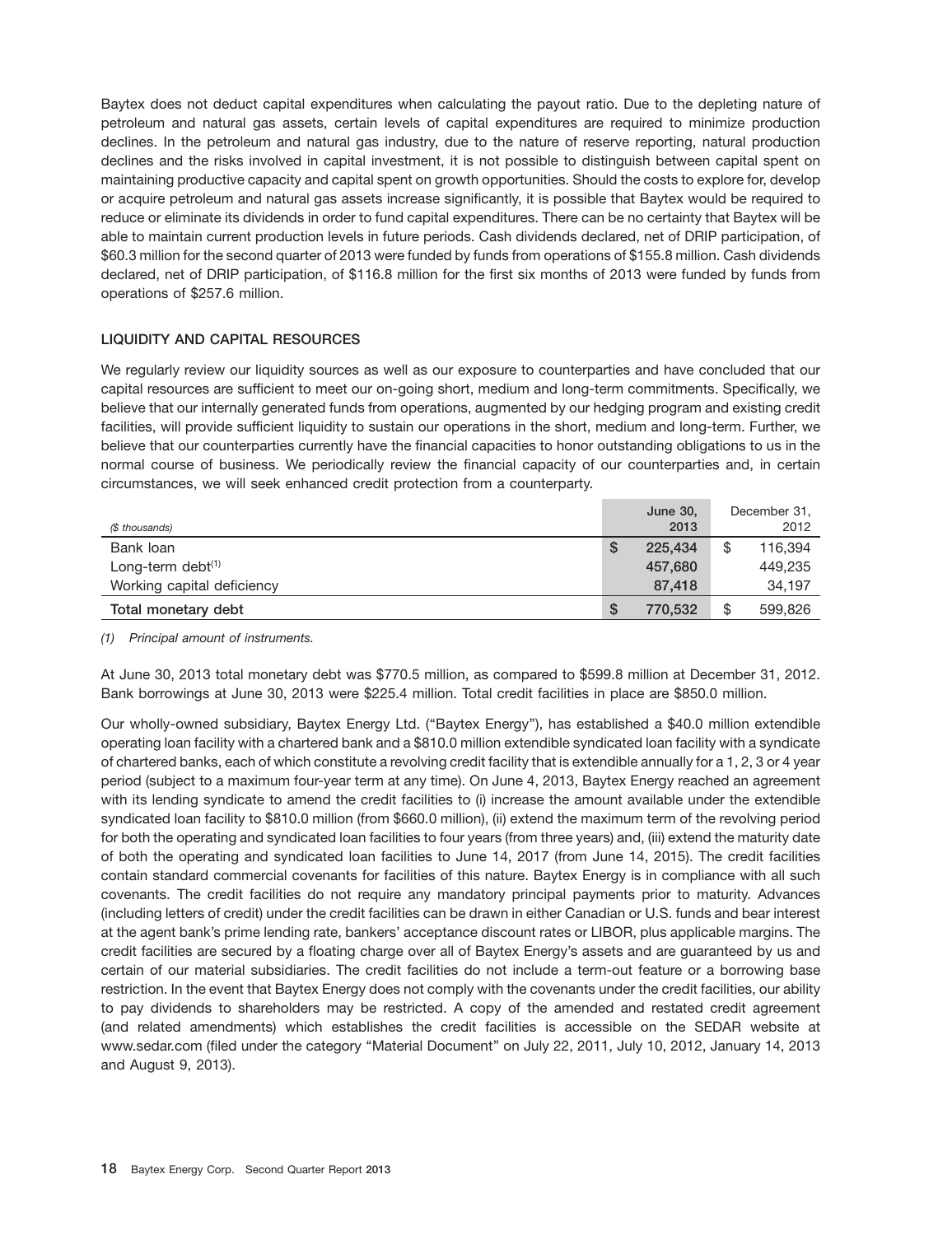The weighted average interest rate on the bank loan for the six months ended June 30, 2013 was 5.31% (year ended December 31, 2012 – 3.69% and six months ended June 30, 2012 – 3.50%).

On July 19, 2012, we issued \$300 million principal amount of Series C senior unsecured debentures bearing interest at 6.625% payable semi-annually with principal repayable on July 19, 2022. Net proceeds of this issue were used to repay a portion of the amount drawn in Canadian currency on Baytex Energy's credit facilities. These debentures are unsecured and are subordinate to Baytex Energy's credit facilities.

On August 26, 2012, we redeemed our 9.15% Series A senior unsecured debentures due August 26, 2016 (\$150 million principal amount) at 104.575% of the principal amount. The payment of the redemption price was funded by drawing upon Baytex Energy's credit facilities.

Pursuant to various agreements with our lenders, we are restricted from paying dividends to shareholders where the dividend would or could have a material adverse effect on us or our subsidiaries' ability to fulfill our respective obligations under our senior unsecured debentures and Baytex Energy's credit facilities.

Baytex believes that funds from operations, together with the existing credit facilities, will be sufficient to finance current operations, dividends to the shareholders and planned capital expenditures for the ensuing year. The timing of most of the capital expenditures is discretionary and there are no material long-term capital expenditure commitments. The level of dividend is also discretionary, and the Company has the ability to modify dividend levels should funds from operations be negatively impacted by factors such as reductions in commodity prices or production volumes.

### **Capital Expenditures**

Capital expenditures are summarized as follows:

|                                        | Three Months Ended June 30 |         |    |            |    | Six Months Ended June 30 |    |            |  |
|----------------------------------------|----------------------------|---------|----|------------|----|--------------------------|----|------------|--|
| (\$ thousands)                         |                            | 2013    |    | 2012       |    | 2013                     |    | 2012       |  |
| Land                                   | \$                         | 2.415   | \$ | 4,195      | \$ | 5.400                    | \$ | 6,787      |  |
| Seismic                                |                            | 208     |    | 694        |    | 766                      |    | 1,542      |  |
| Drilling and completion                |                            | 122,425 |    | 69,256     |    | 241,170                  |    | 164,591    |  |
| Equipment                              |                            | 52,786  |    | 28,831     |    | 96,992                   |    | 65,886     |  |
| Other                                  |                            |         |    | (81)       |    | 28                       |    |            |  |
| Total exploration and development      | \$                         | 177.834 | \$ | 102,895    | \$ | 344,356                  | \$ | 238,813    |  |
| Acquisitions – Properties              |                            | 54      |    | 10.173     |    | 54                       |    | 12,509     |  |
| Proceeds from divestitures             |                            | (1,850) |    | (313, 834) |    | (44, 232)                |    | (317, 402) |  |
| Total acquisitions and divestitures    |                            | (1,796) |    | (303, 661) |    | (44, 178)                |    | (304, 893) |  |
| Total oil and natural gas expenditures |                            | 176,038 |    | (200, 766) |    | 300,178                  |    | (66,080)   |  |
| Other plant and equipment, net         |                            | 1,350   |    | 1,623      |    | 4,720                    |    | 6,667      |  |
| Total capital expenditures             | \$                         | 177.388 | \$ | (199.143)  | \$ | 304.898                  | \$ | (59, 413)  |  |

During the three months ended June 30, 2013, Baytex drilled 25.8 net wells, as compared to 22.9 net wells in the three months ended June 30, 2012. During the six months ended June 30, 2013, Baytex drilled 135.6 net wells, as compared to 94.3 net wells in the six months ended June 30, 2012. Over the first half of 2013, capital investment activity progressed as planned in our key development areas. For the remainder of 2013, Baytex plans to drill approximately 14 more multi-lateral horizontal wells in Peace River and approximately 50 net heavy oil wells in Lloydminster. In addition, we continue to progress our thermal development with facility construction now underway at both our 15-well cyclic steam stimulation module at Cliffdale and our pilot steam-assisted gravity drainage project at Angling Lake.

Our 2013 exploration and development capital expenditures are estimated to be approximately \$520 million.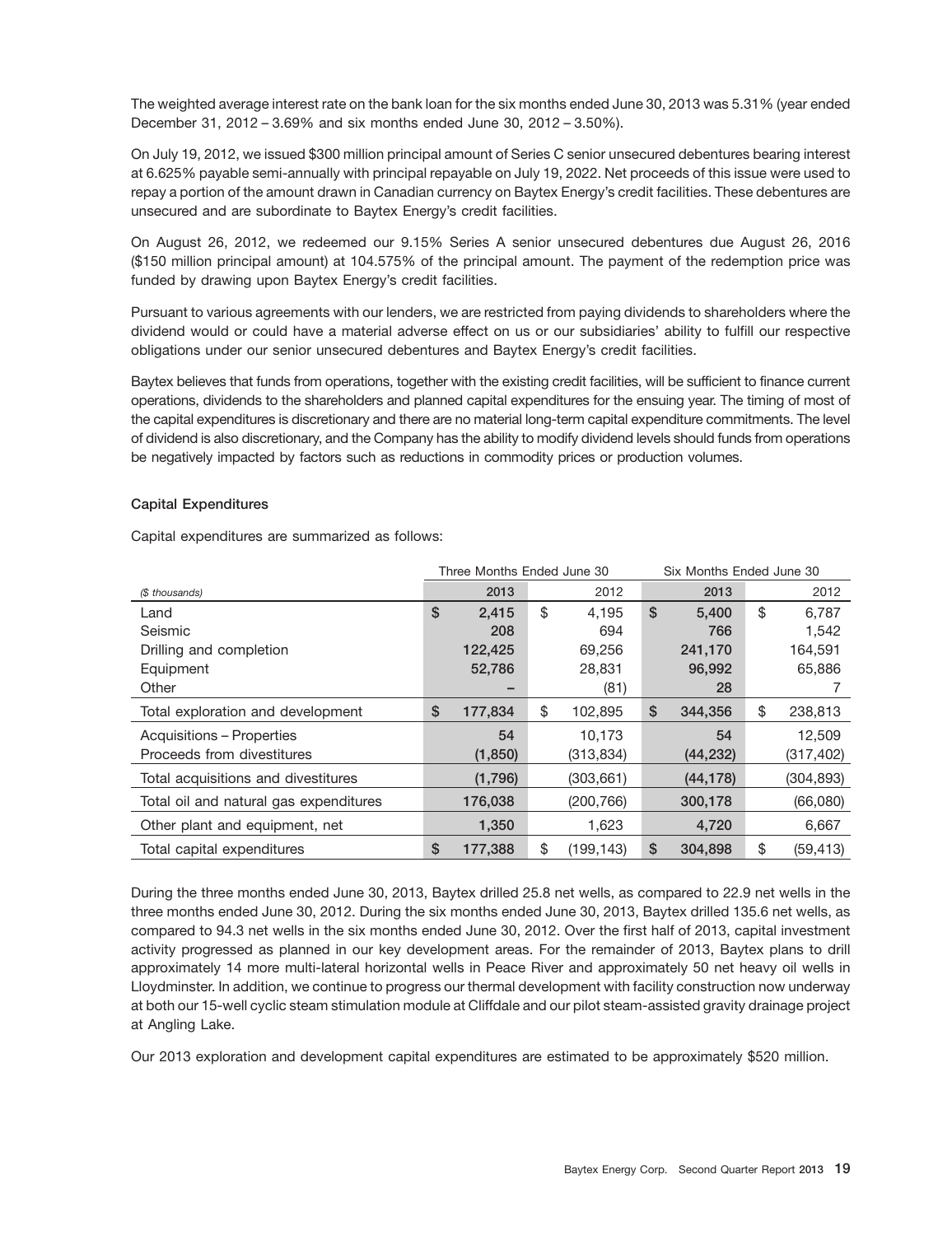### **Shareholders' Capital**

Baytex is authorized to issue an unlimited number of common shares and 10,000,000 preferred shares. Baytex establishes the rights and terms of preferred shares upon issuance. As at August 8, 2013 the Company had 124,091,738 common shares and no preferred shares issued and outstanding.

### **Contractual Obligations**

Baytex has a number of financial obligations that are incurred in the ordinary course of business. These obligations are of a recurring nature and impact the Company's funds from operations on an ongoing manner. A significant portion of these obligations will be funded with funds from operations. These obligations as of June 30, 2013, and the expected timing of funding of these obligations, are noted in the table below.

|                                   |              | Less than     |             | Beyond        |           |
|-----------------------------------|--------------|---------------|-------------|---------------|-----------|
| (\$ thousands)                    | <b>Total</b> | 1 year        | 1-3 years   | 3-5 years     | 5 years   |
| Trade and other payables          | 263,697<br>S | 263.697<br>\$ | \$<br>-     | \$            | \$        |
| Dividends payable to shareholders | 27,190       | 27,190        |             |               |           |
| Bank loan <sup>(1)</sup>          | 225,434      |               |             | 225.434       |           |
| Long-term debt $(2)$              | 457,680      |               |             |               | 457,680   |
| Operating leases                  | 43,176       | 6.258         | 12,806      | 12.445        | 11,667    |
| Processing agreements             | 28,158       | 1,557         | 4.387       | 4,553         | 17,661    |
| Transportation agreements         | 70,184       | 1,296         | 18,631      | 17,742        | 32,515    |
| Total                             | \$1,115,519  | 299.998<br>\$ | 35,824<br>S | 260.174<br>\$ | \$519.523 |

*(1) The bank loan is a covenant-based revolving loan that is extendible annually for a one, two, three or four year period (subject to a maximum four-year term at any time). Unless extended, the revolving period will end on June 14, 2017, with all amounts to be re-paid on such date.*

*(2) Principal amount of instruments.*

Baytex also has ongoing obligations related to the abandonment and reclamation of well sites and facilities which have reached the end of their economic lives. Programs to abandon and reclaim them are undertaken regularly in accordance with applicable legislative requirements.

### **FINANCIAL INSTRUMENTS AND RISK MANAGEMENT**

Baytex is exposed to a number of financial risks, including market risk, liquidity risk and credit risk. Market risk is the risk that the fair value of future cash flows will fluctuate due to movements in market prices, and is comprised of foreign currency risk, interest rate risk and commodity price risk. Market risk is managed by Baytex through a series of derivative contracts intended to manage the volatility of its operating cash flow. Liquidity risk is the risk that the Company will encounter difficulty in meeting obligations associated with financial liabilities. Baytex manages its liquidity risk through cash and debt management. Credit risk is the risk that a counterparty to a financial asset will default resulting in the Company incurring a loss. Baytex manages credit risk by entering into sales contracts with creditworthy entities and reviewing its exposure to individual entities on a regular basis.

A summary of the risk management contracts in place as at June 30, 2013 and the accounting treatment of the Company's financial instruments are disclosed in note 15 to the consolidated financial statements.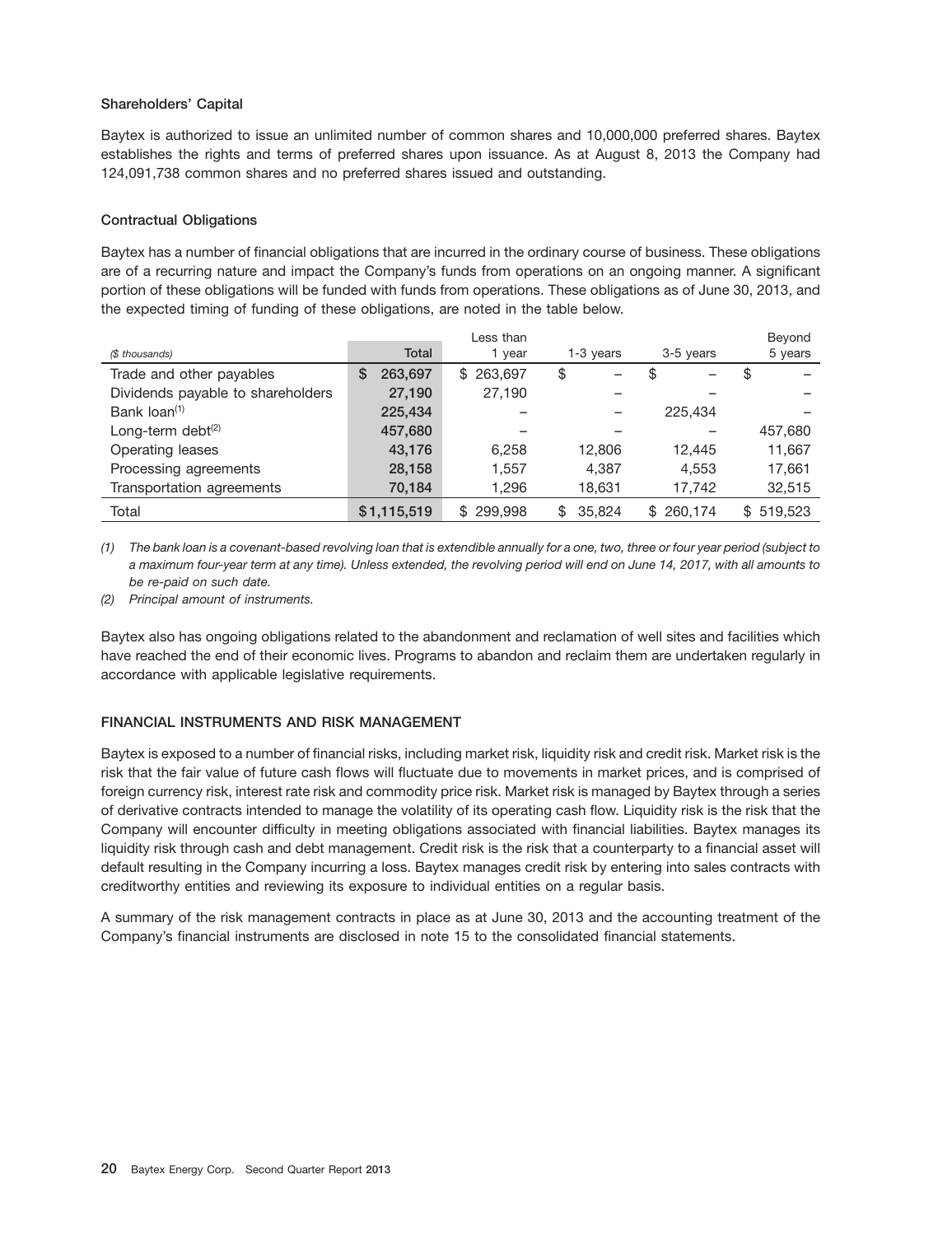### **QUARTERLY FINANCIAL INFORMATION**

|                                                    |         | 2012<br>2013 |         |         |         |         | 2011    |         |  |
|----------------------------------------------------|---------|--------------|---------|---------|---------|---------|---------|---------|--|
| (\$ thousands, except per common<br>share amounts) | Q2      | Q1           | Q4      | O3      | O2      | Q1      | O4      | Q3      |  |
| Gross revenues                                     | 341,011 | 272.945      | 292.095 | 299,786 | 284,248 | 343.355 | 367,813 | 313.787 |  |
| Net income                                         | 36.192  | 10.149       | 31.620  | 26,773  | 157.280 | 42.958  | 57.780  | 51,839  |  |
| Per common share – basic                           | 0.29    | 0.08         | 0.26    | 0.22    | 1.32    | 0.36    | 0.49    | 0.45    |  |
| Per common share - diluted                         | 0.29    | 0.08         | 0.26    | 0.22    | 1.30    | 0.36    | 0.48    | 0.44    |  |

### **FORWARD-LOOKING STATEMENTS**

*In the interest of providing our shareholders and potential investors with information regarding Baytex, including management's assessment of the Company's future plans and operations, certain statements in this document are ''forward-looking statements'' within the meaning of the United States Private Securities Litigation Reform Act of 1995 and ''forward-looking information'' within the meaning of applicable Canadian securities legislation (collectively, ''forward-looking statements''). In some cases, forward-looking statements can be identified by terminology such as ''anticipate'', ''believe'', ''continue'', ''could'', ''estimate'', ''expect'', ''forecast'', ''intend'', ''may'', ''objective'', ''ongoing'', ''outlook'', ''potential'', ''project'', ''plan'', ''should'', ''target'', ''would'', ''will'' or similar words suggesting future outcomes, events or performance. The forward-looking statements contained in this document speak only as of the date of this document and are expressly qualified by this cautionary statement.*

*Specifically, this document contains forward-looking statements relating to: crude oil and natural gas prices and the price differentials between light, medium and heavy oil prices; our business strategies, plans and objectives; our ability to fund our capital expenditures and dividends on our common shares from funds from operations; our average royalty rate for full-year 2013; the sufficiency of our capital resources to meet our on-going short, medium and long-term commitments; the financial capacity of counterparties to honor outstanding obligations to us in the normal course of business; funding sources for our cash dividends and capital program; the number of wells to be drilled in the remainder of 2013; our exploration and development capital expenditures for 2013; the timing of funding our financial obligations; and the existence, operation and strategy of our risk management program. In addition, information and statements relating to reserves are deemed to be forward-looking statements, as they involve implied assessment, based on certain estimates and assumptions, that the reserves described exist in quantities predicted or estimated, and that the reserves can be profitably produced in the future. Cash dividends on our common shares are paid at the discretion of our Board of Directors and can fluctuate. In establishing the level of cash dividends, the Board of Directors considers all factors that it deems relevant, including, without limitation, the outlook for commodity prices, our operational execution, the amount of funds from operations and capital expenditures and our prevailing financial circumstances at the time.*

*These forward-looking statements are based on certain key assumptions regarding, among other things: petroleum and natural gas prices and differentials between light, medium and heavy oil prices; well production rates and reserve volumes; our ability to add production and reserves through our exploration and development activities; capital expenditure levels; the receipt, in a timely manner, of regulatory and other required approvals; the availability and cost of labour and other industry services; the amount of future cash dividends that we intend to pay; interest and foreign exchange rates; and the continuance of existing and, in certain circumstances, proposed tax and royalty regimes. The reader is cautioned that such assumptions, although considered reasonable by Baytex at the time of preparation, may prove to be incorrect.*

*Actual results achieved during the forecast period will vary from the information provided herein as a result of numerous known and unknown risks and uncertainties and other factors. Such factors include, but are not limited to: declines in oil and natural gas prices; risks related to the accessibility, availability, proximity and capacity of gathering, processing and pipeline systems; variations in interest rates and foreign exchange rates; risks associated with our hedging activities; uncertainties in the credit markets may restrict the availability of credit or increase the cost of borrowing; refinancing risk for existing debt and debt service costs; access to external sources of capital; third party credit risk; a downgrade of our credit ratings; risks associated with the exploitation of our properties and our ability to*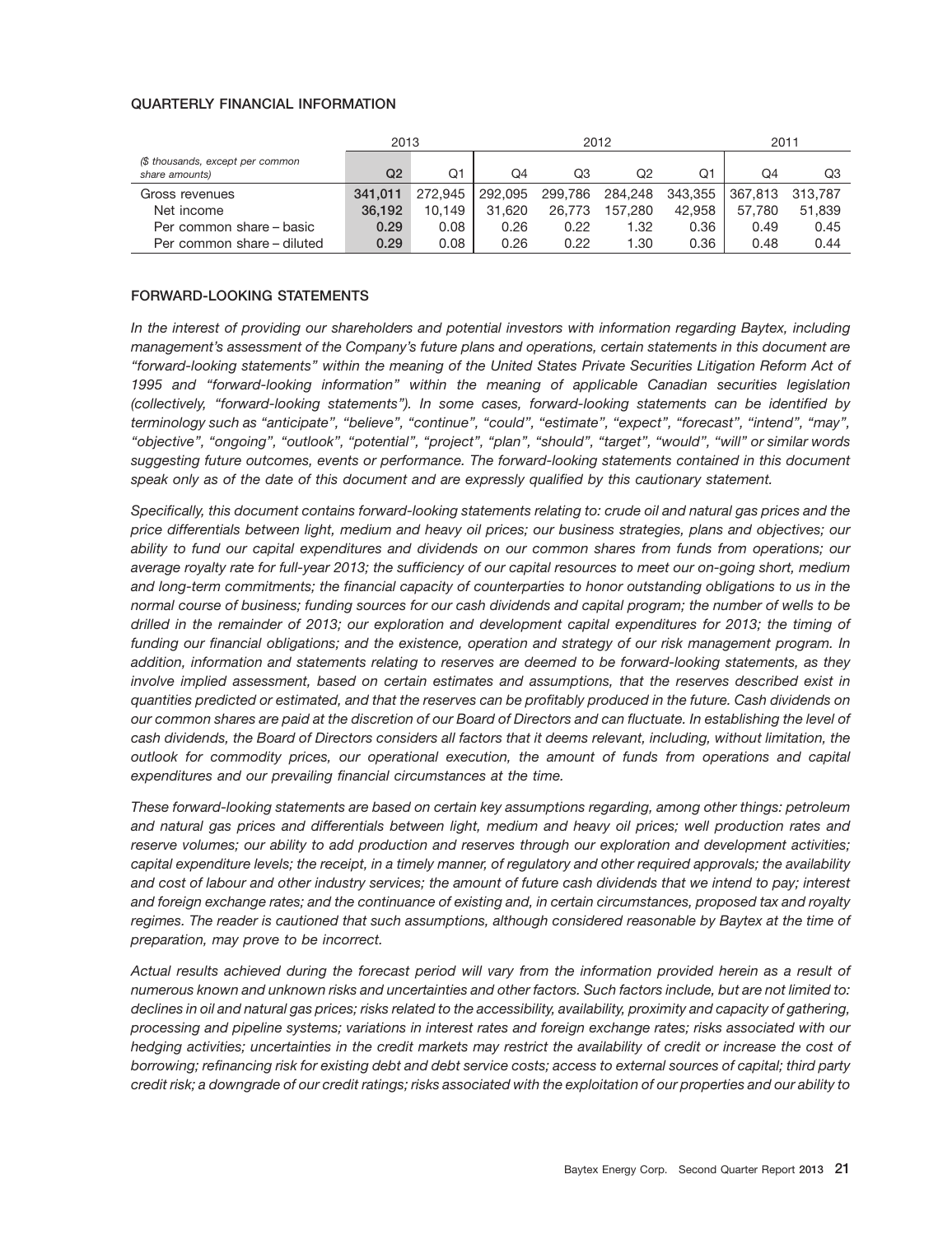*acquire reserves; increases in operating costs; changes in government regulations that affect the oil and gas industry; changes to royalty or mineral/severance tax regimes; risks relating to hydraulic fracturing; changes in income tax or other laws or government incentive programs; uncertainties associated with estimating petroleum and natural gas reserves; risks associated with acquiring, developing and exploring for oil and natural gas and other aspects of our operations; risks associated with properties operated by third parties; risks associated with delays in business operations; risks associated with the marketing of our petroleum and natural gas production; risks associated with large projects or expansion of our activities; risks related to heavy oil projects; expansion of our operations; the failure to realize anticipated benefits of acquisitions and dispositions or to manage growth; changes in environmental, health and safety regulations; the implementation of strategies for reducing greenhouse gases; competition in the oil and gas industry for, among other things, acquisitions of reserves, undeveloped lands, skilled personnel and drilling and related equipment; the activities of our operating entities and their key personnel and information systems; depletion of our reserves; risks associated with securing and maintaining title to our properties; seasonal weather patterns; our permitted investments; access to technological advances; changes in the demand for oil and natural gas products; involvement in legal, regulatory and tax proceedings; the failure of third parties to comply with confidentiality agreements; risks associated with the ownership of our securities, including the discretionary nature of dividend payments and changes in market-based factors; risks for United States and other non-resident shareholders, including the ability to enforce civil remedies, differing practices for reporting reserves and production, additional taxation applicable to non-residents and foreign exchange risk; and other factors, many of which are beyond the control of Baytex. These risk factors are discussed in our Annual Information Form, Annual Report on Form 40-F and Management's Discussion and Analysis for the year ended December 31, 2012, as filed with Canadian securities regulatory authorities and the U.S. Securities and Exchange Commission.*

*There is no representation by Baytex that actual results achieved during the forecast period will be the same in whole or in part as those forecast and Baytex does not undertake any obligation to update publicly or to revise any of the included forward-looking statements, whether as a result of new information, future events or otherwise, except as may be required by applicable securities law.*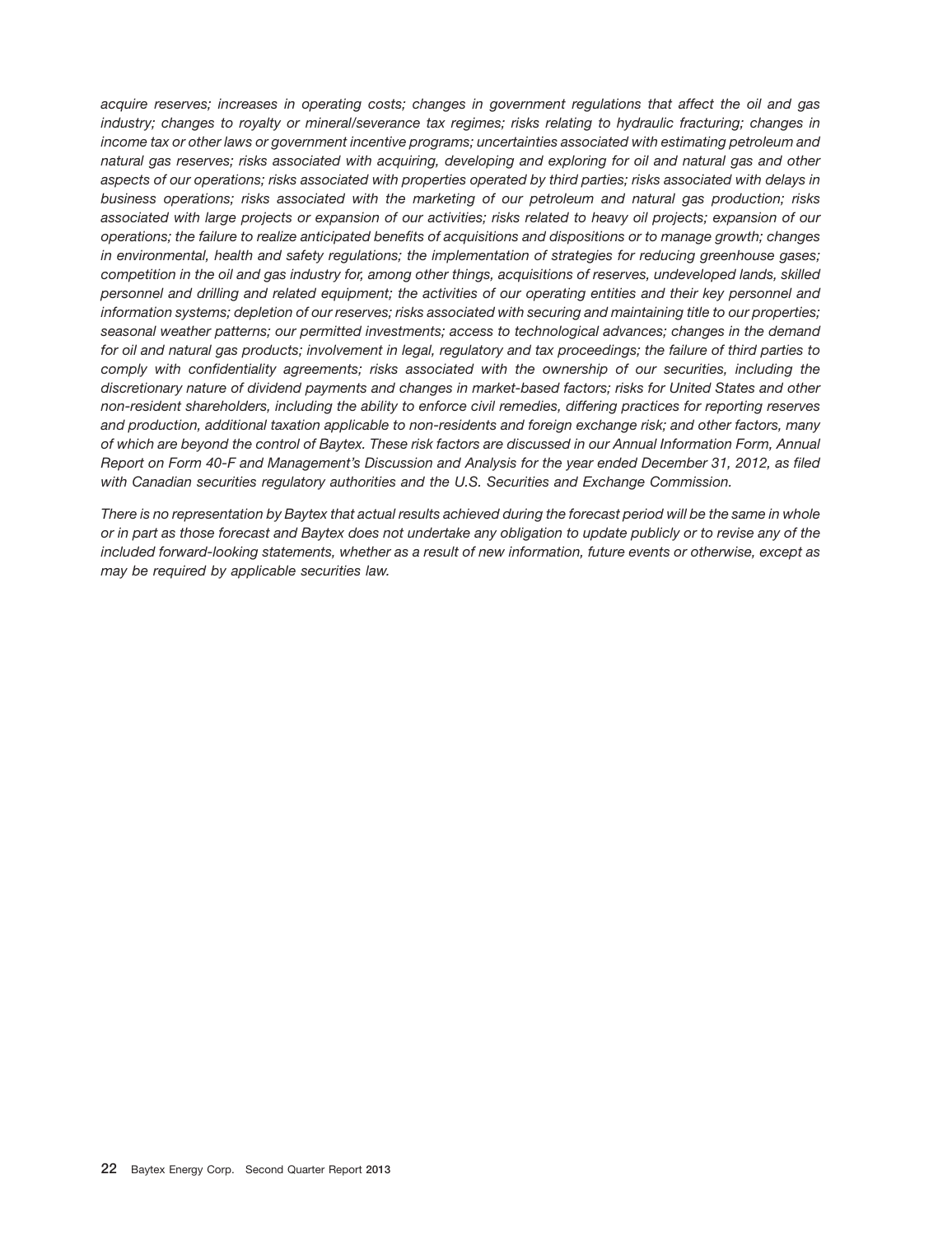### CONDENSED CONSOLIDATED STATEMENTS OF FINANCIAL POSITION

| As at                                       | <b>June 30,</b> | December 31,  |
|---------------------------------------------|-----------------|---------------|
| (thousands of Canadian dollars) (unaudited) | 2013            | 2012          |
| <b>ASSETS</b>                               |                 |               |
| Current assets                              |                 |               |
| Cash                                        | \$<br>2,354     | \$<br>1,837   |
| Trade and other receivables                 | 200,412         | 170,972       |
| Crude oil inventory                         | 703             | 1,363         |
| <b>Financial derivatives</b>                | 13,167          | 20,167        |
|                                             | 216,636         | 194,339       |
| Non-current assets                          |                 |               |
| Exploration and evaluation assets (note 3)  | 227,147         | 240,015       |
| Oil and gas properties (note 4)             | 2,193,522       | 2,037,576     |
| Other plant and equipment                   | 31,886          | 28,392        |
| Goodwill                                    | 37,755          | 37,755        |
|                                             | \$2,706,946     | \$2,538,077   |
| <b>LIABILITIES</b>                          |                 |               |
| <b>Current liabilities</b>                  |                 |               |
| Trade and other payables                    | \$<br>263,697   | \$<br>181,558 |
| Dividends payable to shareholders           | 27,190          | 26,811        |
| Financial derivatives                       | 18,689          | 10,826        |
|                                             | 309,576         | 219,195       |
| Non-current liabilities                     |                 |               |
| Bank loan (note 5)                          | 225,434         | 116,394       |
| Long-term debt (note 6)                     | 449,856         | 441,195       |
| Asset retirement obligations (note 7)       | 242,306         | 265,520       |
| Deferred income tax liability               | 209,418         | 189,160       |
| <b>Financial derivatives</b>                | 5,079           | 7,201         |
|                                             |                 |               |
|                                             | 1,441,669       | 1,238,665     |
| <b>SHAREHOLDERS' EQUITY</b>                 |                 |               |
| Shareholders' capital (note 8)              | 1,932,025       | 1,860,358     |
| Contributed surplus                         | 64,520          | 65,615        |
| Accumulated other comprehensive loss        | (1, 119)        | (12, 462)     |
| <b>Deficit</b>                              | (730, 149)      | (614,099)     |
|                                             | 1,265,277       | 1,299,412     |
|                                             | \$2,706,946     | \$2,538,077   |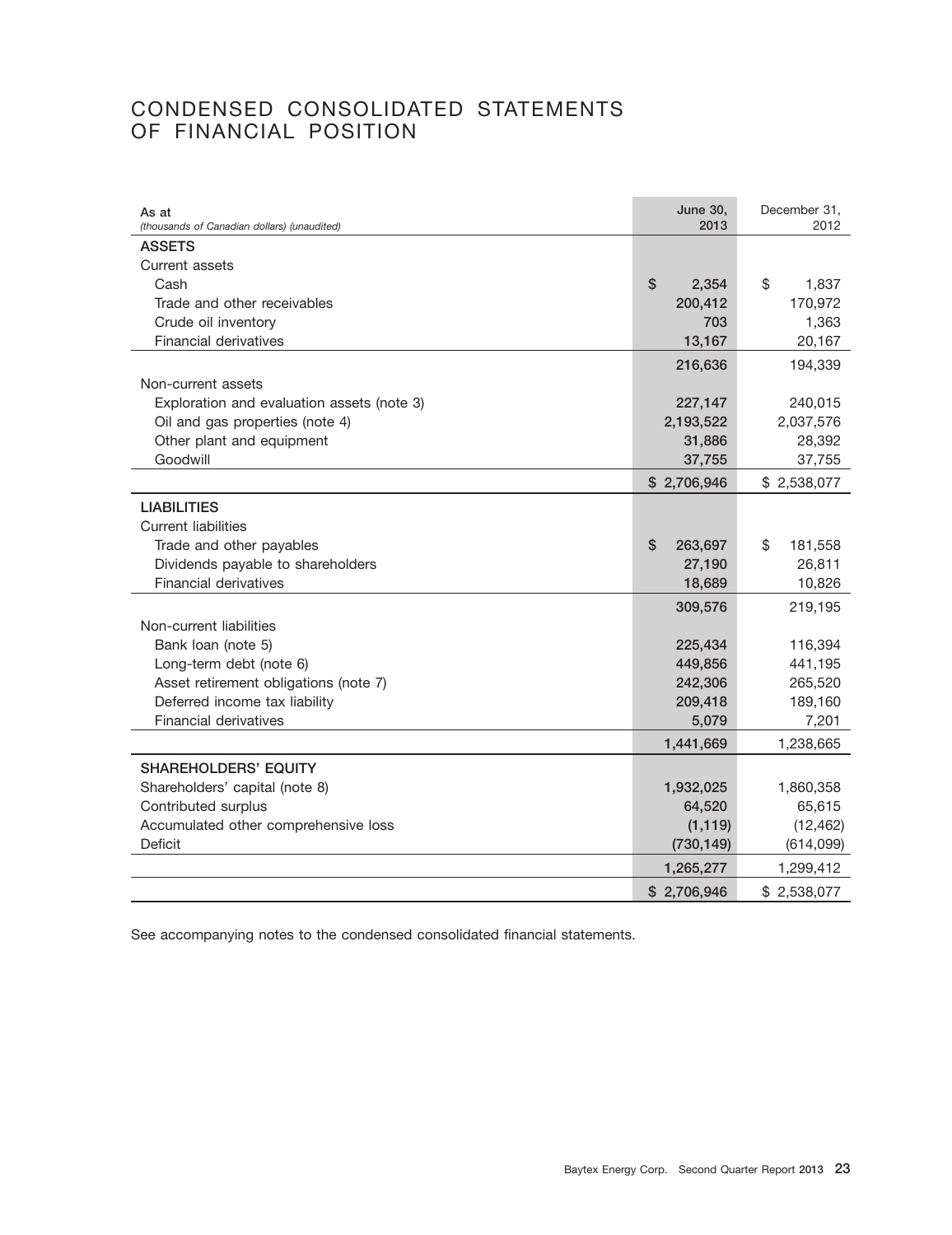## CONDENSED CONSOLIDATED STATEMENTS OF INCOME AND COMPREHENSIVE INCOME

|                                                                                 | <b>Three Months Ended</b><br>June 30 |            | <b>Six Months Ended</b><br>June 30 |            |  |
|---------------------------------------------------------------------------------|--------------------------------------|------------|------------------------------------|------------|--|
| (thousands of Canadian dollars, except per common share amounts)<br>(unaudited) | 2013                                 | 2012       | 2013                               | 2012       |  |
| Revenues, net of royalties (note 12)                                            | \$279,001                            | \$238,228  | \$506,668                          | \$528,589  |  |
| <b>Expenses</b>                                                                 |                                      |            |                                    |            |  |
| Production and operating                                                        | 68,999                               | 56,967     | 134,215                            | 115,254    |  |
| Transportation and blending                                                     | 41,440                               | 47,790     | 87,576                             | 109,527    |  |
| Exploration and evaluation (note 3)                                             | 1,995                                | 4,467      | 5,577                              | 6,930      |  |
| Depletion and depreciation                                                      | 86,529                               | 70,581     | 165,110                            | 142,892    |  |
| General and administrative                                                      | 10,540                               | 11,137     | 22,090                             | 22,325     |  |
| Share-based compensation (note 9)                                               | 9,894                                | 12,345     | 18,938                             | 19,201     |  |
| Financing costs (note 13)                                                       | 14,404                               | 11,794     | 25,380                             | 22,093     |  |
| Gain on financial derivatives (note 15)                                         | (8, 317)                             | (57, 864)  | (550)                              | (46, 522)  |  |
| Foreign exchange loss (note 14)                                                 | 3,354                                | 6,880      | 5,135                              | 2,012      |  |
| Gain on divestiture of oil and gas properties                                   |                                      | (175, 406) | (20, 951)                          | (175, 406) |  |
|                                                                                 | 228,838                              | (11, 309)  | 442,520                            | 218,306    |  |
| Net income before income taxes                                                  | 50,163                               | 249,537    | 64,148                             | 310,283    |  |
| Income tax expense (note 11)                                                    |                                      |            |                                    |            |  |
| Current income tax                                                              |                                      | 16,664     |                                    | 16,664     |  |
| Deferred income tax expense                                                     | 13,971                               | 75,593     | 17,807                             | 93,381     |  |
|                                                                                 | 13,971                               | 92,257     | 17,807                             | 110,045    |  |
| Net income attributable to shareholders                                         | \$<br>36,192                         | \$157,280  | \$<br>46,341                       | \$200,238  |  |
| Other comprehensive income                                                      |                                      |            |                                    |            |  |
| Foreign currency translation adjustment                                         | 7,457                                | 6,954      | 11,343                             | 1,568      |  |
| Comprehensive income                                                            | \$<br>43,649                         | \$164,234  | \$<br>57,684                       | \$201,806  |  |
| Net income per common share (note 10)                                           |                                      |            |                                    |            |  |
| <b>Basic</b>                                                                    | \$<br>0.29                           | 1.32<br>\$ | \$<br>0.37                         | \$<br>1.68 |  |
| <b>Diluted</b>                                                                  | \$<br>0.29                           | \$<br>1.30 | \$<br>0.37                         | \$<br>1.66 |  |
| Weighted average common shares (note 10)                                        |                                      |            |                                    |            |  |
| <b>Basic</b>                                                                    | 123,271                              | 119,387    | 122,883                            | 118,975    |  |
| <b>Diluted</b>                                                                  | 124,362                              | 120,991    | 124,138                            | 120,839    |  |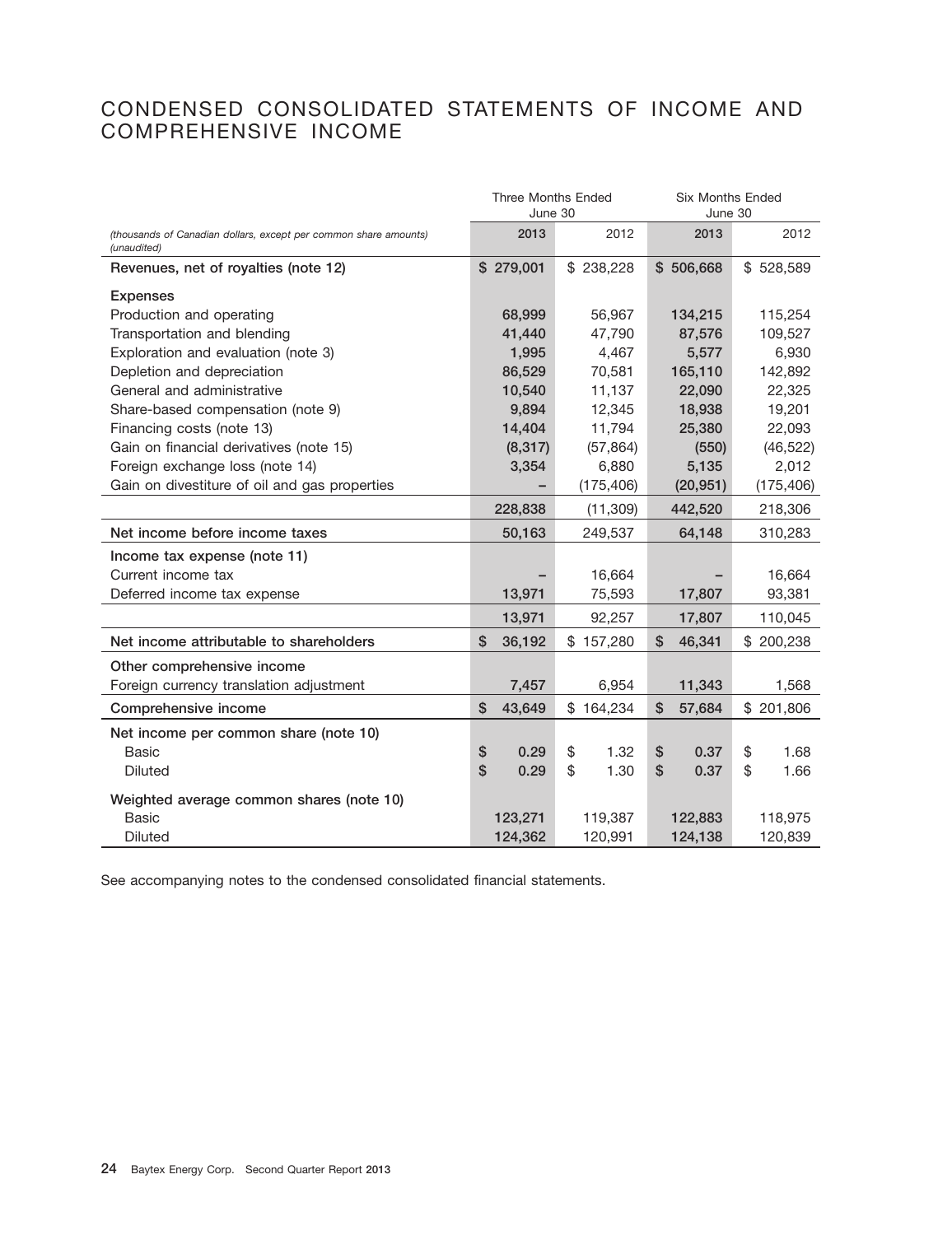### CONDENSED CONSOLIDATED STATEMENTS OF CHANGES IN EQUITY

|                                 | Accumulated<br>other |               |    |                        |    |               |                  |              |
|---------------------------------|----------------------|---------------|----|------------------------|----|---------------|------------------|--------------|
| (thousands of Canadian dollars) |                      | Shareholders' |    | Contributed            |    | comprehensive |                  | <b>Total</b> |
| (unaudited)                     |                      | capital       |    | surplus <sup>(1)</sup> |    | income (loss) | Deficit          | equity       |
| Balance at December 31, 2011    | \$                   | 1,680,184     | \$ | 85,716                 | \$ | (3,546)       | \$<br>(555, 620) | \$1,206,734  |
| Dividends to shareholders       |                      |               |    |                        |    |               | (157, 273)       | (157, 273)   |
| Exercise of share rights        |                      | 36,492        |    | (21, 428)              |    |               |                  | 15,064       |
| Vesting of share awards         |                      | 14,086        |    | (14,086)               |    |               |                  |              |
| Share-based compensation        |                      |               |    | 19,201                 |    |               |                  | 19,201       |
| Issued pursuant to dividend     |                      |               |    |                        |    |               |                  |              |
| reinvestment plan               |                      | 47,473        |    |                        |    |               |                  | 47,473       |
| Comprehensive income for the    |                      |               |    |                        |    |               |                  |              |
| period                          |                      |               |    |                        |    | 1,568         | 200,238          | 201,806      |
| Balance at June 30, 2012        | \$                   | 1,778,235     | \$ | 69,403                 | \$ | (1,978)       | \$<br>(512, 655) | \$1,333,005  |
| Balance at December 31, 2012    | \$                   | 1,860,358     | \$ | 65,615                 | \$ | (12, 462)     | \$ (614,099)     | \$1,299,412  |
| Dividends to shareholders       |                      |               |    |                        |    |               | (162, 391)       | (162, 391)   |
| Exercise of share rights        |                      | 13,495        |    | (8, 194)               |    |               |                  | 5,301        |
| Vesting of share awards         |                      | 11,839        |    | (11, 839)              |    |               |                  |              |
| Share-based compensation        |                      |               |    | 18,938                 |    |               |                  | 18,938       |
| Issued pursuant to dividend     |                      |               |    |                        |    |               |                  |              |
| reinvestment plan               |                      | 46,333        |    |                        |    |               |                  | 46,333       |
| Comprehensive income for the    |                      |               |    |                        |    |               |                  |              |
| period                          |                      |               |    |                        |    | 11,343        | 46,341           | 57,684       |
| Balance at June 30, 2013        | \$                   | 1,932,025     | \$ | 64,520                 | \$ | (1, 119)      | \$<br>(730, 149) | \$1,265,277  |

*(1) Contributed surplus is comprised of share-based compensation.*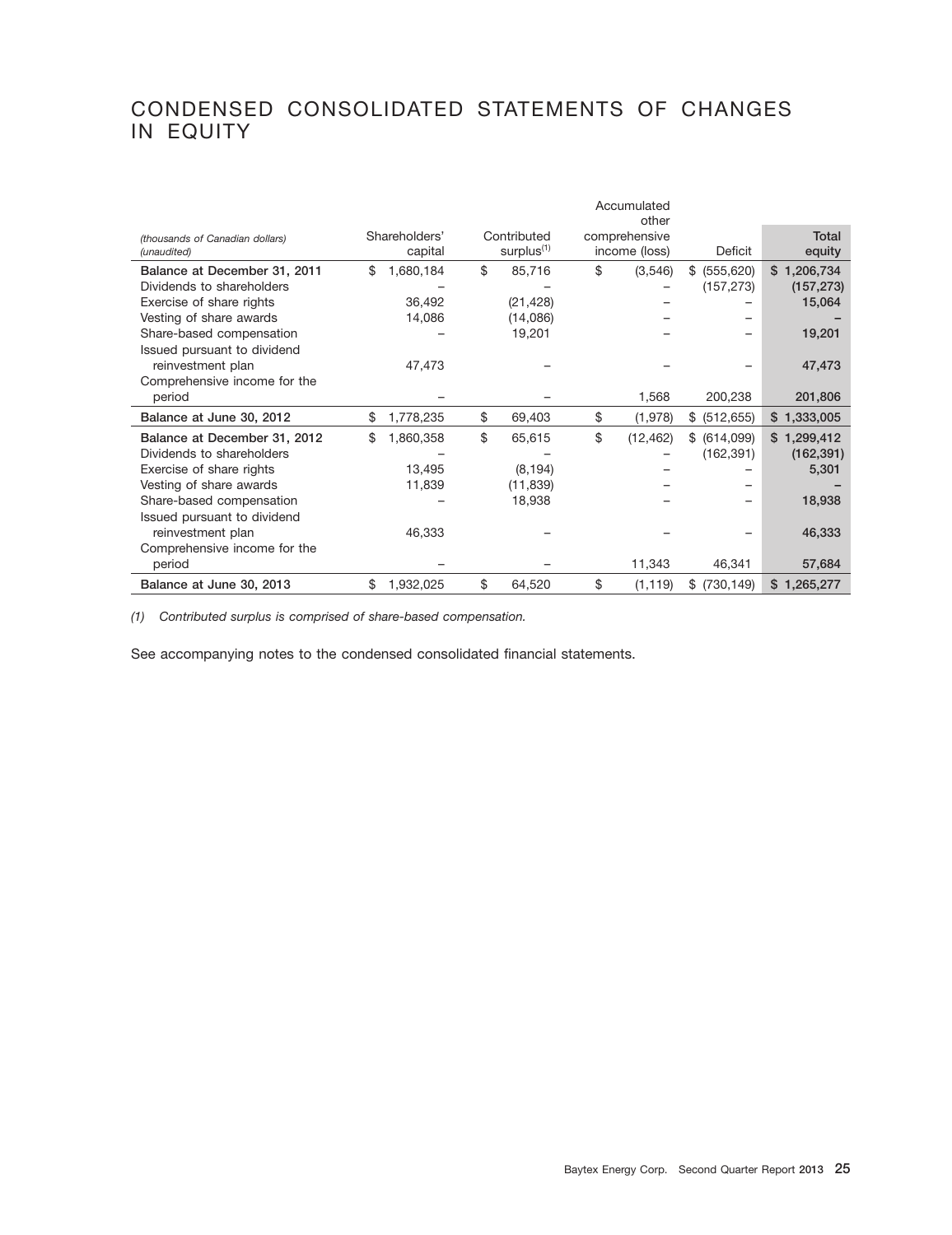# CONDENSED CONSOLIDATED STATEMENTS OF CASH FLOWS

|                                                           | <b>Three Months Ended</b><br>June 30 |            | <b>Six Months Ended</b><br>June 30 |            |  |
|-----------------------------------------------------------|--------------------------------------|------------|------------------------------------|------------|--|
| (thousands of Canadian dollars) (unaudited)               | 2013                                 | 2012       | 2013                               | 2012       |  |
| CASH PROVIDED BY (USED IN):                               |                                      |            |                                    |            |  |
| Operating activities                                      |                                      |            |                                    |            |  |
| Net income for the period                                 | \$<br>36,192                         | \$157,280  | 46,341<br>\$                       | \$200,238  |  |
| Adjustments for:                                          |                                      |            |                                    |            |  |
| Share-based compensation (note 9)                         | 9,894                                | 12,345     | 18,938                             | 19,201     |  |
| Unrealized foreign exchange loss (note 14)                | 4,919                                | 8,105      | 8,736                              | 2,112      |  |
| Exploration and evaluation                                | 1,995                                | 5,100      | 5,577                              | 6,930      |  |
| Depletion and depreciation                                | 86,529                               | 70,581     | 165,110                            | 142,892    |  |
| Unrealized loss (gain) on financial derivatives (note 15) | 451                                  | (47, 384)  | 12,346                             | (43, 182)  |  |
| Gain on divestitures of oil and gas properties            |                                      | (175, 406) | (20, 951)                          | (175, 406) |  |
| Current income tax expense on divestiture                 |                                      | 16,664     |                                    | 16,664     |  |
| Deferred income tax expense                               | 13,971                               | 75,593     | 17,807                             | 93,381     |  |
| Financing costs (note 13)                                 | 14,404                               | 11,794     | 25,380                             | 22,093     |  |
| Change in non-cash working capital                        | (6,776)                              | (11,594)   | (19, 558)                          | (9, 713)   |  |
| Asset retirement obligations settled (note 7)             | (1, 273)                             | (377)      | (4, 246)                           | (1, 148)   |  |
|                                                           | 160,306                              | 122,701    | 255,480                            | 274,062    |  |
| <b>Financing activities</b>                               |                                      |            |                                    |            |  |
| Payment of dividends                                      | (58, 436)                            | (54,004)   | (115,680)                          | (109, 355) |  |
| Increase in bank loan                                     | 69,592                               | 65,718     | 109,040                            | 83,860     |  |
| Issuance of common shares (note 8)                        | 1,583                                | 6,239      | 5,301                              | 15,064     |  |
| Interest paid                                             | (5, 461)                             | (3,676)    | (21, 999)                          | (18, 228)  |  |
|                                                           | 7,278                                | 14,277     | (23, 338)                          | (28, 659)  |  |
| Investing activities                                      |                                      |            |                                    |            |  |
| Additions to exploration and evaluation assets (note 3)   | (913)                                | (3,963)    | (5,063)                            | (7,694)    |  |
| Additions to oil and gas properties (note 4)              | (176, 921)                           | (98, 932)  | (339, 293)                         | (231, 119) |  |
| Property acquisitions                                     | (54)                                 | (10, 173)  | (54)                               | (12, 509)  |  |
| Proceeds from divestiture of oil and gas properties       | 1,850                                | 313,834    | 44,232                             | 317,402    |  |
| Current income tax expense in divestiture                 |                                      | (16, 664)  |                                    | (16, 664)  |  |
| Additions to other plant and equipment, net of disposals  | (1, 350)                             | (1,623)    | (4, 720)                           | (6,667)    |  |
| Change in non-cash working capital                        | 13,104                               | (9,276)    | 74,935                             | 16,842     |  |
|                                                           | (164, 284)                           | 173,203    | (229, 963)                         | 59,591     |  |
| Impact of foreign currency translation on cash balances   | (1, 177)                             | (527)      | (1,662)                            | (375)      |  |
| Change in cash                                            | 2,123                                | 309,654    | 517                                | 304,619    |  |
| Cash, beginning of period                                 | 231                                  | 2,812      | 1,837                              | 7,847      |  |
| Cash, end of period                                       | \$<br>2,354                          | \$312,466  | \$<br>2,354                        | \$312,466  |  |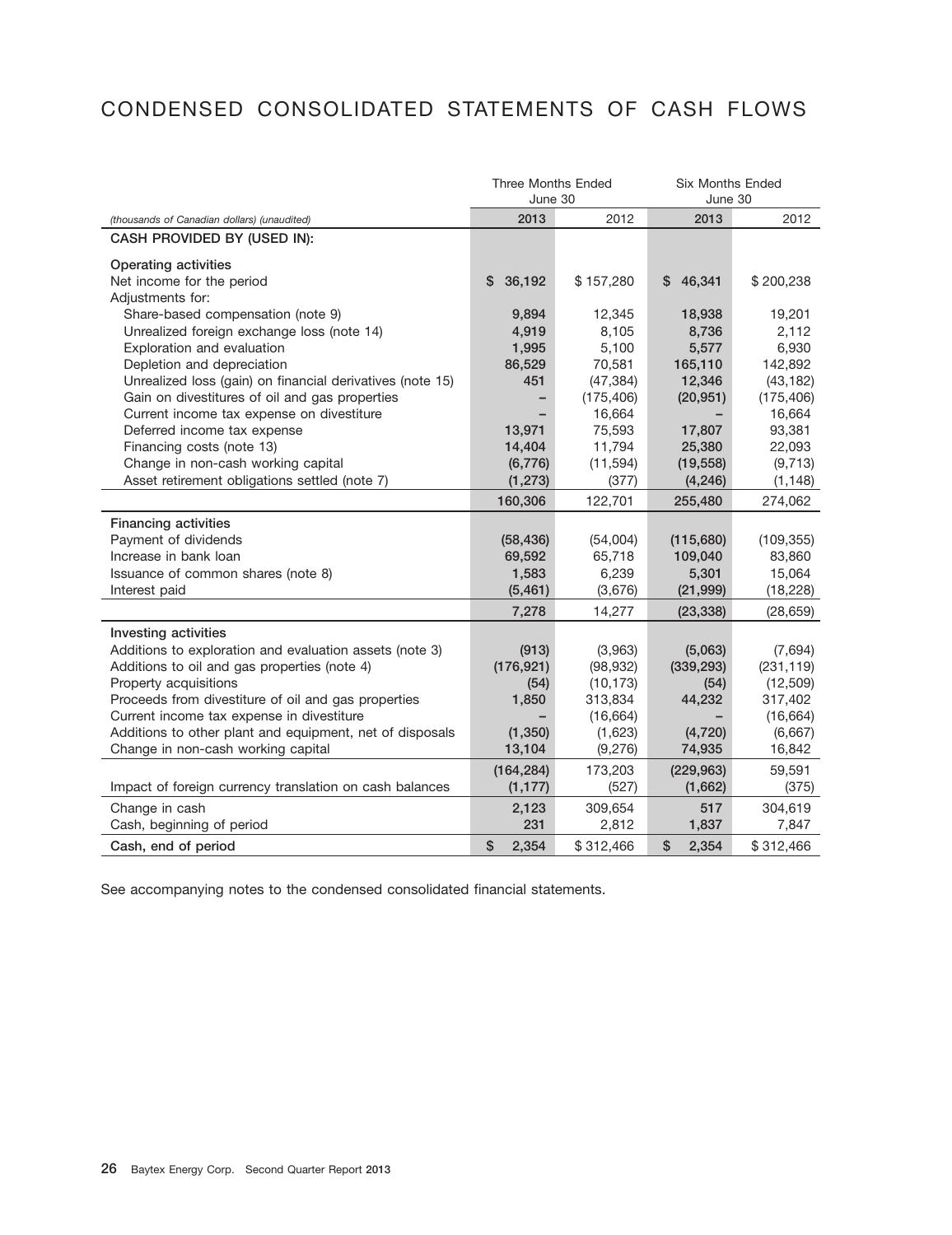### NOTES TO THE CONDENSED CONSOLIDATED FINANCIAL STATEMENTS

As at June 30, 2013 and December 31, 2012 and for the three and six months ended June 30, 2013 and 2012 *(all tabular amounts in thousands of Canadian dollars, except per common share amounts) (unaudited)*

### **1. REPORTING ENTITY**

Baytex Energy Corp. (the "Company" or "Baytex") is an oil and gas corporation engaged in the acquisition, development and production of oil and natural gas in the Western Canadian Sedimentary Basin and the United States. The Company's common shares are traded on the Toronto Stock Exchange and the New York Stock Exchange under the symbol BTE. The Company's head and principal office is located at 2800, 520 - 3<sup>rd</sup> Avenue S.W., Calgary, Alberta, T2P 0R3, and its registered office is located at 2400, 525 - 8<sup>th</sup> Avenue S.W., Calgary, Alberta, T2P 1G1.

### **2. BASIS OF PRESENTATION**

The condensed interim unaudited consolidated financial statements (''consolidated financial statements'') have been prepared in accordance with International Accounting Standards (''IAS'') 34, Interim Financial Reporting, as issued by the International Accounting Standards Board. These consolidated financial statements do not include all the necessary annual disclosures as prescribed by International Financial Reporting Standards (''IFRS'') and should be read in conjunction with the annual audited consolidated financial statements as of December 31, 2012. The Company's accounting policies are unchanged compared to December 31, 2012 except as listed in note 3 ''Changes in Accounting Policies'' of the consolidated financial statements of March 31, 2013. The use of estimates and judgments is also consistent with the December 31, 2012 financial statements.

The consolidated financial statements were approved by the Board of Directors of Baytex on August 13, 2013.

The consolidated financial statements have been prepared on the historical cost basis, except for derivative financial instruments which have been measured at fair value. The consolidated financial statements are presented in Canadian dollars, which is the Company's functional currency. All financial information is rounded to the nearest thousand, except per share amounts and when otherwise indicated.

### **3. EXPLORATION AND EVALUATION ASSETS**

| Cost                               |               |
|------------------------------------|---------------|
| As at December 31, 2011            | 129,774<br>S. |
| Capital expenditures               | 13,406        |
| Property acquisitions              | 135,772       |
| Exploration and evaluation expense | (12, 202)     |
| Transfer to oil and gas properties | (3,902)       |
| <b>Divestitures</b>                | (22,074)      |
| Foreign currency translation       | (759)         |
|                                    |               |
| As at December 31, 2012            | 240,015<br>S. |
| Capital expenditures               | 5,063         |
| Exploration and evaluation expense | (5,577)       |
| Transfer to oil and gas properties | (13,901)      |
| <b>Divestitures</b>                | (656)         |
| Foreign currency translation       | 2,203         |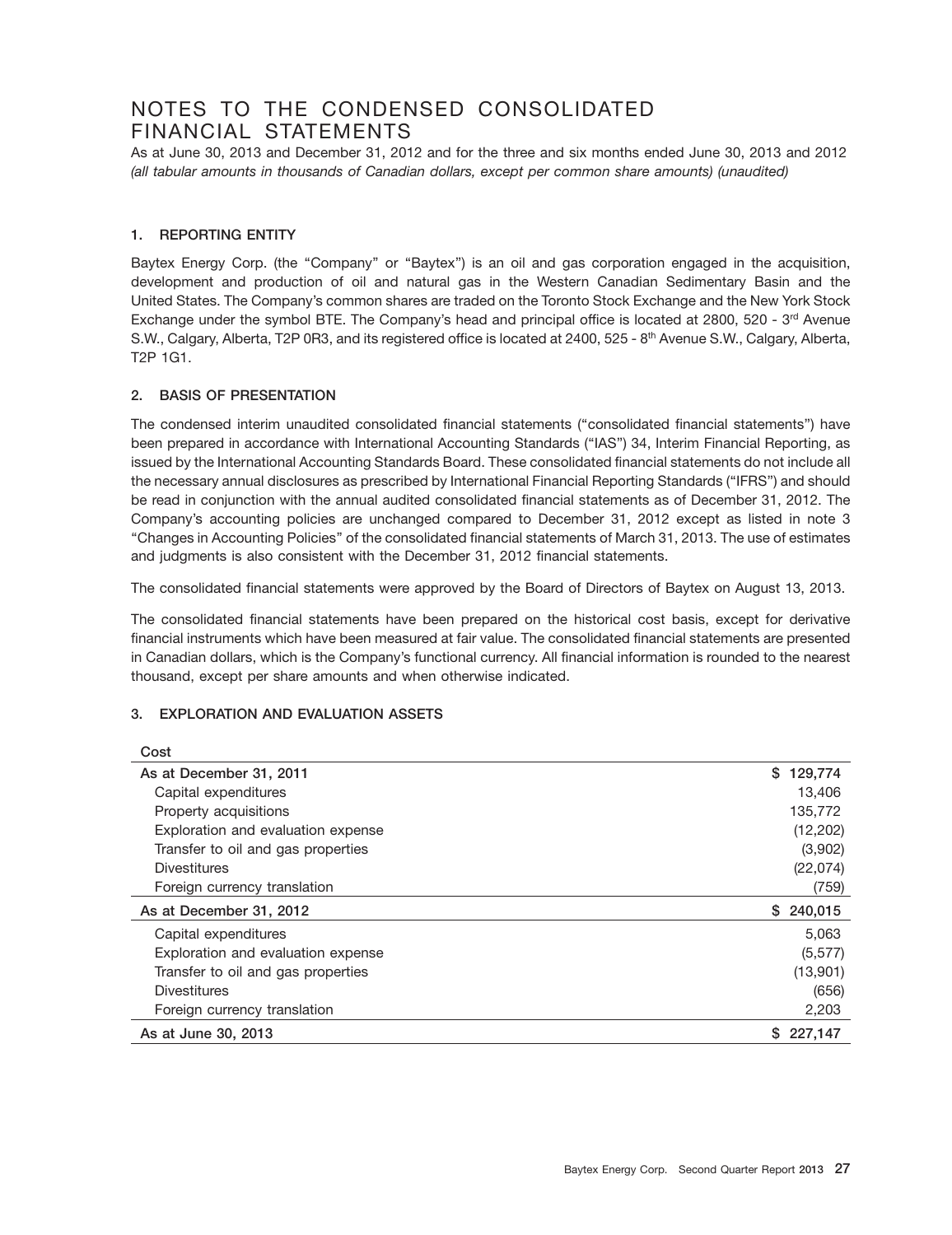### **4. OIL AND GAS PROPERTIES**

| Cost                                               |               |
|----------------------------------------------------|---------------|
| As at December 31, 2011                            | \$2,471,419   |
| Capital expenditures                               | 405,219       |
| Property acquisitions                              | 8,270         |
| Transferred from exploration and evaluation assets | 3,902         |
| Change in asset retirement obligations             | 5,429         |
| <b>Divestitures</b>                                | (133, 447)    |
| Foreign currency translation                       | (2, 483)      |
| As at December 31, 2012                            | \$2,758,309   |
| Capital expenditures                               | 339,293       |
| Property acquisitions                              | 54            |
| Transferred from exploration and evaluation assets | 13,901        |
| Change in asset retirement obligations             | (22, 419)     |
| <b>Divestitures</b>                                | (32, 816)     |
| Foreign currency translation                       | 12,755        |
| As at June 30, 2013                                | \$3,069,077   |
|                                                    |               |
| <b>Accumulated depletion</b>                       |               |
| As at December 31, 2011                            | \$<br>439,259 |
| Depletion for the period                           | 294,623       |
| <b>Divestitures</b>                                | (13,089)      |
| Foreign currency translation                       | (60)          |
| As at December 31, 2012                            | \$<br>720,733 |
| Depletion for the period                           | 163,826       |
| <b>Divestitures</b>                                | (10, 191)     |
| Foreign currency translation                       | 1,187         |
| As at June 30, 2013                                | \$<br>875,555 |
|                                                    |               |
| Carrying value                                     |               |
| As at December 31, 2012                            | \$2,037,576   |
| As at June 30, 2013                                | \$2,193,522   |
|                                                    |               |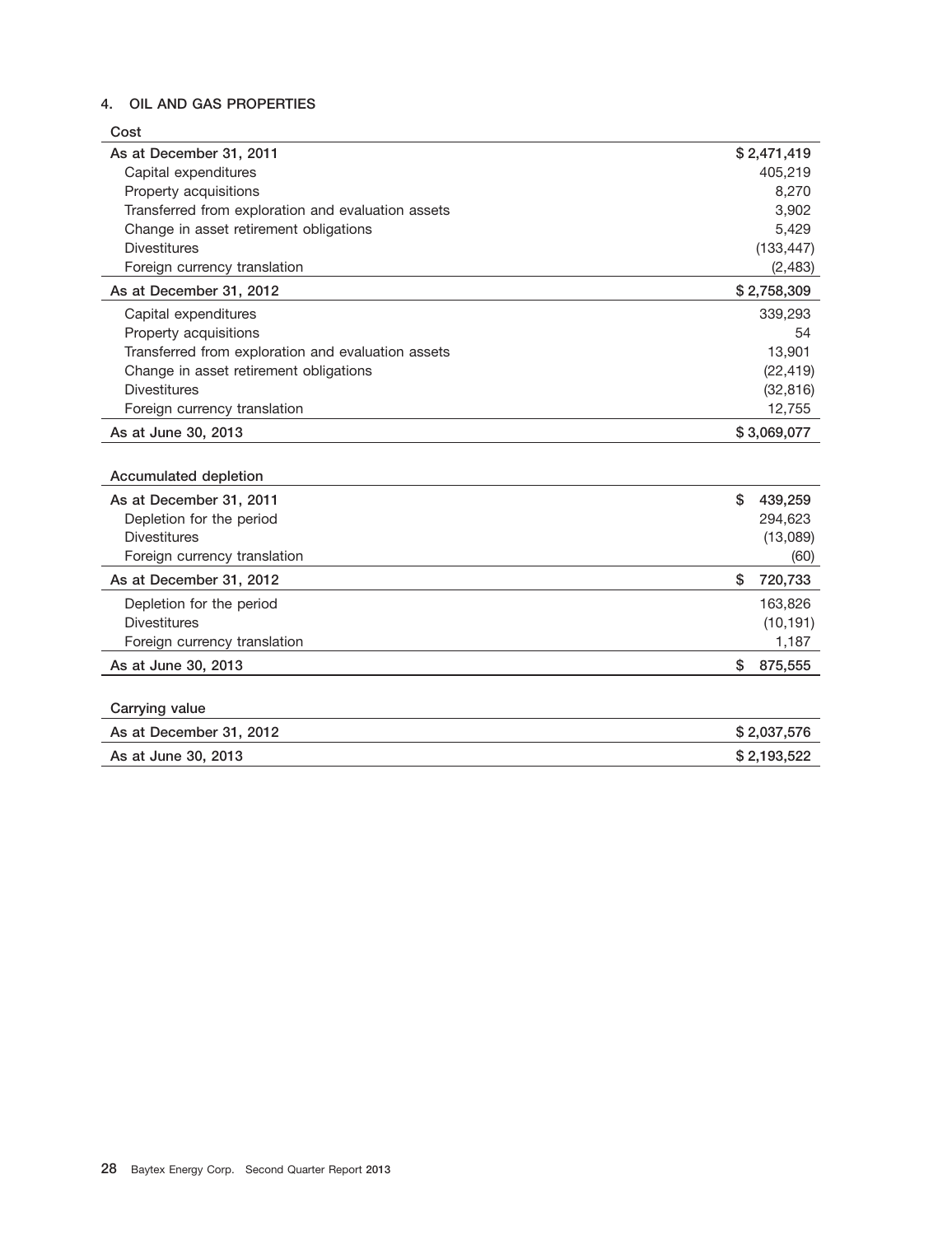### **5. BANK LOAN**

| As at     | June 30,<br>2013 | December 31,<br>2012 |
|-----------|------------------|----------------------|
| Bank loan | 225,434          | 116,394              |

The Company's wholly-owned subsidiary, Baytex Energy Ltd. (''Baytex Energy''), has established a \$40.0 million extendible operating loan facility with a chartered bank and a \$810.0 million extendible syndicated loan facility with a syndicate of chartered banks, each of which constitute a revolving credit facility that is extendible annually for a 1, 2, 3 or 4 year period (subject to a maximum four-year term at any time). On June 4, 2013, Baytex Energy reached agreement with its lending syndicate to amend the credit facilities to (i) increase the amount available under the extendible syndicated loan facility to \$810.0 million (from \$660.0 million), (ii) extend the maximum term of the revolving period for both the operating and syndicated loan facilities to four years (from three years) and, (iii) extend the maturity date of both the operating and syndicated loan facilities to June 14, 2017 (from June 14, 2015). The credit facilities contain standard commercial covenants for facilities of this nature and do not require any mandatory principal payments prior to maturity. Advances (including letters of credit) under the credit facilities can be drawn in either Canadian or U.S. funds and bear interest at the agent bank's prime lending rate, bankers' acceptance discount rates or London Interbank Offer Rates, plus applicable margins. The credit facilities are secured by a floating charge over all of Baytex Energy's assets and are guaranteed by Baytex and certain of its material subsidiaries. The credit facilities do not include a term-out feature or a borrowing base restriction. In the event that Baytex Energy does not comply with the covenants under the credit facilities, Baytex's ability to pay dividends to its shareholders may be restricted.

Financing costs for six months ended June 30, 2013 include credit facility amendment fees of \$2.1 million (\$0.8 million for the six months ended June 30, 2012). The weighted average interest rate on the bank loan for the six months ended June 30, 2013 was 5.31% (3.50% for the six months ended June 30, 2012).

### **6. LONG-TERM DEBT**

| As at                                                                                         | <b>June 30,</b><br>2013 | December 31,<br>2012 |
|-----------------------------------------------------------------------------------------------|-------------------------|----------------------|
| 6.75% Series B senior unsecured debentures<br>(US\$150,000 - principal) due February 17, 2021 | 155,736                 | 147.305              |
| 6.625% Series C senior unsecured debentures                                                   |                         |                      |
| (Cdn\$300,000 - principal) due July 19, 2022                                                  | 294.120                 | 293,890              |
|                                                                                               | 449,856                 | 441.195              |

Accretion expense on debentures of \$0.2 million has been recorded in financing costs on long-term debt for the three months ended June 30, 2013 (three months ended June 30, 2012 – \$0.2 million) and \$0.3 million for the six months ended June 30, 2013 (six months ended June 30, 2012 – \$0.3 million).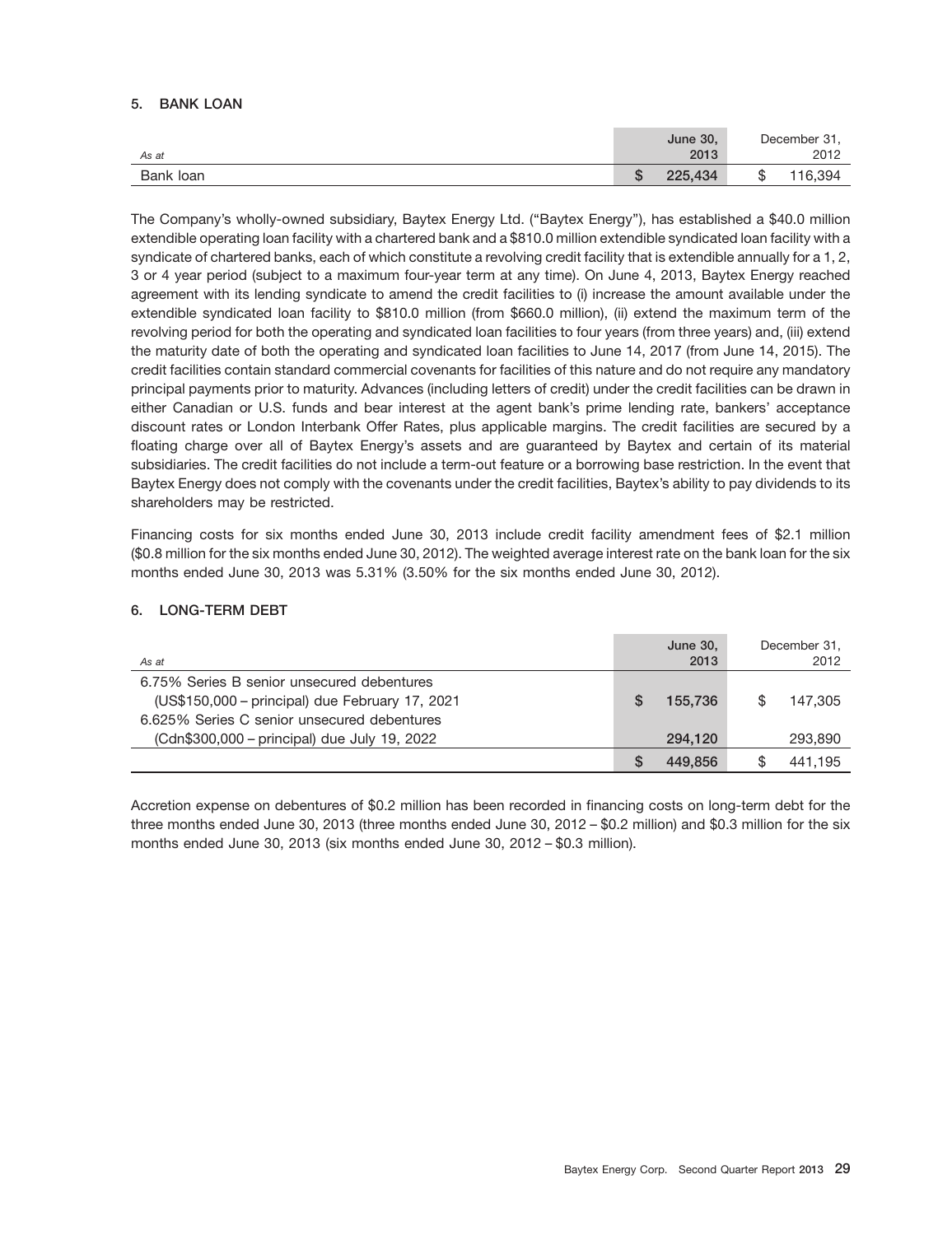### **7. ASSET RETIREMENT OBLIGATIONS**

|                              |    | <b>June 30.</b><br>2013 | December 31,<br>2012 |
|------------------------------|----|-------------------------|----------------------|
| Balance, beginning of period | \$ | 265,520                 | \$<br>260,411        |
| Liabilities incurred         |    | 9,049                   | 7,092                |
| I jabilities settled         |    | (4, 246)                | (6,905)              |
| Liabilities acquired         |    |                         | 1,037                |
| Liabilities divested         |    | (1,294)                 | (2, 372)             |
| Accretion                    |    | 3,350                   | 6,631                |
| Change in estimate $(1)$     |    | (30, 174)               | (328)                |
| Foreign currency translation |    | 101                     | (46)                 |
| Balance, end of period       | S  | 242,306                 | \$<br>265,520        |

*(1) Changes in the status of wells, discount rates and the estimated costs of abandonment and reclamation are factors resulting in a change in estimate.*

### **8. SHAREHOLDERS' CAPITAL**

### *Shareholders' Capital*

The authorized capital of Baytex consists of an unlimited number of common shares without nominal or par value and 10,000,000 preferred shares without nominal or par value, issuable in series. Baytex establishes the rights and terms of the preferred shares upon issuance. As at June 30, 2013, no preferred shares have been issued by the Company and all common shares issued were fully paid.

|                                                                | Number of     |             |
|----------------------------------------------------------------|---------------|-------------|
|                                                                | Common Shares |             |
|                                                                | (000s)        | Amount      |
| Balance, December 31, 2011                                     | 117,893       | \$1,680,184 |
| Issued on exercise of share rights                             | 1,366         | 21,873      |
| Transfer from contributed surplus on exercise of share rights  |               | 36,667      |
| Transfer from contributed surplus on vesting and conversion of |               |             |
| share awards                                                   | 403           | 20,118      |
| Issued pursuant to dividend reinvestment plan                  | 2,206         | 101,516     |
| Balance, December 31, 2012                                     | 121,868       | \$1,860,358 |
| Issued on exercise of share rights                             | 341           | 5.301       |
| Transfer from contributed surplus on exercise of share rights  |               | 8,194       |
| Transfer from contributed surplus on vesting and conversion of |               |             |
| share awards                                                   | 259           | 11,839      |
| Issued pursuant to dividend reinvestment plan                  | 1,125         | 46,333      |
| Balance, June 30, 2013                                         | 123,593       | \$1,932,025 |

Monthly dividends of \$0.22 per common share were declared by the Company during the three and six months ended June 30, 2013 for total dividends declared of \$81.4 million (\$60.3 million net of dividend reinvestment) and \$162.4 million (\$116.8 million net of dividend reinvestment), respectively.

Subsequent to June 30, 2013, the Company announced that a monthly dividend in respect of July 2013 operations of \$0.22 per common share totaling \$27.3 million (\$20.5 million net of dividend reinvestment) will be paid on August 15, 2013 to shareholders of record on July 31, 2013.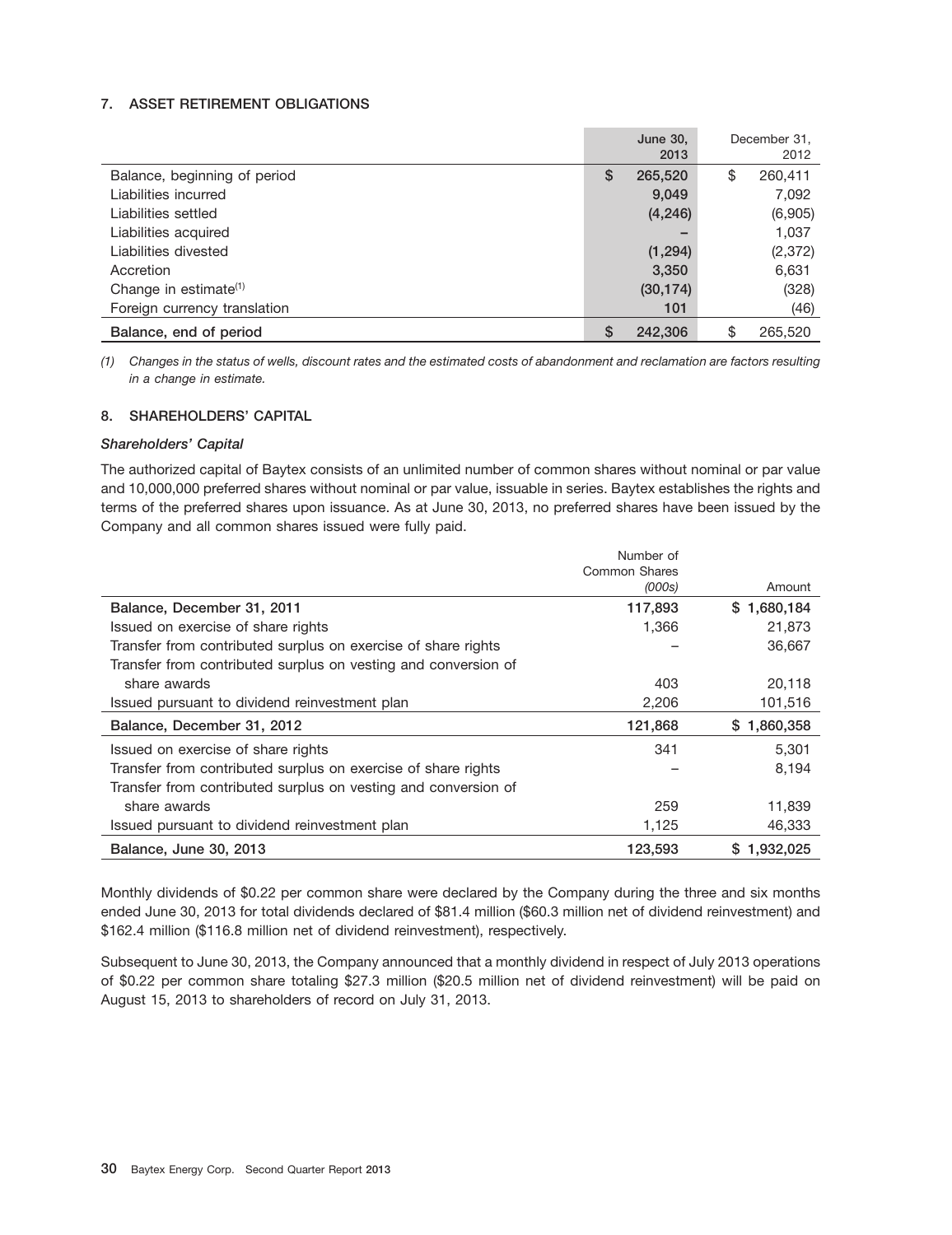### **9. EQUITY BASED PLANS**

### *Share Award Incentive Plan*

The Company has a full-value award plan (the ''Share Award Incentive Plan'') pursuant to which restricted awards and performance awards (collectively, ''share awards'') may be granted to the directors, officers and employees of the Company and its subsidiaries. The maximum number of common shares issuable under the Share Award Incentive Plan (and any other long-term incentive plans of the Company) shall not at any time exceed 3.3% of the then-issued and outstanding common shares.

The Company recorded compensation expense related to the share awards of \$9.8 million for the three months ended June 30, 2013 (three months ended June 30, 2012 – \$11.6 million) and \$18.6 million for the six months ended June 30, 2013 (six months ended June 30, 2012 – \$18.0 million).

The fair value of share awards is determined at the date of grant using the closing price of the common shares and, for performance awards, an estimated payout multiplier. The amount of compensation expense is reduced by an estimated forfeiture rate, which has been estimated at 4.6%of outstanding share awards. Fluctuations in compensation expense may occur due to changes in estimating the outcome of the performance conditions. The estimated weighted average fair value for share awards at the measurement date is \$43.37 per restricted award and performance award granted during the six months ended June 30, 2013 (six months ended June 30, 2012 – \$56.04 per restricted award and performance award).

The number of share awards outstanding is detailed below:

|                                       | Number of  | Number of   | Number of |
|---------------------------------------|------------|-------------|-----------|
|                                       | restricted | performance | share     |
|                                       | awards     | awards      | awards    |
|                                       | (000s)     | (000s)      | (000s)    |
| Balance, December 31, 2011            | 365        | 229         | 594       |
| Granted                               | 370        | 306         | 676       |
| Vested and converted to common shares | (133)      | (130)       | (263)     |
| Forfeited                             | (36)       | (17)        | (53)      |
| Balance, December 31, 2012            | 566        | 388         | 954       |
| Granted                               | 400        | 348         | 748       |
| Vested and converted to common shares | (105)      | (64)        | (169)     |
| Forfeited                             | (36)       | (19)        | (55)      |
| Balance, June 30, 2013                | 825        | 653         | 1.478     |

### *Share Rights Plan*

As a result of the conversion of the legal structure of the Company's predecessor, Baytex Energy Trust (the ''Trust''), from an income trust to a corporation at year-end 2010, Baytex adopted a Common Share Rights Incentive Plan (the ''Share Rights Plan'') to facilitate the exchange of the outstanding unit rights (granted under the Unit Rights Plan of the Trust) for share rights.

As a result of the adoption of the Share Award Incentive Plan (as described above) effective January 1, 2011, no further grants will be made under the Share Rights Plan. The Share Rights Plan will remain in place until such time as all outstanding share rights have been exercised, canceled or expired.

Under the Share Rights Plan, share rights have a maximum term of five years and vest and become exercisable as to one-third on each of the first, second and third anniversaries of the grant date. Each share right entitles the holder thereof to acquire a common share upon payment of the exercise price, which may be reduced to account for future dividends (subject to certain performance criteria).

Baytex recorded compensation expense related to the share rights under the Share Rights Plan of \$0.1 million for the three months ended June 30, 2013 (three months ended June 30, 2012 – \$0.7 million) and \$0.3 million for the six months ended June 30, 2013 (six months ended June 30, 2012 – \$1.2 million).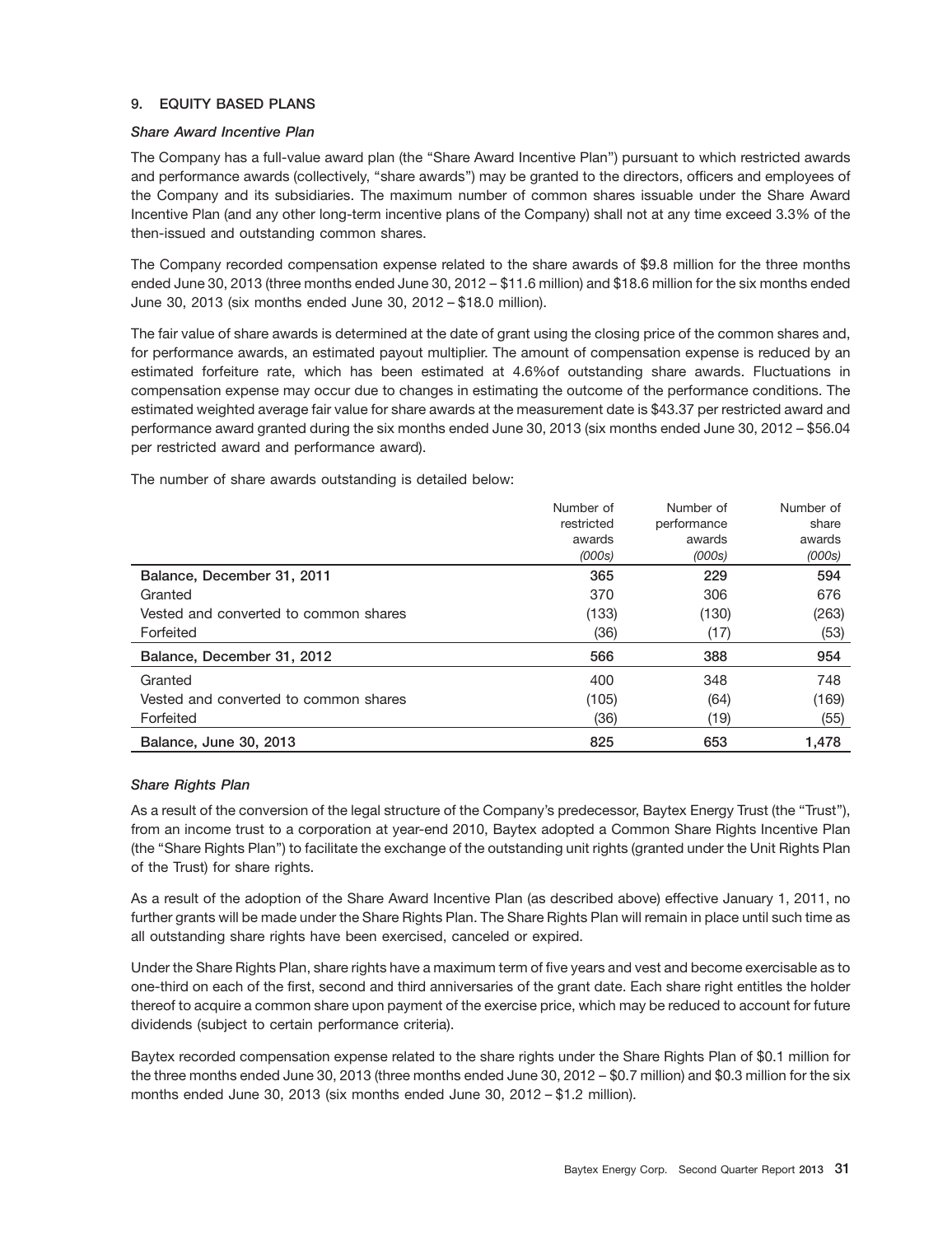The number of share rights outstanding and exercise prices are detailed below:

|                                           | Number of    |                  |
|-------------------------------------------|--------------|------------------|
|                                           | share rights | Weighted average |
|                                           | (000s)       | exercise price   |
| Balance, December 31, 2011 <sup>(1)</sup> | 2,971        | \$<br>16.98      |
| Exercise d <sup>(2)</sup>                 | (1, 366)     | 16.01            |
| Forfeited $(1)$                           | (80)         | 21.27            |
| Balance, December 31, 2012 <sup>(1)</sup> | 1,525        | \$<br>16.79      |
| Exercise d <sup>(2)</sup>                 | (341)        | 15.77            |
| Forfeited $(1)$                           | (4)          | 28.45            |
| Balance, June 30, 2013 <sup>(1)</sup>     | 1,180        | \$<br>16.07      |

*(1) Weighted average exercise price reflects the grant price less the reduction in exercise price for dividends and distributions.*

*(2) Weighted average exercise price includes rights exercised at both original grant prices and original grant prices reduced for dividends and distributions subsequent to grant date.*

The following table summarizes information about the share rights outstanding at June 30, 2013:

| Exercise Prices Applying Original Grant Price Reduced for |                |             |           |                                               |             |                |             |           |                                                      |            |
|-----------------------------------------------------------|----------------|-------------|-----------|-----------------------------------------------|-------------|----------------|-------------|-----------|------------------------------------------------------|------------|
|                                                           |                |             |           | Exercise Prices Applying Original Grant Price |             |                |             |           | Dividends and Distributions Subsequent to Grant Date |            |
|                                                           | <b>Number</b>  |             | Weighted  | Number                                        |             | Number         |             | Weighted  | Number                                               |            |
|                                                           | Outstanding at | Weighted    | Average   | Exercisable at                                | Weighted    | Outstanding at | Weighted    | Average   | Exercisable at                                       | Weighted   |
|                                                           | June 30.       | Average     | Remaining | June 30.                                      | Average     | June 30.       | Average     | Remaining | June 30.                                             | Average    |
|                                                           | 2013           | Grant       | Term      | 2013                                          | Exercise    | 2013           | Exercise    | Term      | 2013                                                 | Exercise   |
| PRICE RANGE                                               | (000s)         | Price       | (years)   | (000s)                                        | Price       | (000s)         | Price       | (years)   | (000s)                                               | Price      |
| \$2.92 to \$10.50                                         |                |             |           |                                               |             | 327            | 7.44<br>\$  | 0.3       | 327                                                  | 7.44<br>\$ |
| \$10.51 to \$18.00                                        | 352            | 17.88       | 0.3       | 352                                           | 17.89       | 140            | 14.38       | 1.0       | 140                                                  | 14.38      |
| \$18.01 to \$25.50                                        | 124            | 22.44       | 1.1       | 124                                           | 22.44       | 645            | 19.36       | 1.4       | 643                                                  | 19.36      |
| \$25.51 to \$33.00                                        | 668            | 27.83       | 1.5       | 667                                           | 27.82       | 59             | 28.97       | 1.8       | 48                                                   | 28.85      |
| \$33.01 to \$40.50                                        | 33             | 35.79       | 2.2       | 21                                            | 35.55       |                | 34.57       | 2.0       |                                                      | 34.37      |
| \$40.51 to \$47.72                                        |                | 45.02       | 2.5       |                                               | 45.06       |                | 41.53       | 2.5       |                                                      | 41.53      |
| \$2,92 to \$47.72                                         | 1.180          | 24.56<br>\$ | 1.1       | 1.166                                         | \$<br>24.42 | 1.180          | \$<br>16.07 | 1.1       | 1,166                                                | \$15.90    |

### **10. NET INCOME PER SHARE**

Baytex calculates basic income per share based on the net income attributable to shareholders and a weighted average number of shares outstanding during the period. Diluted income per share amounts reflect the potential dilution that could occur if share awards were converted and share rights were exercised. The treasury stock method is used to determine the dilutive effect of share awards and share rights whereby the potential conversion of share awards, the estimated proceeds from the exercise of share rights and the amount of compensation expense, if any, attributed to future services not yet recognized are assumed to be used to purchase common shares at the average market price during the periods.

|                                                          | Three Months Ended June 30, 2013 |        |                                   |    |                                   |            |         | Three Months Ended June 30, 2012 |                                   |
|----------------------------------------------------------|----------------------------------|--------|-----------------------------------|----|-----------------------------------|------------|---------|----------------------------------|-----------------------------------|
|                                                          | Net income                       |        | Common<br><b>Shares</b><br>(000s) |    | <b>Net</b><br>income<br>per share | Net income |         | Common<br>Shares<br>(000s)       | <b>Net</b><br>income<br>per share |
| Net income – basic                                       | S                                | 36,192 | 123,271                           | \$ | 0.29                              | \$         | 157,280 | 119.387                          | \$<br>1.32                        |
| Dilutive effect of<br>share awards<br>Dilutive effect of |                                  |        | 462                               |    | $\overline{\phantom{0}}$          |            |         | 1,152                            |                                   |
| share rights                                             |                                  |        | 629                               |    | -                                 |            |         | 452                              |                                   |
| Net income -<br>diluted                                  | S                                | 36,192 | 124.362                           | S  | 0.29                              | S          | 157.280 | 120.991                          | \$<br>1.30                        |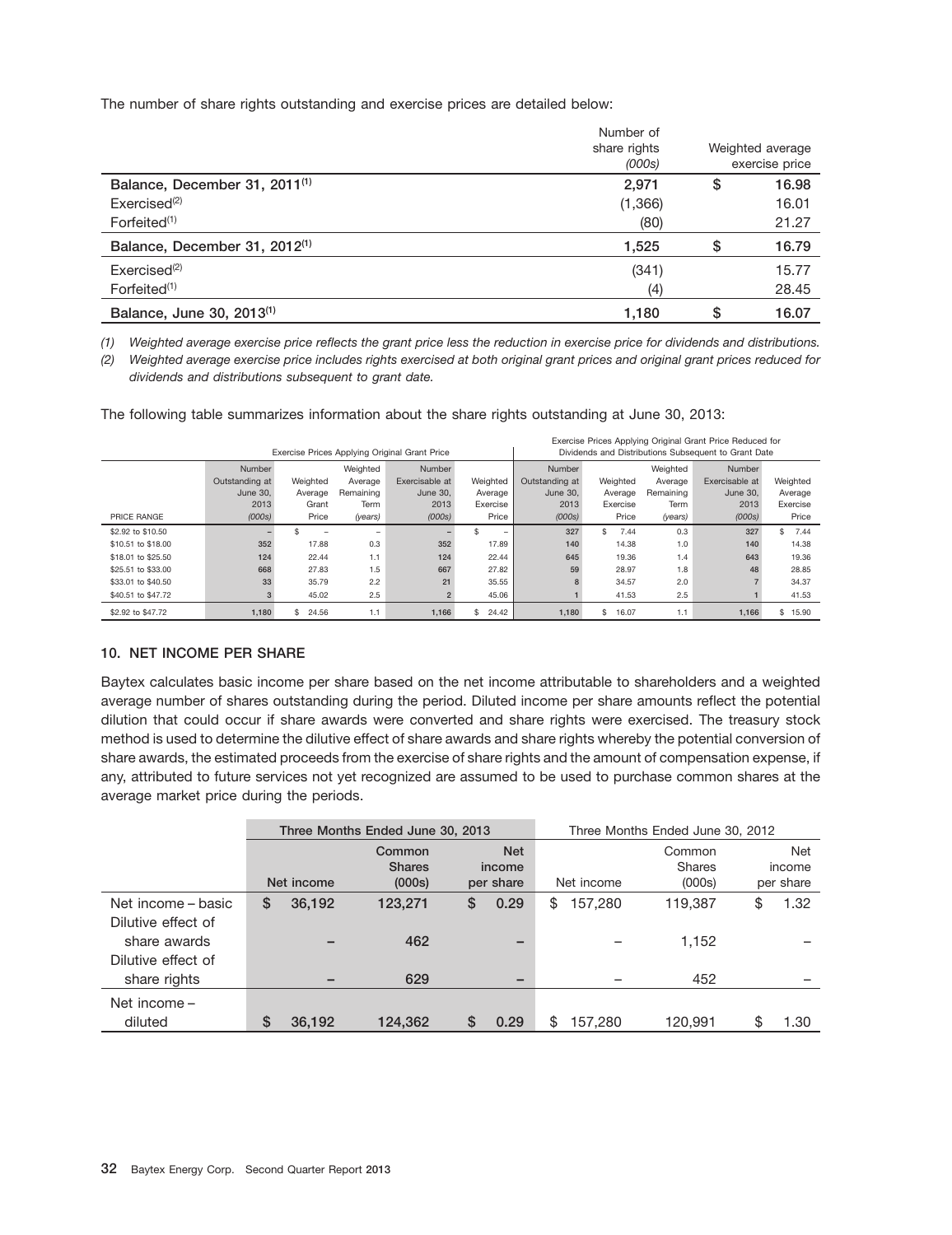|                    |              | Six Months Ended June 30, 2013    |                                   |               | Six Months Ended June 30, 2012 |                                   |
|--------------------|--------------|-----------------------------------|-----------------------------------|---------------|--------------------------------|-----------------------------------|
|                    | Net income   | Common<br><b>Shares</b><br>(000s) | <b>Net</b><br>income<br>per share | Net income    | Common<br>Shares<br>(000s)     | <b>Net</b><br>income<br>per share |
| Net income – basic | 46,341<br>\$ | 122,883                           | \$<br>0.37                        | 200,238<br>\$ | 118.975                        | \$<br>1.68                        |
| Dilutive effect of |              |                                   |                                   |               |                                |                                   |
| share awards       |              | 543                               |                                   |               | 1,325                          |                                   |
| Dilutive effect of |              |                                   |                                   |               |                                |                                   |
| share rights       |              | 712                               | -                                 |               | 539                            |                                   |
| Net income $-$     |              |                                   |                                   |               |                                |                                   |
| diluted            | \$<br>46,341 | 124,138                           | \$<br>0.37                        | 200,238<br>S  | 120,839                        | \$<br>1.66                        |

### **11. INCOME TAXES**

The provision for income taxes has been computed as follows:

|                                                                                      | Six Months Ended June 30 |           |
|--------------------------------------------------------------------------------------|--------------------------|-----------|
|                                                                                      | 2013                     | 2012      |
| Net income before income taxes                                                       | 64,148<br>S              | \$310,283 |
| Expected income taxes at the statutory rate of 25.51% (2012 – 25.45%) <sup>(1)</sup> | 16,364                   | 78.967    |
| Increase (decrease) in income taxes resulting from:                                  |                          |           |
| Share-based compensation                                                             | 4,830                    | 4,886     |
| Effect of rate adjustments for foreign jurisdictions                                 | (3,595)                  | 22,573    |
| Other                                                                                | 208                      | 3,619     |
| Income tax expense                                                                   | 17.807                   | 110.045   |

*(1) The change in statutory rate is related to changes in the provincial apportionment of income.*

### **12. REVENUES**

|                                    | Three Months Ended June 30 |           | Six Months Ended June 30 |           |  |
|------------------------------------|----------------------------|-----------|--------------------------|-----------|--|
|                                    | 2013                       | 2012      | 2013                     | 2012      |  |
| Petroleum and natural gas revenues | \$340,070                  | \$284.632 | \$611,859                | \$625.787 |  |
| Royalty charges                    | (62,010)                   | (46,020)  | (107, 288)               | (99,014)  |  |
| Royalty income                     | 941                        | (384)     | 2.097                    | 1,816     |  |
| Revenues, net of royalties         | \$279,001                  | \$238.228 | \$506,668                | \$528,589 |  |

### **13. FINANCING COSTS**

|                                           | Three Months Ended June 30 |        |    | Six Months Ended June 30 |    |        |  |        |
|-------------------------------------------|----------------------------|--------|----|--------------------------|----|--------|--|--------|
|                                           |                            | 2013   |    | 2012                     |    | 2013   |  | 2012   |
| Bank loan and other                       | S                          | 2,865  | \$ | 3.144                    | \$ | 4.480  |  | 5,684  |
| Long-term debt                            |                            | 7,732  |    | 6,168                    |    | 15,394 |  | 12,281 |
| Accretion on asset retirement obligations |                            | 1,690  |    | 1,652                    |    | 3,350  |  | 3,279  |
| Debt financing costs                      |                            | 2,117  |    | 830                      |    | 2,156  |  | 849    |
| Financing costs                           |                            | 14.404 |    | 11.794                   | S  | 25,380 |  | 22,093 |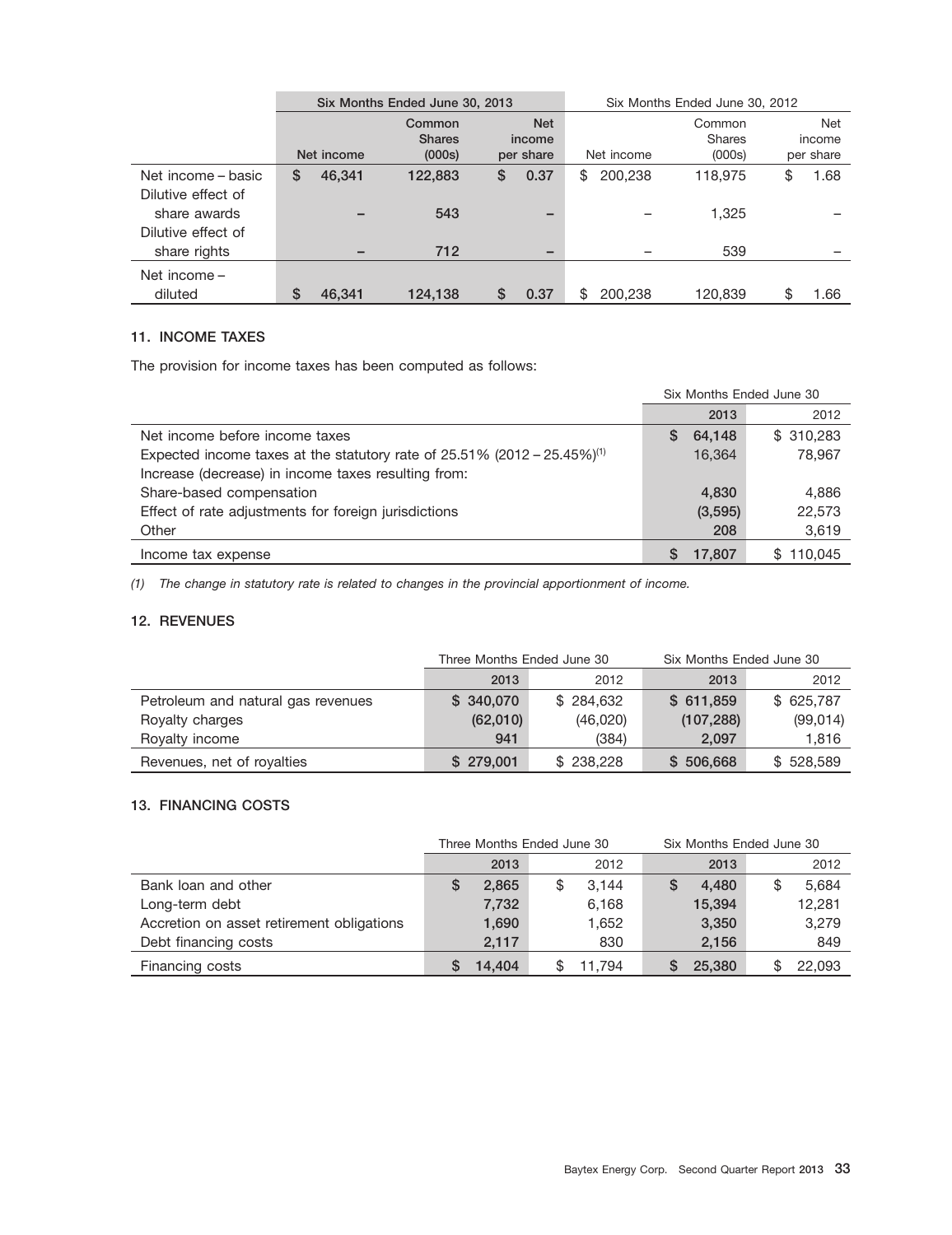### **14. SUPPLEMENTAL INFORMATION**

### *Foreign Exchange*

|                                  | Three Months Ended June 30 |          |  | Six Months Ended June 30 |  |         |  |       |
|----------------------------------|----------------------------|----------|--|--------------------------|--|---------|--|-------|
|                                  |                            | 2013     |  | 2012                     |  | 2013    |  | 2012  |
| Unrealized foreign exchange loss |                            | 4.919    |  | 8.105                    |  | 8.736   |  | 2.112 |
| Realized foreign exchange gain   |                            | (1, 565) |  | (1,225)                  |  | (3,601) |  | (100) |
| Foreign exchange loss            |                            | 3.354    |  | 6.880                    |  | 5.135   |  | 2.012 |

### **15. FINANCIAL INSTRUMENTS AND RISK MANAGEMENT**

### **Foreign Currency Risk**

At June 30, 2013, the Company had in place the following currency derivative contracts:

|                              |                            | Amount           |                    |           |
|------------------------------|----------------------------|------------------|--------------------|-----------|
| <b>Type</b>                  | Period                     | per month        | <b>Sales Price</b> | Reference |
| Monthly forward spot sale    | July to October 2013       | US\$1.00 million | 1.0433             | (1)       |
| Monthly average collar       | July to December 2013      | US\$1.00 million | 1.0000 - 1.0725    | (1)       |
| Monthly average collar       | July to December 2013      | US\$1.00 million | 1.0100 - 1.0720    | (1)       |
| Monthly average collar       | July to December 2013      | US\$1.00 million | 1.0200 - 1.0575    | (1)       |
| Monthly average collar       | July to December 2013      | US\$1.00 million | 1.0200 - 1.0655    | (1)       |
| Monthly average collar       | July to December 2013      | US\$1.00 million | 1.0250 - 1.0702    | (1)       |
| Monthly average collar       | July to December 2013      | US\$2.00 million | 1.0300 - 1.0650    | (1)       |
| Monthly forward spot sale    | July to December 2013      | US\$1.00 million | 1.0320             | (1)(3)    |
| Monthly forward spot sale    | July to December 2013      | US\$2.00 million | 1.0336             | (1)(3)    |
| Monthly forward spot sale    | July to December 2013      | US\$2.00 million | 1.0346             | (1)(3)    |
| Monthly forward spot sale    | July to December 2013      | US\$2.00 million | 1.0450             | (1)(3)    |
| Monthly forward spot sale    | July to December 2013      | US\$2.00 million | 1.0500             | (1)(3)    |
| Monthly forward spot sale    | July to December 2013      | US\$1.00 million | 1.0530             | (1)(3)    |
| Monthly forward spot sale    | July to December 2013      | US\$1.00 million | 1.0547             | (1)(3)    |
| Monthly forward spot sale    | July to December 2013      | US\$6.50 million | 1.0236             | (2)       |
| Monthly forward spot sale    | July to December 2013      | US\$1.00 million | 1.0300             | (1)(3)    |
| Monthly average rate forward | July to December 2013      | US\$1.00 million | 1.0274             | (1)(3)    |
| Monthly average rate forward | July to December 2013      | US\$3.75 million | 1.0436             | (1)       |
| Monthly average collar       | July to December 2013      | US\$0.25 million | $0.9700 - 1.0310$  | (1)       |
| Monthly average rate forward | July 2013 to December 2014 | US\$2.00 million | 1.0394             | (2)       |
| Monthly average collar       | January to December 2014   | US\$1.00 million | 1.0300 - 1.0600    | (1)       |
| Monthly average collar       | January to December 2014   | US\$1.00 million | 1.0350 - 1.1100    | (1)(4)    |
| Monthly average collar       | January to December 2014   | US\$0.50 million | 1.0375 - 1.1100    | (1)(4)    |
| Monthly average collar       | January to December 2014   | US\$0.50 million | $1.0400 - 1.1100$  | (1)(4)    |
| Monthly average collar       | January to December 2014   | US\$1.00 million | $1.0430 - 1.1100$  | (1)(4)    |
| Monthly average collar       | January to December 2014   | US\$1.00 million | $1.0450 - 1.1100$  | (1)(4)    |
| Monthly average collar       | January to December 2014   | US\$1.00 million | 1.0500 - 1.1100    | (1)(4)    |
| Sold call option             | January to December 2014   | US\$0.50 million | 1.0582             | (1)(5)    |
| Sold call option             | January to December 2014   | US\$0.50 million | 1.0620             | (1)(5)    |
| Sold call option             | January to December 2014   | US\$0.50 million | 1.0739             | (1)(5)    |
| Sold call option             | January to December 2014   | US\$0.50 million | 1.0724             | (1)(5)    |
| Sold call option             | January to December 2014   | US\$0.50 million | 1.0700             | (1)(5)    |
| Sold call option             | January to December 2014   | US\$0.50 million | 1.0725             | (1)(5)    |
| Sold call option             | January to December 2014   | US\$0.50 million | 1.0738             | (1)(5)    |

*(1) Actual contract rate (CAD/USD).*

*(2) Based on the weighted average contract rates (CAD/USD).*

*(3) Counterparty has the option to extend the term by twelve months.*

*(4) Monthly sales price above the upper end of the price collar will result in settlement at the lower end of the price collar.*

*(5) Counterparty has the option to enter into a monthly average rate forward for the periods, amounts per month and sales prices noted.*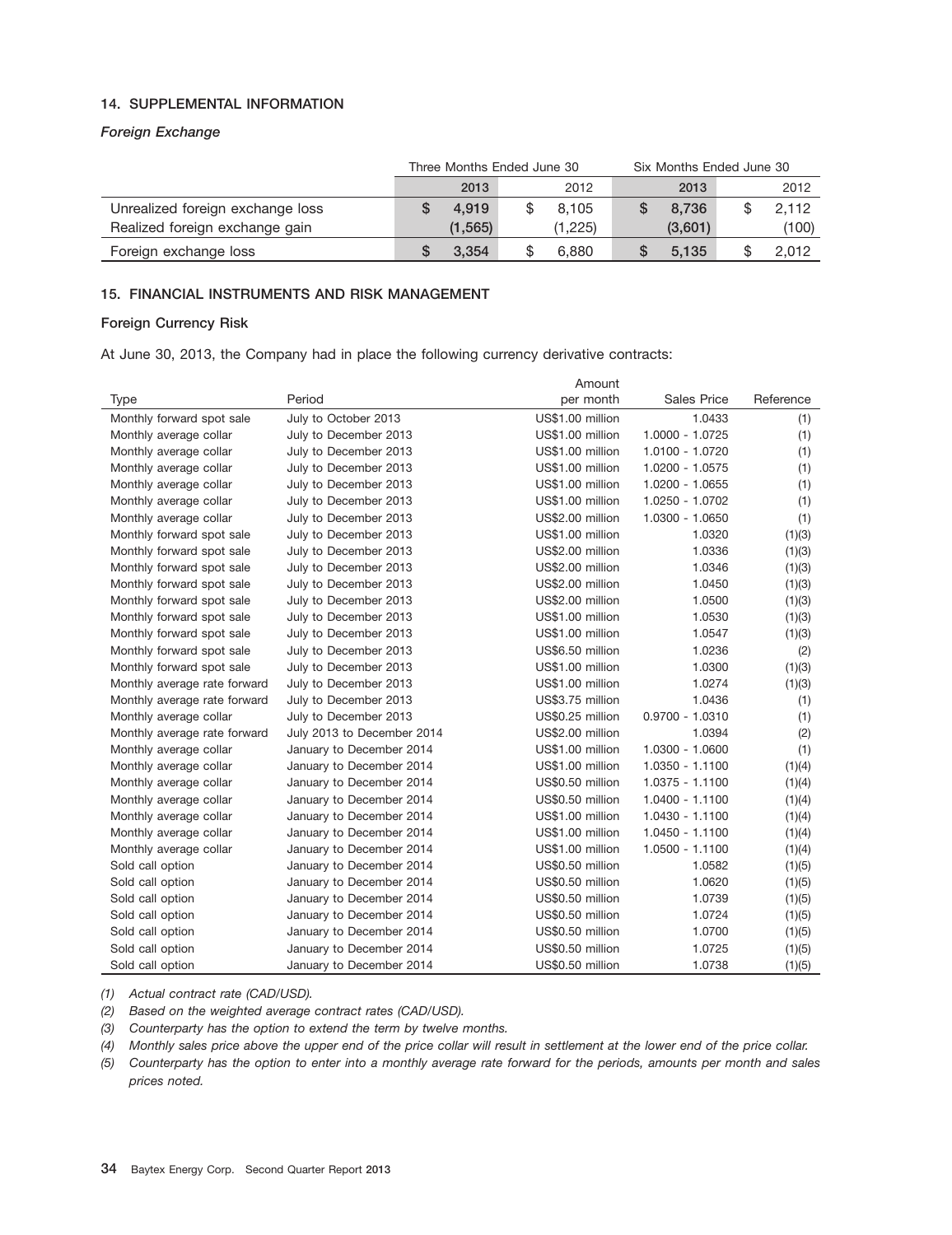The carrying amounts of the Company's U.S. dollar denominated monetary assets and liabilities at the reporting date are as follows:

|                         | Assets      |              | ∟iabilities |              |  |
|-------------------------|-------------|--------------|-------------|--------------|--|
|                         | June 30.    | December 31. | June $30$ , | December 31. |  |
|                         | 2013        | 2012         | 2013        | 2012         |  |
| U.S. dollar denominated | US\$134,940 | US\$124,048  | US\$205,058 | US\$201.980  |  |

Subsequent to June 30, 2013, Baytex added the following currency derivative contracts:

| Type                         | Period                   | Amount<br>per month | Sales Price | Reference |
|------------------------------|--------------------------|---------------------|-------------|-----------|
| Monthly forward spot sale    | July to December 2013    | US\$0.50 million    | 1.0775      |           |
| Monthly average rate forward | July to December 2013    | US\$0.50 million    | 1.0750      |           |
| Sold call option             | January to December 2014 | US\$0.50 million    | 1.0775      | (1)(2)    |
| Sold call option             | January to December 2014 | US\$0.50 million    | 1.0750      | (1)(2)    |

*(1) Actual contract rate (CAD/USD).*

*(2) Counterparty has the option to enter into a monthly average rate forward for the periods, amounts per month and sales price noted.*

### **Interest Rate Risk**

As at June 30, 2013, Baytex had the following interest rate swap financial derivative contracts:

| Type                                  | Period                         | Notional Principal Amount | Fixed interest rate | Floating rate index |
|---------------------------------------|--------------------------------|---------------------------|---------------------|---------------------|
| Swap – pay fixed,<br>receive floating | July 2013 to<br>September 2014 | US\$90.0 million          | 4.06%               | 3-month LIBOR       |
| Swap – pay fixed,<br>receive floating | July 2013 to<br>September 2014 | US\$90.0 million          | 4.39%               | 3-month LIBOR       |

### **Commodity Price Risk**

Baytex monitors and, when appropriate, utilizes financial derivative contracts or physical delivery contracts to manage the risk associated with changes in commodity prices. The use of derivative instruments is governed under formal policies and is subject to limits established by the Board of Directors of Baytex. Under the Company's risk management policy, financial derivatives are not to be used for speculative purposes.

### *Financial Derivative Contracts*

At June 30, 2013, Baytex had the following financial derivative contracts:

| Oil                    | Period                                | Volume       | $Price/Unit^{(1)}$ | Index      |
|------------------------|---------------------------------------|--------------|--------------------|------------|
| Fixed – Sell           | July to September 2013 <sup>(2)</sup> | 2,000 bbl/d  | US\$101.60         | <b>WTI</b> |
| Fixed – Sell           | July to December 2013                 | 13,000 bbl/d | US\$96.56          | <b>WTI</b> |
| Fixed – Sell           | July to December 2013 <sup>(2)</sup>  | 1,000 bbl/d  | US\$99.50          | <b>WTI</b> |
| Fixed – Sell           | July to December 2013 <sup>(2)</sup>  | 1.000 bbl/d  | US\$99.00          | WTI        |
| Fixed – Sell           | July to December 2013 <sup>(2)</sup>  | 1,000 bbl/d  | US\$104.70         | WTI        |
| Fixed – Sell           | January to March 2014                 | 2,000 bbl/d  | US\$99.44          | <b>WTI</b> |
| Fixed – Sell           | January to June 2014                  | 250 bbl/d    | US\$100.70         | <b>WTI</b> |
| Fixed – Sell           | April to June 2014                    | 1.000 bbl/d  | US\$99.53          | <b>WTI</b> |
| Sold call option $(3)$ | January to December 2014              | 2.000 bbl/d  | US\$95.00          | <b>WTI</b> |
| Sold call option $(3)$ | January to December 2014              | 1.500 bbl/d  | US\$96.00          | <b>WTI</b> |
| Fixed – Buy            | January to December 2014              | 380 bbl/d    | US\$101.06         | WTI        |

*(1) Based on the weighted average price/unit for the remainder of the contract.*

*(2) Counterparty has the option to extend the term by six months.*

*(3) Counterparty has the option to enter into a fixed sell for the periods, volumes and prices noted.*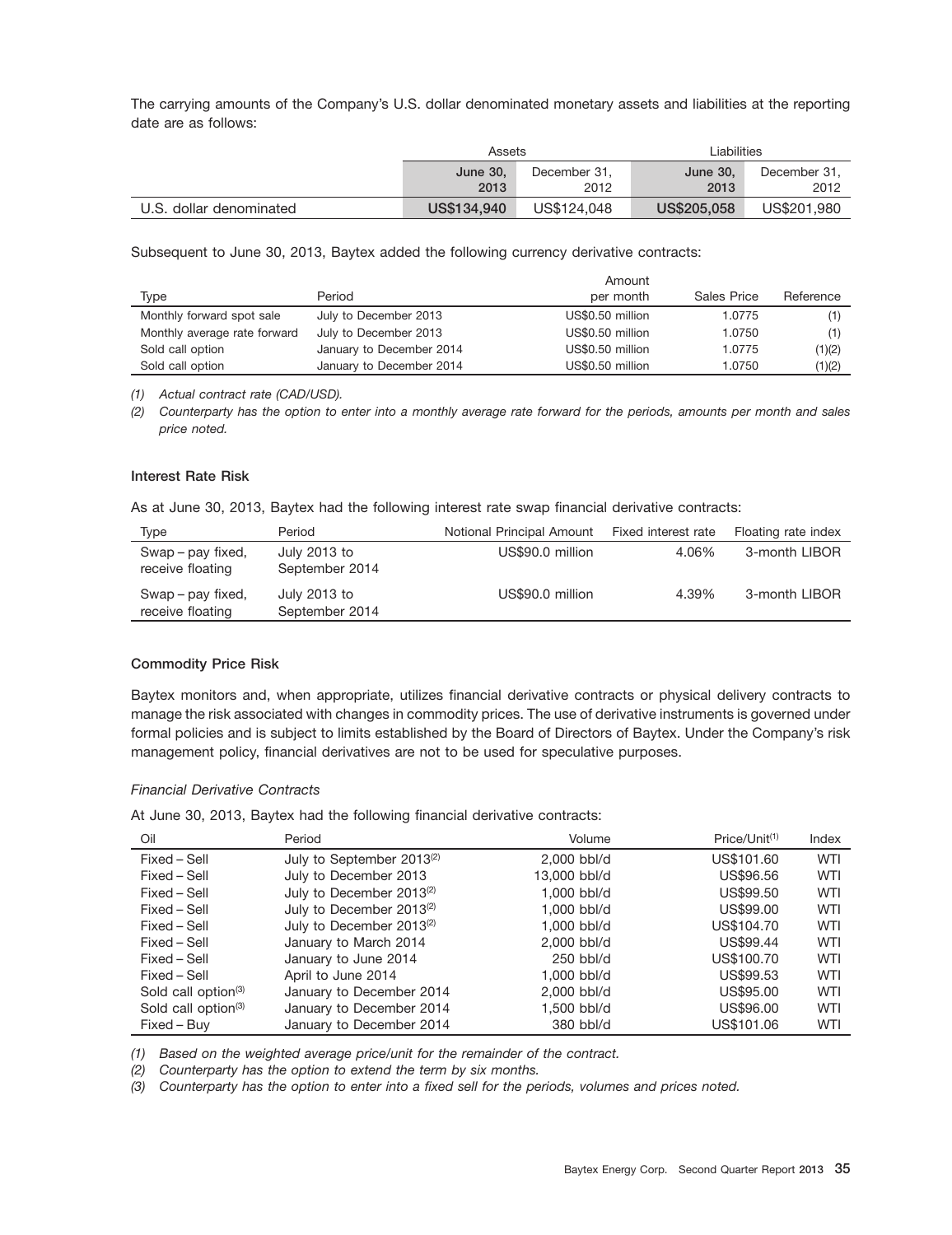| <b>Natural Gas</b> | Period                      | Volume          | Price/Unit <sup>(1)</sup> | Index        |
|--------------------|-----------------------------|-----------------|---------------------------|--------------|
| Fixed - Sell       | July to October 2013        | $2.500$ mmBtu/d | US\$4.16                  | <b>NYMEX</b> |
| Price collar       | July to October 2013        | 10.000 mmBtu/d  | US\$3.50 - US\$3.75       | <b>NYMEX</b> |
| Fixed - Sell       | July to December 2013       | 2,000 GJ/d      | \$3.37                    | AECO         |
| Fixed – Sell       | July to December 2013       | 5.000 mmBtu/d   | US\$4.05                  | <b>NYMEX</b> |
| Basis swap         | July to December 2013       | 2.000 mmBtu/d   | NYMEX less US\$0.375      | <b>AECO</b>  |
| Basis swap         | July to December 2013       | 1.000 mmBtu/d   | NYMEX less US\$0.388      | <b>AECO</b>  |
| Basis swap         | July to December 2013       | 2.000 mmBtu/d   | NYMEX less US\$0.428      | <b>AECO</b>  |
| Price collar       | November 2013 to March 2014 | 10,000 mmBtu/d  | US\$4.00 - US\$4.50       | <b>NYMEX</b> |
| Price collar       | November 2013 to March 2014 | 2.500 mmBtu/d   | US\$4.20 - US\$4.60       | <b>NYMEX</b> |
| Fixed - Sell       | January to December 2014    | 2.000 mmBtu/d   | US\$4.45                  | <b>NYMEX</b> |

*(1) Based on the weighted average price/unit for the remainder of the contract.*

Financial derivatives are marked-to-market at the end of each reporting period, with the following reflected in the condensed consolidated statements of income and comprehensive income:

|                                                                               | Three Months Ended June 30 |         |    | Six Months Ended June 30 |   |            |  |           |
|-------------------------------------------------------------------------------|----------------------------|---------|----|--------------------------|---|------------|--|-----------|
|                                                                               |                            | 2013    |    | 2012                     |   | 2013       |  | 2012      |
| Realized gain on financial derivatives<br>Unrealized loss (gain) on financial |                            | (8,768) | S. | (10, 480)                |   | \$(12,896) |  | (3,340)   |
| derivatives                                                                   |                            | 451     |    | (47, 384)                |   | 12.346     |  | (43, 182) |
| Gain on financial derivatives                                                 |                            | (8,317) |    | (57, 864)                | S | (550)      |  | (46, 522) |

Subsequent to June 30, 2013, Baytex added the following financial derivative contracts:

| Oil                             | Period                      | Volume      | Price/Unit <sup>(1)</sup> | Index      |
|---------------------------------|-----------------------------|-------------|---------------------------|------------|
| Fixed – Sell                    | <b>July 2013</b>            | 4,000 bbl/d | US\$107.75                | <b>WTI</b> |
| Fixed – Sell                    | July to September 2013      | 6,500 bbl/d | US\$101.90                | <b>WTI</b> |
| Fixed - Sell                    | July to November 2013       | 1,000 bbl/d | US\$100.00                | <b>WTI</b> |
| Fixed - Sell                    | August 2013                 | 4,000 bbl/d | US\$107.10                | <b>WTI</b> |
| Sold call option <sup>(2)</sup> | August 2013                 | 2,000 bbl/d | US\$105.25                | <b>WTI</b> |
| Fixed – Sell                    | September 2013              | 2,500 bbl/d | US\$105.45                | <b>WTI</b> |
| Sold call option <sup>(2)</sup> | September 2013              | 2,500 bbl/d | US\$104.00                | <b>WTI</b> |
| Fixed - Sell                    | October to December 2013    | 7,000 bbl/d | US\$101.94                | WTI        |
| Sold call option <sup>(2)</sup> | October to December 2013    | 2,500 bbl/d | US\$102.20                | <b>WTI</b> |
| Fixed – Sell                    | October 2013 to March 2014  | 1,000 bbl/d | US\$100.50                | WTI        |
| Fixed - Sell                    | December 2013 to March 2014 | 1,000 bbl/d | US\$98.50                 | <b>WTI</b> |
| Sold call option <sup>(2)</sup> | December 2013 to March 2014 | 1,000 bbl/d | US\$98.00                 | <b>WTI</b> |
| Fixed – Sell                    | January to March 2014       | 500 bbl/d   | US\$99.00                 | <b>WTI</b> |
| Fixed – Sell                    | January to June 2014        | 500 bbl/d   | US\$99.75                 | WTI        |
| Fixed - Sell                    | January to December 2014    | 500 bbl/d   | US\$99.25                 | <b>WTI</b> |
| Sold call option <sup>(2)</sup> | January to December 2014    | 1,000 bbl/d | US\$97.00                 | WTI        |
| Fixed - Sell                    | April to June 2014          | 2,000 bbl/d | US\$100.50                | WTI        |
| Sold call option <sup>(2)</sup> | April 2014 to March 2015    | 2,000 bbl/d | US\$94.00                 | WTI        |
| Fixed - Sell                    | July to December 2014       | 1,500 bbl/d | US\$95.28                 | <b>WTI</b> |
| Sold call option <sup>(2)</sup> | July to December 2014       | 1,000 bbl/d | US\$95.00                 | WTI        |
| Sold call option <sup>(2)</sup> | July 2014 to June 2015      | 500 bbl/d   | US\$95.00                 | WTI        |

*(1) Based on the weighted average price/unit for the remainder of the contract.*

*(2) Counterparty has the option to enter into a fixed sell for the periods, volumes and prices noted.*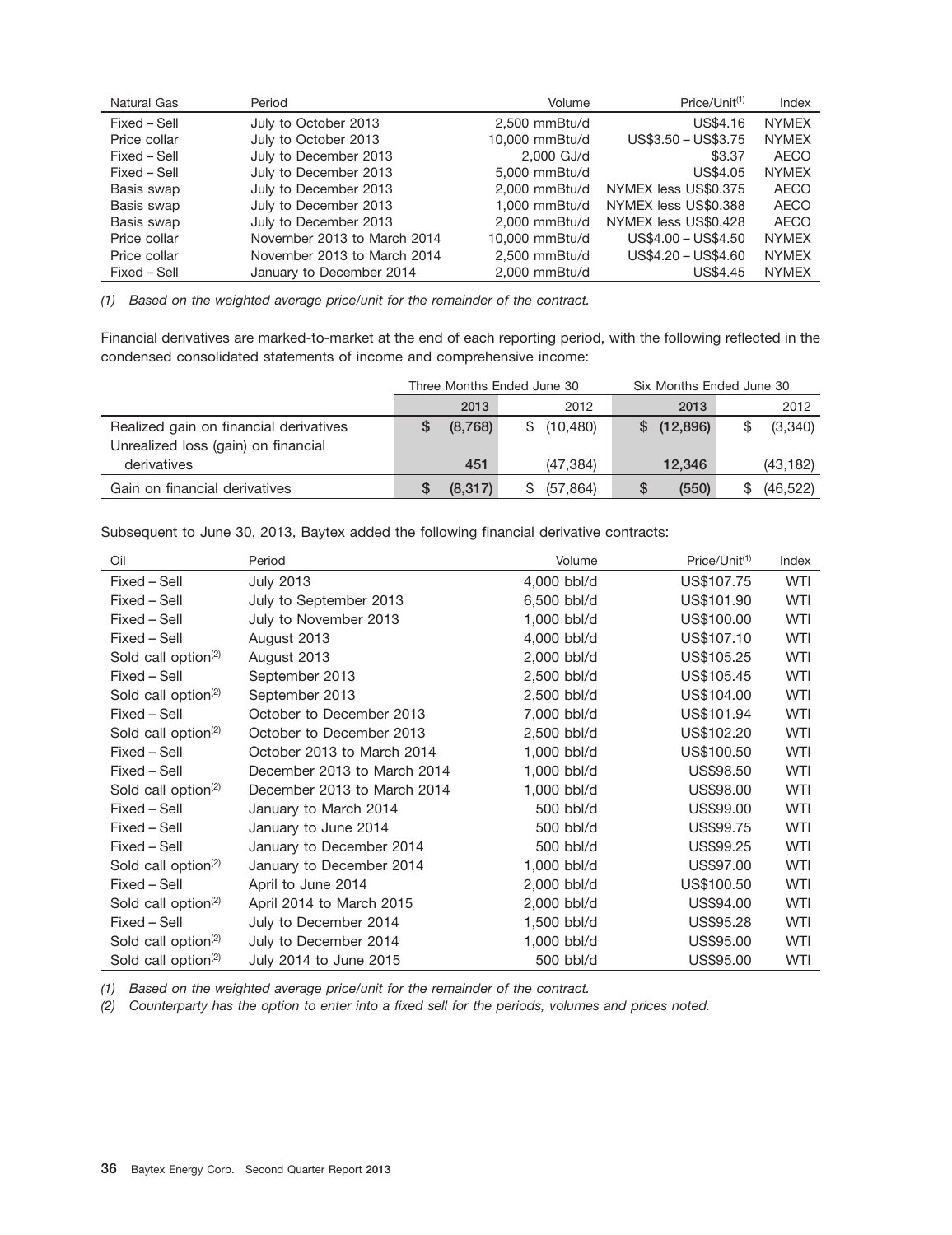### *Physical Delivery Contracts*

As at June 30, 2013, the following physical delivery contracts were held for the purpose of delivery of non-financial items in accordance with the Company's expected sale requirements. Physical delivery contracts are not considered financial instruments; therefore, no asset or liability has been recognized in the consolidated financial statements.

| Heavy Oil        | Period                     | Volume        | Weighted Average Price/Unit <sup>(1)</sup> |
|------------------|----------------------------|---------------|--------------------------------------------|
| <b>WCS Blend</b> | July 2013 to December 2014 | $2,000$ bbl/d | WTI $\times$ 81.00%                        |
| <b>WCS Blend</b> | July to December 2013      | 2.000 bbl/d   | WTI less US\$21.50                         |
| <b>WCS Blend</b> | July to December 2013      | 2.750 bbl/d   | WTI $\times$ 80.00%                        |
| <b>WCS Blend</b> | July to December 2013      | 2.750 bbl/d   | WTI less US\$21.00                         |

*(1) Based on the weighted average price/unit for the remainder of the contract.*

| Condensate  |                       |           |                   |
|-------------|-----------------------|-----------|-------------------|
| (diluent)   | Period                | Volume    | Price/Unit        |
| Fixed - Buv | July to December 2013 | 160 bbl/d | WTI plus US\$3.10 |

At June 30, 2013, Baytex had committed to deliver the volumes of raw bitumen noted below to market on rail:

| Heavy Oil   | Period                   | Term Volume  |
|-------------|--------------------------|--------------|
| Raw bitumen | July to September 2013   | 11.700 bbl/d |
| Raw bitumen | October to December 2013 | 11.700 bbl/d |
| Raw bitumen | January to March 2014    | 4.000 bbl/d  |
| Raw bitumen | April to June 2014       | 3.675 bbl/d  |

### **16. CONSOLIDATING FINANCIAL INFORMATION – BASE SHELF PROSPECTUS**

On August 4, 2011, Baytex filed a Short Form Base Shelf Prospectus with the securities regulatory authorities in each of the provinces of Canada (other than Québec) and a Registration Statement with the United States Securities and Exchange Commission (collectively, the ''Shelf Prospectus''). The Shelf Prospectus allows Baytex to offer and issue common shares, subscription receipts, warrants, options and debt securities by way of one or more prospectus supplements at any time during the 25-month period that the Shelf Prospectus remains in place. The securities may be issued from time to time, at the discretion of Baytex, with an aggregate offering amount not to exceed \$500 million (Canadian).

On July 19, 2012, Baytex issued \$300 million of 6.625% Series C senior unsecured debentures due July 19, 2022 at par. The offering was made by way of a prospectus supplement dated July 10, 2012 to the Shelf Prospectus.

Any debt securities issued by Baytex pursuant to the Shelf Prospectus will be guaranteed by all of its direct and indirect wholly-owned material subsidiaries (the "Guarantor Subsidiaries"). The guarantees of the Guarantor Subsidiaries are full and unconditional and joint and several. These guarantees may in turn be guaranteed by Baytex. Other than investments in its subsidiaries, Baytex has no independent assets or operations.

Pursuant to the credit agreement governing Baytex Energy's credit facilities, Baytex Energy and its subsidiaries are prohibited from paying dividends to their shareholders that would have, or would reasonably be expected to have, a material adverse effect or would adversely affect or impair the ability or capacity of Baytex Energy to pay or fulfill any of its obligations under the credit agreement. In addition, Baytex Energy may not permit any of its subsidiaries to pay any dividends during the continuance of a default or event of default under the credit agreement.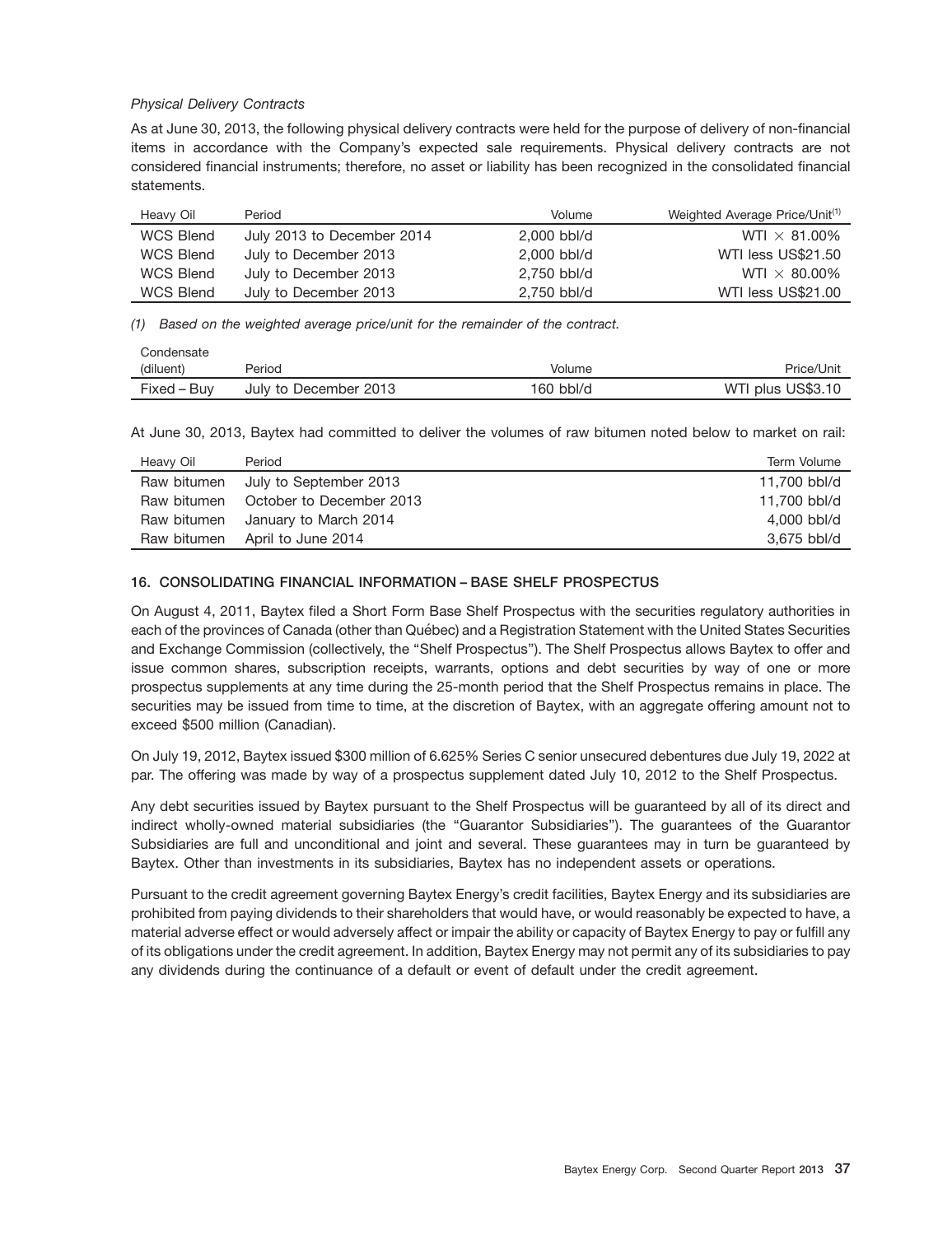The following tables present condensed interim unaudited consolidating financial information as at June 30, 2013, and December 31, 2012 and for the three and six months ended June 30, 2013 and 2012 for: 1) Baytex, on a standalone basis, 2) Guarantor subsidiaries, on a stand-alone basis, 3) non-guarantor subsidiaries, on a stand-alone basis and 4) Baytex, on a consolidated basis.

|                                 |                | Guarantor<br>Subsidiaries |     | Non-guarantor | Consolidation<br>Adjustments | Total<br>Consolidated |
|---------------------------------|----------------|---------------------------|-----|---------------|------------------------------|-----------------------|
| (thousands of Canadian dollars) | Baytex         |                           |     | Subsidiaries  |                              |                       |
| As at June 30, 2013             |                |                           |     |               |                              |                       |
| <b>Current assets</b>           | \$<br>7        | \$<br>216,411             | \$  | 218           | \$                           | \$<br>216,636         |
| Intercompany advances and       |                |                           |     |               |                              |                       |
| investments                     | 1,665,897      | (524, 495)                |     | 86,539        | (1, 227, 941)                |                       |
| Non-current assets              | 2,432          | 2,487,878                 |     |               |                              | 2,490,310             |
| <b>Current liabilities</b>      | 40,060         | 269,261                   |     | 255           |                              | 309,576               |
| Bank loan and long-term debt    | 449,856        | 225,434                   |     |               |                              | 675,290               |
| Asset retirement obligation and |                |                           |     |               |                              |                       |
| other non-current liabilities   | \$             | \$<br>456,803             | \$  |               | \$                           | \$<br>456,803         |
| As at December 31, 2012         |                |                           |     |               |                              |                       |
| Current assets                  | \$<br>4        | \$<br>194,086             | \$  | 249           | \$                           | \$<br>194,339         |
| Intercompany advances and       |                |                           |     |               |                              |                       |
| investments                     | 1,756,923      | (555,059)                 |     | 70,298        | (1, 272, 162)                |                       |
| Non-current assets              | 2,435          | 2,341,303                 |     |               |                              | 2,343,738             |
| <b>Current liabilities</b>      | 39,478         | 179,503                   |     | 214           |                              | 219,195               |
| Bank loan and long-term debt    | 441,195        | 116,394                   |     |               |                              | 557,589               |
| Asset retirement obligation and |                |                           |     |               |                              |                       |
| other non-current liabilities   | \$             | \$<br>461,881             | \$  |               | \$                           | \$<br>461,881         |
| For the six months ended        |                |                           |     |               |                              |                       |
| June 30, 2013                   |                |                           |     |               |                              |                       |
| Revenues, net of royalties      | \$<br>14,302   | \$<br>506,638             | \$. | 12,639        | \$<br>(26, 911)              | \$<br>506,668         |
| Production, operation and       |                |                           |     |               |                              |                       |
| exploration                     |                | 139,792                   |     |               |                              | 139,792               |
| Transportation and blending     |                | 87,576                    |     |               |                              | 87,576                |
| General, administrative and     |                |                           |     |               |                              |                       |
| unit-based compensation         | (30)           | 40,955                    |     | 73            | 30                           | 41,028                |
| Financing, derivatives, foreign |                |                           |     |               |                              |                       |
| exchange and other              |                |                           |     |               |                              |                       |
| (gains)/losses                  | 23,874         | 12,082                    |     | (1)           | (26, 941)                    | 9,014                 |
| Depletion and depreciation      |                | 165,110                   |     |               |                              | 165,110               |
| Income tax expense              |                | 17,807                    |     |               |                              | 17,807                |
|                                 | \$             |                           |     |               |                              |                       |
| Net income (loss)               | (9, 542)       | \$<br>43,316              | \$  | 12,567        | \$                           | \$<br>46,341          |
| For the three months ended      |                |                           |     |               |                              |                       |
| June 30, 2013                   |                |                           |     |               |                              |                       |
| Revenues, net of royalties      | \$<br>8,550    | \$<br>278,626             | \$  | 6,406         | \$<br>(14, 581)              | \$<br>279,001         |
| Production, operation and       |                |                           |     |               |                              |                       |
| exploration                     |                | 70,994                    |     |               |                              | 70,994                |
| Transportation and blending     |                | 41,440                    |     |               |                              | 41,440                |
| General, administrative and     |                |                           |     |               |                              |                       |
| unit-based compensation         | (375)          | 20,383                    |     | 51            | 375                          | 20,434                |
| Financing, derivatives, foreign |                |                           |     |               |                              |                       |
| exchange and other              |                |                           |     |               |                              |                       |
| (gains)/losses                  | 13,108         | 11,285                    |     | 4             | (14, 956)                    | 9,441                 |
| Depletion and depreciation      |                | 86,529                    |     |               |                              | 86,529                |
| Income tax expense              |                | 13,971                    |     |               |                              | 13,971                |
| Net income (loss)               | \$<br>(4, 183) | \$<br>34,024              | \$  | 6,351         | \$                           | \$<br>36,192          |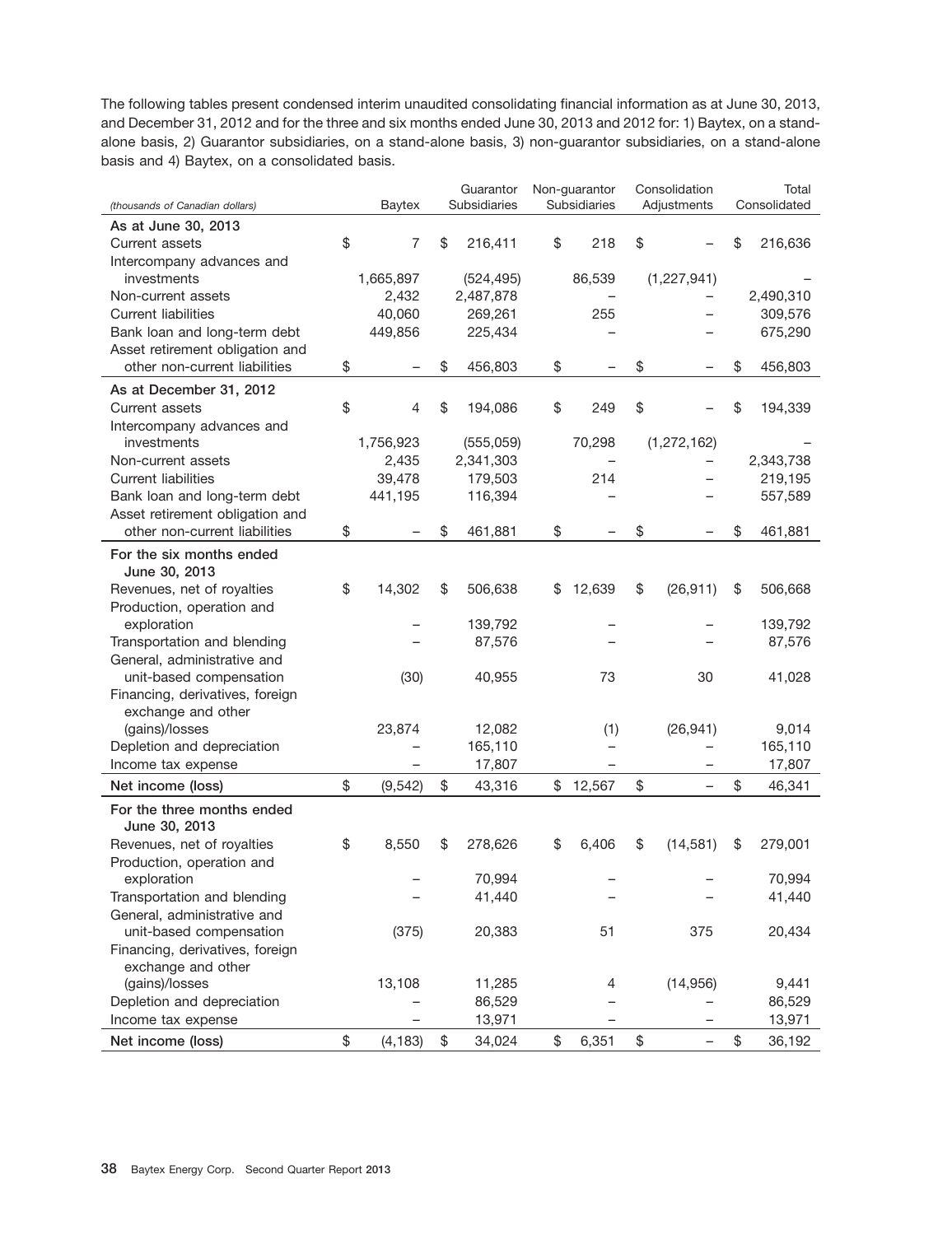| (thousands of Canadian dollars)                  | Baytex         | Guarantor<br>Subsidiaries | Non-guarantor<br>Subsidiaries | Consolidation<br>Adjustments | Total<br>Consolidated |
|--------------------------------------------------|----------------|---------------------------|-------------------------------|------------------------------|-----------------------|
| For the six months ended                         |                |                           |                               |                              |                       |
| June 30, 2012                                    |                |                           |                               |                              |                       |
| Revenues, net of royalties                       | \$<br>11,708   | \$<br>529,215             | \$<br>8,324                   | \$<br>(20, 658)              | \$<br>528,589         |
| Production, operation and                        |                |                           |                               |                              |                       |
| exploration                                      |                | 122,184                   |                               |                              | 122,184               |
| Transportation and blending                      |                | 109,527                   |                               |                              | 109,527               |
| General, administrative and                      |                |                           |                               |                              |                       |
| share-based compensation                         | 626            | 41,400                    | 126                           | (626)                        | 41,526                |
| Financing, derivatives, foreign                  |                |                           |                               |                              |                       |
| exchange and other                               |                |                           |                               |                              |                       |
| (gains)/losses                                   | 12,533         | (190, 327)                | 3                             | (20, 032)                    | (197, 823)            |
| Depletion and depreciation<br>Income tax expense |                | 142,892<br>110,045        |                               |                              | 142,892<br>110,045    |
|                                                  |                |                           |                               |                              |                       |
| Net income (loss)                                | \$<br>(1, 451) | \$<br>193,494             | \$<br>8,195                   | \$                           | \$<br>200,238         |
| For the three months ended<br>June 30, 2012      |                |                           |                               |                              |                       |
| Revenues, net of royalties                       | \$<br>5,875    | \$<br>238,479             | \$<br>4,418                   | \$<br>(10, 544)              | \$<br>238,228         |
| Production, operation and                        |                |                           |                               |                              |                       |
| exploration                                      |                | 61,434                    |                               |                              | 61,434                |
| Transportation and blending                      |                | 47,790                    |                               |                              | 47,790                |
| General, administrative and                      |                |                           |                               |                              |                       |
| share-based compensation                         | 251            | 23,454                    | 28                            | (251)                        | 23,482                |
| Financing, derivatives, foreign                  |                |                           |                               |                              |                       |
| exchange and other                               |                |                           |                               |                              |                       |
| (gains)/losses                                   | 9,155          | (213, 458)                |                               | (10, 293)                    | (214, 596)            |
| Depletion and depreciation                       |                | 70,581<br>92,257          |                               |                              | 70,581<br>92,257      |
| Income tax expense                               | \$             | \$                        |                               | \$                           | \$                    |
| Net income (loss)                                | (3,531)        | 156,421                   | \$<br>4,390                   |                              | 157,280               |
| For the six months ended                         |                |                           |                               |                              |                       |
| June 30, 2013                                    |                |                           |                               |                              |                       |
| Cash provided by (used in):                      | \$<br>14,464   | \$                        | \$                            |                              | \$                    |
| Operating activities<br>Payment of dividends     | (115, 680)     | 241,265                   | (249)                         | \$                           | 255,480<br>(115, 680) |
| Decrease in bank loan                            |                | 109,040                   |                               |                              | 109,040               |
| Change in intercompany loans                     | 111,059        | (111, 059)                |                               |                              |                       |
| Increase in equity                               | 5,301          |                           |                               |                              | 5,301                 |
| Interest paid                                    | (15, 144)      | (6, 855)                  |                               | -                            | (21, 999)             |
| Financing activities                             | (14, 464)      | (8, 874)                  |                               |                              | (23, 338)             |
| Additions to exploration and                     |                |                           |                               |                              |                       |
| evaluation assets                                |                | (5,063)                   |                               |                              | (5,063)               |
| Additions to oil and gas                         |                |                           |                               |                              |                       |
| properties                                       |                | (339, 293)                |                               |                              | (339, 293)            |
| Property acquisition                             |                | (54)                      |                               |                              | (54)                  |
| Proceeds from divestitures                       |                | 44,232                    |                               |                              | 44,232                |
| Additions to other plant and                     |                |                           |                               |                              |                       |
| equipment, net of disposals                      |                | (4, 720)                  |                               |                              | (4, 720)              |
| Change in non-cash working                       |                |                           |                               |                              |                       |
| capital                                          |                | 74,935                    |                               |                              | 74,935                |
| Investing activities                             |                | (229, 963)                |                               |                              | (229, 963)            |
| Impact of foreign currency                       |                |                           |                               |                              |                       |
| translation on cash balances                     | \$             | \$<br>(1,662)             | \$                            | \$                           | \$<br>(1,662)         |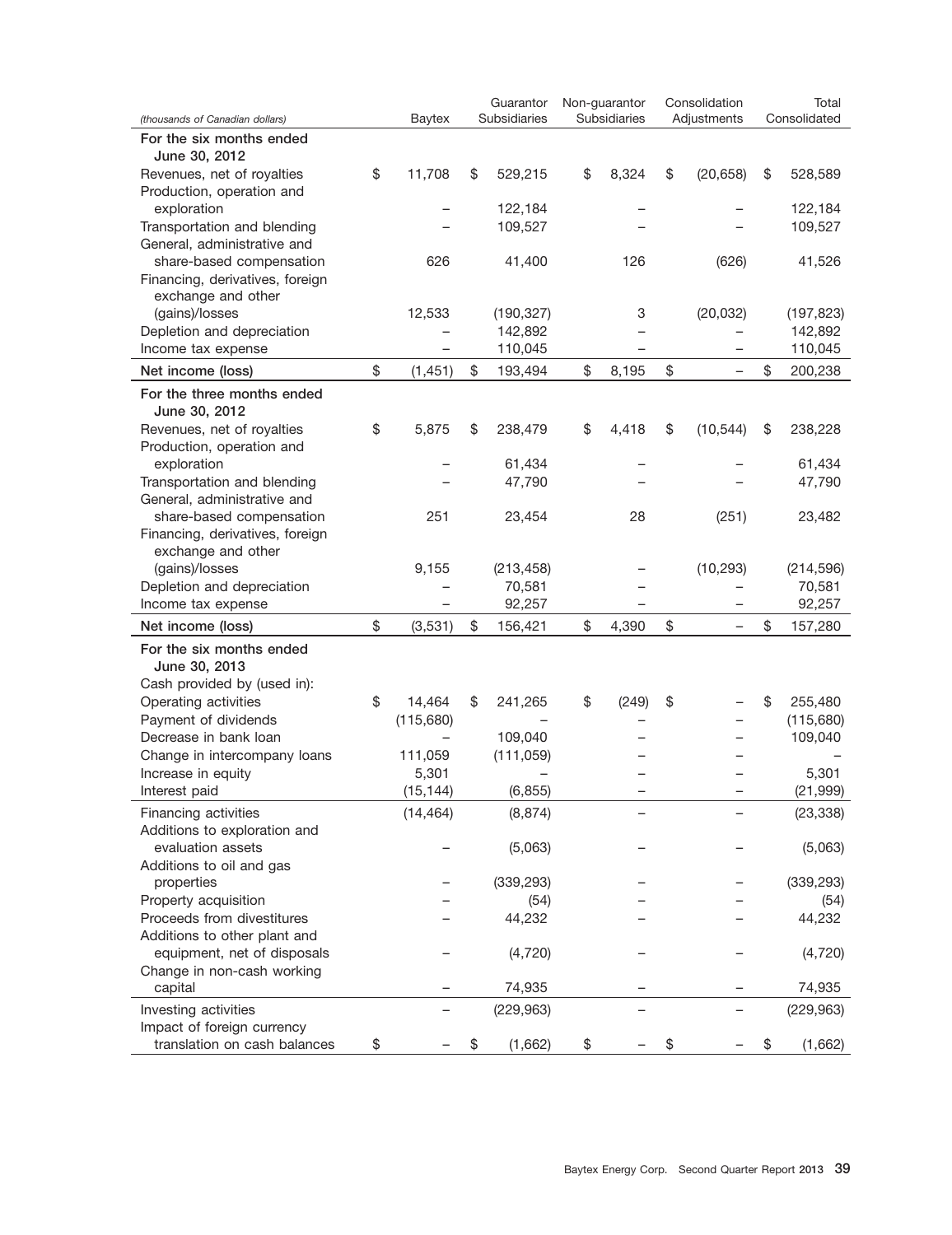|                                 |              | Guarantor     | Non-guarantor       | Consolidation | Total         |
|---------------------------------|--------------|---------------|---------------------|---------------|---------------|
| (thousands of Canadian dollars) | Baytex       | Subsidiaries  | <b>Subsidiaries</b> | Adjustments   | Consolidated  |
| For the six months ended        |              |               |                     |               |               |
| June 30, 2012                   |              |               |                     |               |               |
| Cash provided by (used in):     |              |               |                     |               |               |
| Operating activities            | \$<br>11.396 | \$<br>251,897 | \$<br>10,769        | \$            | \$<br>274,062 |
| Payment of dividends            | (109, 355)   |               |                     |               | (109, 355)    |
| Increase in bank loan           |              | 83,860        |                     |               | 83,860        |
| Increase (decrease) in          |              |               |                     |               |               |
| intercompany loans              | 94,753       | (21, 108)     | (73, 645)           |               |               |
| Increase in investments         |              | (73, 645)     |                     | 73,645        |               |
| Increase in equity              | 15.064       |               | 73,645              | (73, 645)     | 15,064        |
| Interest paid                   | (11, 858)    | 4,399         | (10, 769)           |               | (18, 228)     |
| Financing activities            | (11, 396)    | (6, 494)      | (10, 769)           |               | (28, 659)     |
| Additions to exploration and    |              |               |                     |               |               |
| evaluation assets               |              | (7,694)       |                     |               | (7,694)       |
| Additions to oil and gas        |              |               |                     |               |               |
| properties                      |              | (231, 119)    |                     |               | (231, 119)    |
| Property acquisitions           |              | (12,509)      |                     |               | (12, 509)     |
| Proceeds from divestitures      |              | 317,402       |                     |               | 317,402       |
| Current income tax expense on   |              |               |                     |               |               |
| divestiture                     |              | (16, 664)     |                     |               | (16, 664)     |
| Additions to other plant and    |              |               |                     |               |               |
| equipment, net of disposals     |              | (6,667)       |                     |               | (6,667)       |
| Change in non-cash working      |              |               |                     |               |               |
| capital                         |              | 16,842        |                     |               | 16,842        |
| Investing activities            |              | 59,591        |                     |               | 59,591        |
| Impact of foreign currency      |              |               |                     |               |               |
| translation on cash balances    | \$           | \$<br>(375)   | \$                  | \$            | \$<br>(375)   |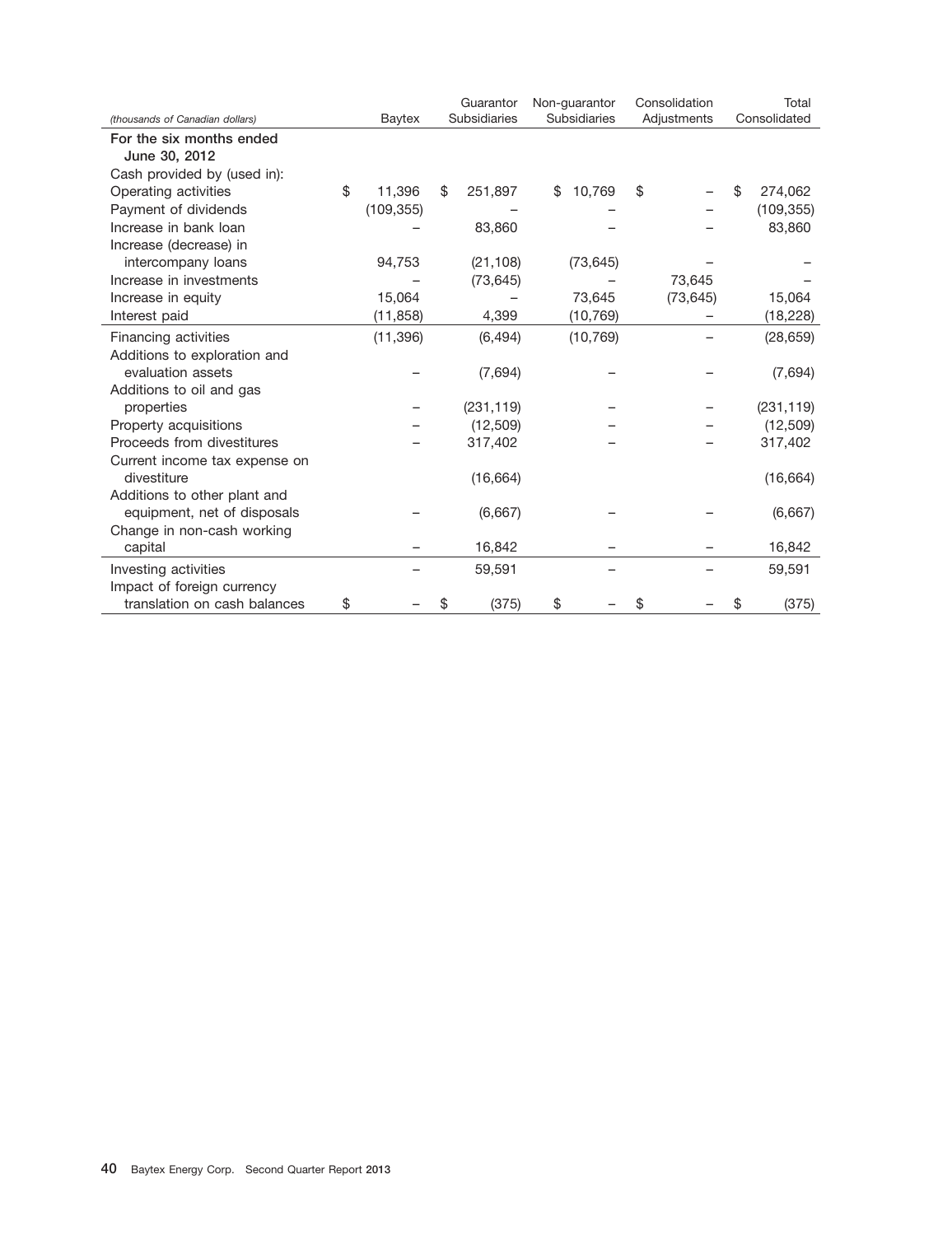### *ABBREVIATIONS*

| <b>AECO</b> | the natural gas storage facility located<br>at Suffield, Alberta | <b>IFRS</b>  | International Financial Reporting<br><b>Standards</b> |
|-------------|------------------------------------------------------------------|--------------|-------------------------------------------------------|
| bbl         | barrel                                                           | <b>LIBOR</b> | London Interbank Offered Rate                         |
| bbl/d       | barrel per day                                                   | mbbl         | thousand barrels                                      |
| boe*        | barrels of oil equivalent                                        | $m$ boe $*$  | thousand barrels of oil equivalent                    |
| boe/d       | barrels of oil equivalent per day                                | mcf          | thousand cubic feet                                   |
| <b>COSO</b> | Committee of Sponsoring                                          | mcf/d        | thousand cubic feet per day                           |
|             | Organizations of the Treadway                                    | mmBtu        | million British Thermal Units                         |
|             | Commission                                                       | mmBtu/d      | million British Thermal Units per day                 |
| DRIP        | Dividend Reinvestment Plan                                       | mmcf         | million cubic feet                                    |
| GAAP        | generally accepted accounting                                    | mmcf/d       | million cubic feet per day                            |
|             | principles                                                       | NGL          | natural gas liquids                                   |
| GJ          | gigajoule                                                        | <b>NYMEX</b> | New York Mercantile Exchange                          |
| GJ/d        | gigajoule per day                                                | <b>NYSE</b>  | New York Stock Exchange                               |
| IAS.        | International Accounting Standard                                | TSX          | Toronto Stock Exchange                                |
| IASB        | International Accounting Standards                               | <b>WCS</b>   | Western Canadian Select                               |
|             | Board                                                            | WTI          | West Texas Intermediate                               |

*\* Oil equivalent amounts may be misleading, particularly if used in isolation. In accordance with NI 51-101, a boe conversion ratio for natural gas of 6 Mcf: 1 bbl has been used, which is based on an energy equivalency conversion method primarily applicable at the burner tip and does not represent a value equivalency at the wellhead.*